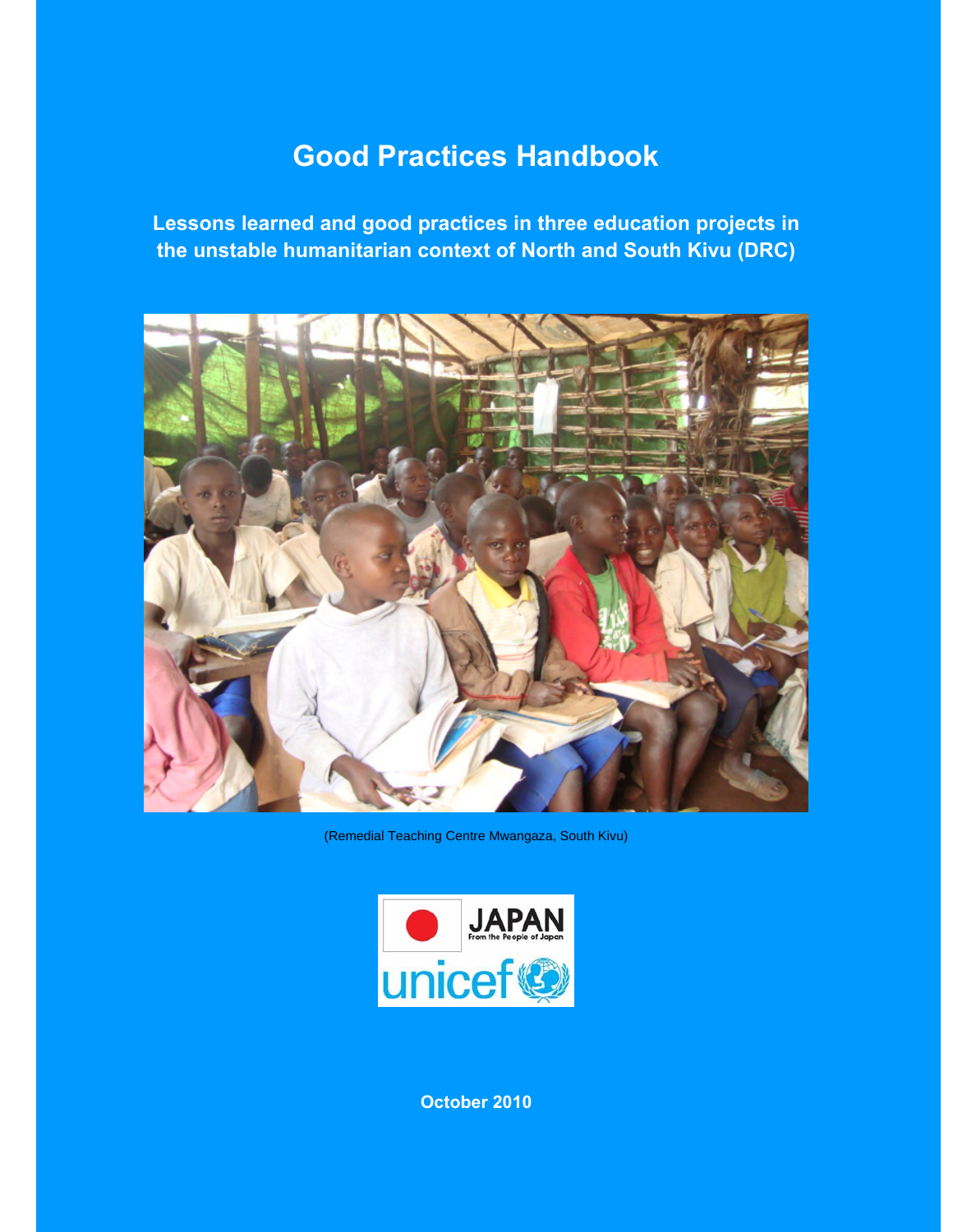## **Contents**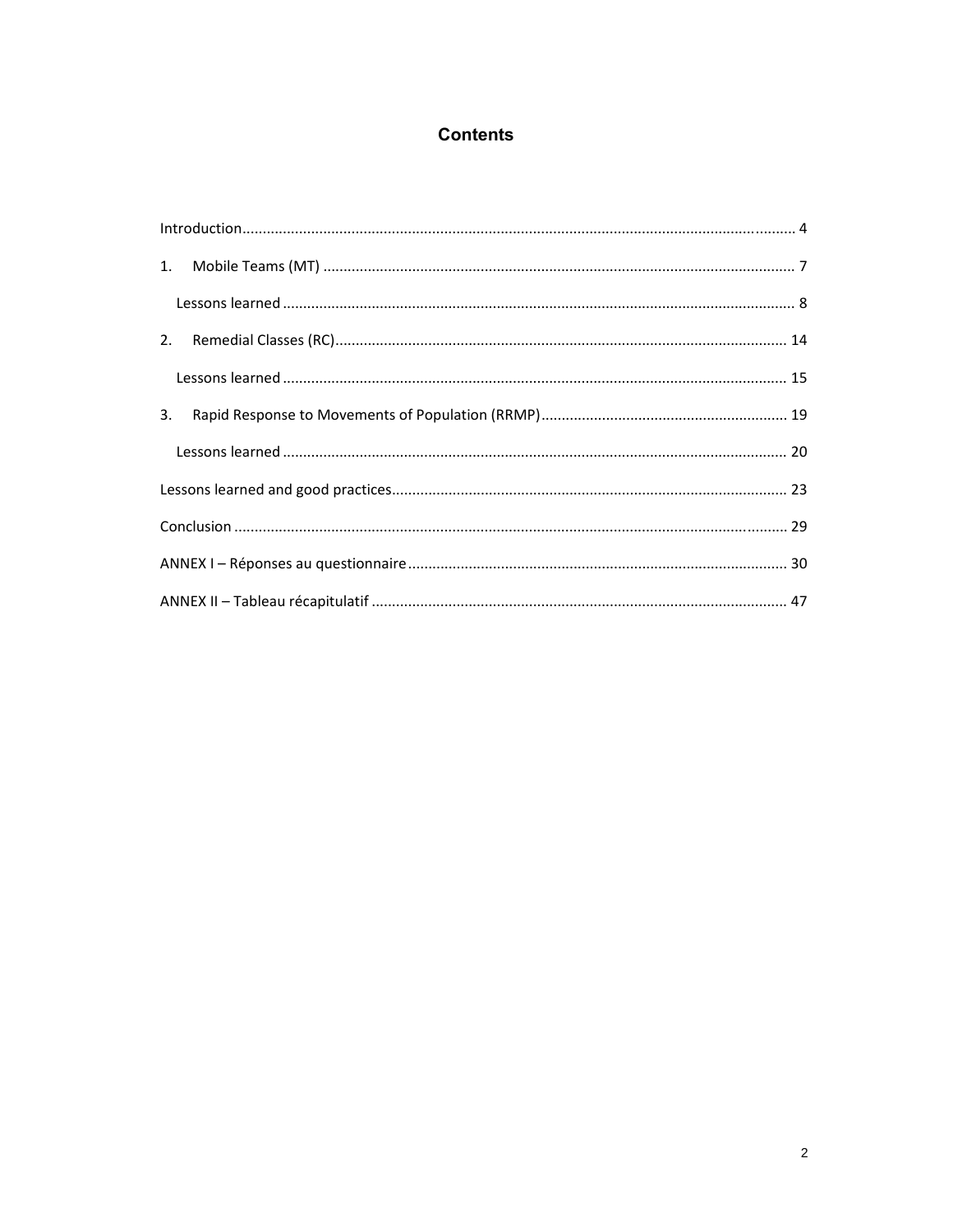## **List of Abbreviations**

| <b>AVSI</b>     | Associazione Volontari per il Servizio Internazionale                                                |
|-----------------|------------------------------------------------------------------------------------------------------|
| <b>BVES</b>     | Bureau pour le volontariat au service de l'enfance et de la santé                                    |
| <b>CELPA</b>    | Communautés des églises libres de Pentecôte en Afrique                                               |
| <b>CEPAC</b>    | Ecoles conventionnées protestantes                                                                   |
| <b>CM</b>       | Class management                                                                                     |
| <b>COPA</b>     | Comité de parents (Parent committee)                                                                 |
| <b>DRC</b>      | Democratic Republic of Congo                                                                         |
| EP              | Ecole primaire (Primary School)                                                                      |
| <b>EPSP</b>     | Enseignement, primaire, secondaire et professionnel (Primary, secondary and<br>vocational education) |
| <b>IGA</b>      | Income generating activity                                                                           |
| <b>INEE</b>     | Inter-Agency Network for Education in Emergencies                                                    |
| <b>MIDIMA</b>   | Missionnaires du Divin Maître                                                                        |
| МT              | <b>Mobile Teams</b>                                                                                  |
| <b>NPEP</b>     | National Primary Education Programme                                                                 |
| <b>NRTP</b>     | National Remedial Teaching Programme                                                                 |
| <b>NRC</b>      | Norwegian Refugee Council                                                                            |
| <b>RC</b>       | <b>Remedial Classes</b>                                                                              |
| <b>RRMP</b>     | Rapid Response to Movements of Population                                                            |
| <b>SERNAFOR</b> | Service National de Formation (National Training Service)                                            |
| <b>TENAFEP</b>  | Test National de Fin d'Etudes Primaires (Primary School Leaving National Test)                       |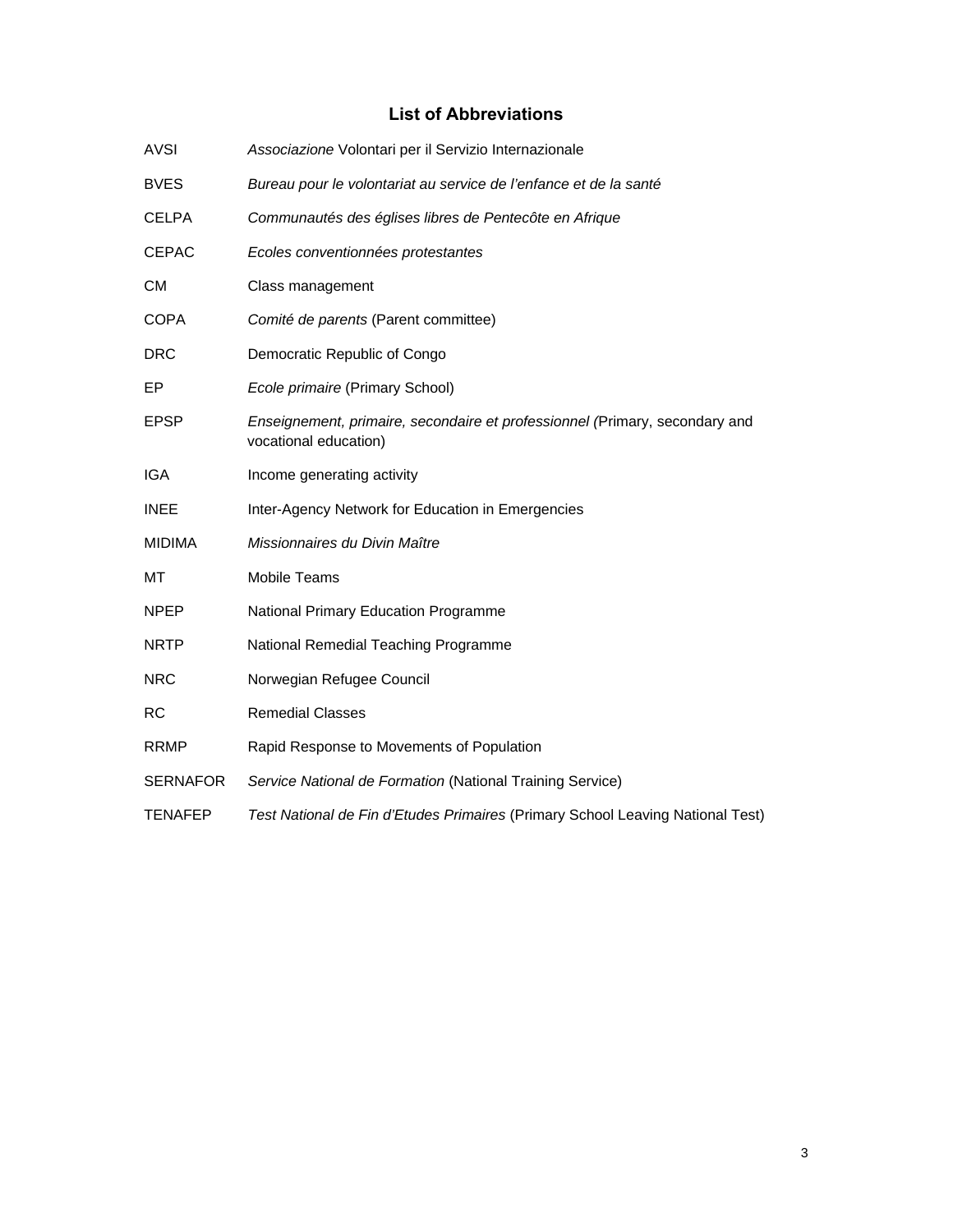*Every person has the right to education. Provision to that effect is made by the State.* 

*Primary education is compulsory and free in public schools.* 

*(Journal Officiel – Constitution de la République Démocratique du Congo, Article 43)* 

*The national state education's objective is the development of the Congolese man, responsible citizen, useful to himself and to the society, capable of promoting the country's development and the national culture. (Loi Cadre no. 86-005 du 22/09/1986 de l'Enseignement National)1*

## **Introduction**

This handbook is not an evaluation of the education in emergencies programme or the partners' achievements but rather a compilation of good and less good lessons learned from three projects supported by UNICEF in North and South Kivu since October 2007. This distinction was made clear to all interlocutors to avoid putting pressure on actors and stakeholders and herewith to avoid running the risk of compiling good results only while omitting the challenges, problems encountered and possible setbacks, which hold lessons as well.

The three projects analysed in this document are:

- 1) Mobile Teams (MT)
- 2) Remedial Classes (RC)
- 3) Education component of the Rapid Response to Movements of Populations (RRMP)

## **Methodology**

The compiled information was collected through three complementary tools:

- 1. Focus discussions with education and administrative personnel, community members of 17 primary schools (out of 345 schools supported by the 3 projects) and 14 remedial teaching centres (out of 146 centres supported during the second project phase) – headmasters, teachers/educators, pupils/learners, members of the parent committees (COPA), inspectors in the areas of Ruthsuru, Masisi in North Kivu and Walungu, Bunyakiri and Uvira in South Kivu.
- 2. Summary tables of projects MT and RRMP, their various phases and the development of the intervention.
- 3. Identification questionnaire of the technical components, INEE $^2$  Minimum Standards and cross-cutting themes to describe the type of intervention and to measure the quality of the same.<sup>3</sup>

#### **Context**

*"It looks like the war is over but we are still in an emergency that has never stopped"* 

M. Muyeye Wa-Bawdjaka, Directeur, E.P. Kiwanja

The East of the Democratic Republic of Congo (DRC) has experienced a series of destabilizing sociopolitico and security events that have resulted in massive population movements, particularly in the

  $<sup>1</sup>$  Translations are those of the author</sup>

<sup>&</sup>lt;sup>2</sup> Inter-agency Network for Education in Emergencies

 $^3$  Several partner organisations reported that the questionnaire helped them identify strengths and weaknesses of their past or ongoing projects.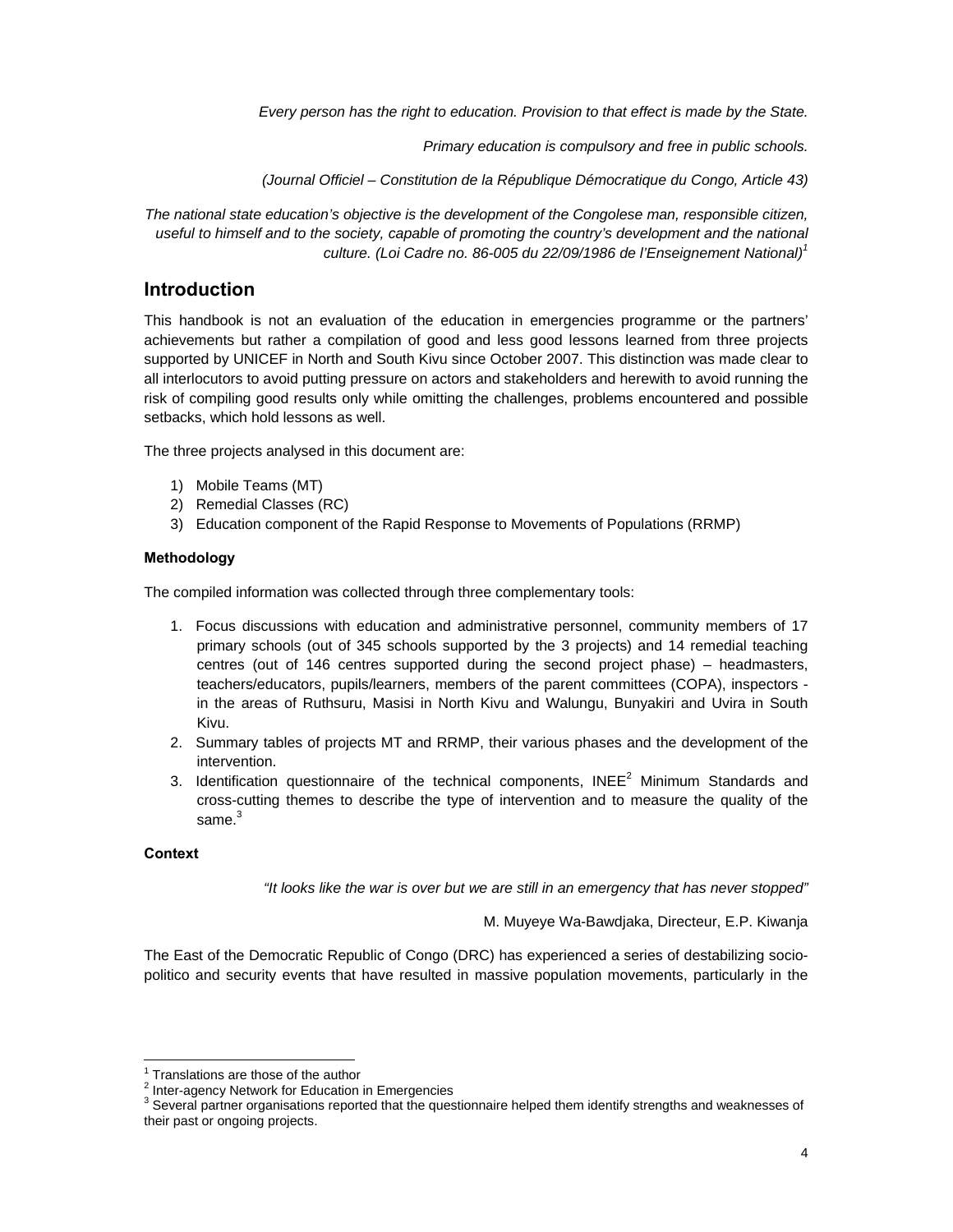North and South Kivu provinces. For the past seventeen years, many people have been in continual flight - displaced 2 or 3 times, sometimes even more - from one location to another.<sup>4</sup>

| <b>Province</b>   | <b>June 2010</b>                    |           |                  | <b>July 2010</b> | August 2010      |                 |  |
|-------------------|-------------------------------------|-----------|------------------|------------------|------------------|-----------------|--|
|                   | <b>Displaced</b><br><b>Returnee</b> |           | <b>Displaced</b> | <b>Returnee</b>  | <b>Displaced</b> | <b>Returnee</b> |  |
| <b>North Kivu</b> | 819.263                             | 846.709   | 874.765          | 681.396          | 894.129          | 579.032         |  |
| <b>South Kivu</b> | 618.504                             | 231.389   | 626.089          | 216.859          | 648.340          | 178.209         |  |
| Total             | 1.437.767                           | 1.078.098 | 1.500.854        | 898.255          | 1.542.469        | 757.241         |  |

**Population movements in North and South Kivu from June to August 2010**

(Source: OCHA)

Schools that hardly functioned with little means before the successive crises have suffered a new destabilisation. On top of a development crisis has come an endless humanitarian crisis.<sup>5</sup> Populations on the move, school facilities occupied by the displaced populations or by armed forces in conflict zones, destruction of the same or their equipment, massive influx of students in schools located around the displaced camps and in host community schools or the return of displaced students have forced directors to always adapt to an ever-changing school context. The evolving student population in the E.P. Kinyatsi (Sub-division Masisi, North Kivu) from 2005 to 2011 that was affected by the conflict in 2007-2008, shows this trend:



The student population increased starting in 2009 due to the combined effect of returns, expectations generated by the free education announcement<sup>6</sup> and the projects' efforts to enrol or re-enrol out-ofschool children.

Schools in Eastern DRC operate in difficult conditions:

<u> 1989 - Andrea Albert III, martin a bh</u>

 In rural areas, 60% of teachers are not *mécanisés* (work but do not receive salary from the State). $<sup>7</sup>$ </sup>

<sup>&</sup>lt;sup>4</sup> Always on the run: The Vicious Cycle of Displacement in Eastern Congo, Human Rights Watch, Sept. 2010<br><sup>5</sup> In its strategy EDSB uses the expression "the expterm's beskurerdesse". Strategie de développement de <sup>5</sup> In its strategy EPSP uses the expression "the system's backwardness". Stratégie de développement de

*l'enseignement, primaire, secondaire et professionnel (2010/11 – 2015/16), EPSP, Mars 2010, p. 53.* 6  *Arrêté No. MINEPSP/CABMIN/008/2010*: Free education refers to support from the State for all direct costs:

*school fees, school insurance, print costs, administrative costs (or operating) costs, school promotion costs, and the cost of ad hoc interventions.* Free education will be rolled out in two phases: 1<sup>st</sup>, 2<sup>nd</sup> and 3<sup>rd</sup> years in 2010-11 and  $4^{\text{th}}$ ,  $5^{\text{th}}$  and  $6^{\text{th}}$  years in 2011-12.

Source : observation of NRC and AVSI in their target schools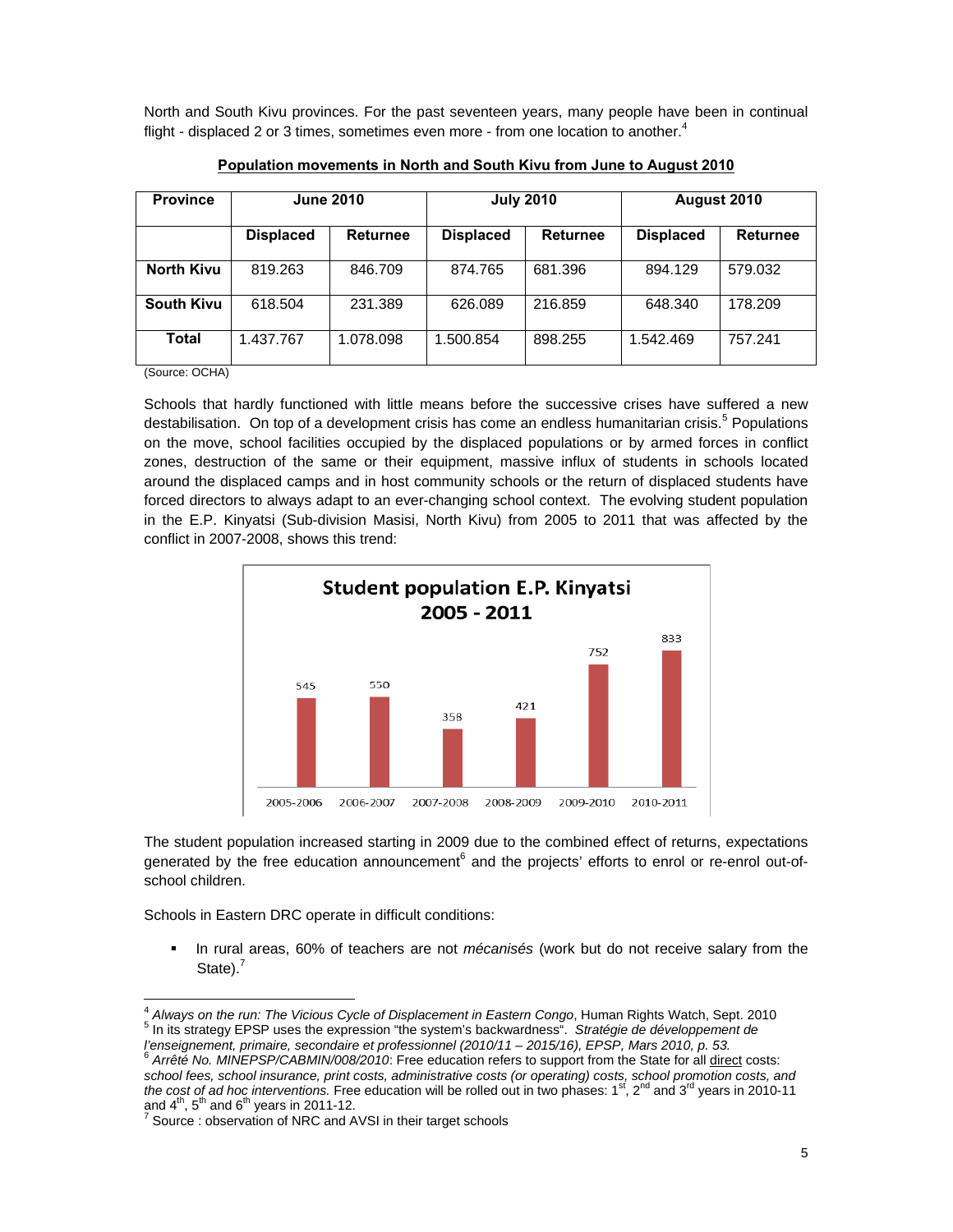- Teachers who are *mécanisés* are not regularly paid.
- Paid teachers do not earn enough and parents are forced to supplement their salaries (incentive).
- Many parents cannot afford to pay teacher incentives and indirect costs (uniforms, etc.), which on top of other fees constitute the real obstacle to education.
- $\blacksquare$  One third of the teachers are not qualified.<sup>8</sup>
- Quality of the training provided by the initial pre-service teacher training (*humanités pédagogiques),* which is the main source of teachers, is low and in-service training is almost non-existent.
- Work conditions make teachers demotivated and demoralised.
- Teachers are not trained in innovative and participative teaching methods.
- Schools have been destroyed or lack infrastructure (facilities and equipment) in a part of the world where it rains 10 months per year - to accommodate the pupils, particularly after the free education announcement that has encouraged many pupils to enrol. $9$
- Some areas simply lack schools.

- Textbooks, school and didactic materials have been looted or are in inadequate supply.
- The Ministry of primary, secondary and vocational education (*Ministère de l'enseignement primaire, secondaire et professionnel* or EPSP) and its inspection both at the national and provincial levels, lack logistical means to visit the schools and do the necessary monitoring and evaluation of teaching and learning interventions. The same applies to the Ministry of Social Affairs for the remedial teaching centres.
- School headmasters, particularly in rural areas, do not receive the Ministry's guidelines.
- School headmasters do not have the administrative and financial competencies to manage a school, as reflected in the lack of transparency in accounting.



(E.P. Kiluku, North Kivu)

Perhaps the worst consequence of these findings is that a large number of children (up to  $50\%$ )<sup>10</sup> are excluded from the education system or are forced to drop out during the school year due to lack of means. Those frustrated, vulnerable and often idle children constitute an easy target for manipulation by armed groups. Instead of being the actors of the country's development they become, against their will, the actors in its destruction. .

Schools located in the proximity of the main roads or the city centres are not representative of the great majority of schools for two reasons: 1) those schools are by definition more easily and less

<sup>8</sup> *Stratégie de développement de l'enseignement primaire, secondaire et professionnel (2010/11 – 2015/16), EPSP, Mars 2010, p. 28*

<sup>&</sup>lt;sup>9</sup> Only 35% of the schools are built in durable materials in the whole country (Annuaires Statistiques 2008-2009). <sup>10</sup> Preliminary results of the MICS 2010 show that 75% of the primary school aged children over the entire DRC

territory go to school. Statistics for North and South Kivu are not yet available but field actors agree that approximately half of the primary school aged children do not go to, or stay in, school because of lack of means.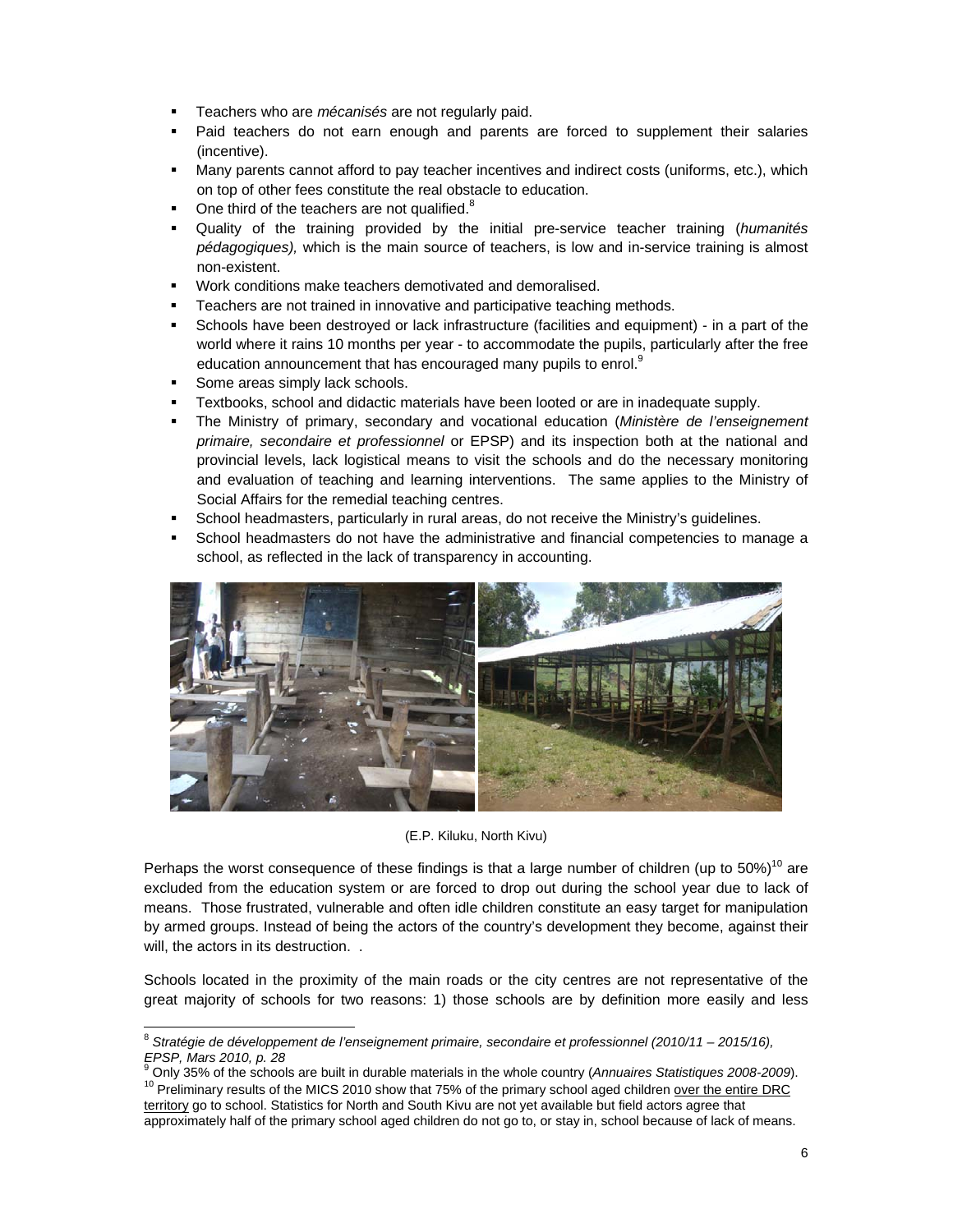dangerously reachable; 2) schools off the beaten tracks are less or not supported or are destroyed or damaged by the conflict and finally their teachers have deserted them for more profitable jobs in town. The latter underlines the need for profession upgrading.

Partner NGOs work in very difficult and dangerous conditions. To reach remote, poor and vulnerable schools, the organisation personnel take serious risks and show great perseverance to break the logistical hurdles in a country where roads are rare and often in bad state, particularly during the rainy season (ten months per year).

## **Partners**

UNICEF's partners that implemented the projects are national and international NGOs:

- 1) Mobile Teams (AVSI and Alpha-Ujuvi in North Kivu)
- 2) Remedial Classes (BVES, CELPA, CEPAC, MIDIMA, War Child Canada in South Kivu)
- 3) Education component of the Rapid Response to Movements of Population (RRMP) (NRC in North Kivu and AVSI in South Kivu)

Local partners have some practical experience of education in emergencies but only BVES explicitly refers to the INEE Minimum Standards in its reports.

## **Preliminary evaluation: target criteria and intervention thresholds**

Beneficiary schools have been identified upon recommendations from the Multi-Sectoral Assessment or MSA of the RRMP or from the *Programme Elargi d'Assistance aux Retournés (PEAR)*. Based on the MSA, the partner organisations do their own analysis and select the target schools. Over time, the criteria have shifted from an analysis of enrolled children (>20% displaced children are enrolled) to an evaluation of out of school children (>30% displaced/returned children are out of school). Vulnerability and exclusion criteria are taken into better consideration with this shift.

## **1. Mobile Teams (MT)**

The Mobile Team project in North Kivu, successively funded by Japan, Italy, CIDA and The Netherlands, is implemented by one international organisation (AVSI) whose current project phase will end in 2010 and one local NGO (Alpha-Ujuvi) whose second project phase ended in June 2009. If the objective of capacity building of school community members, with the ultimate goal of improving the quality of education of children in a context of violence and population displacement, is common to both organisations, one can notice the following different approaches:

- In the AVSI programme it is the trainers (2 teams of 2) and one Monitoring Officer who form the mobile teams while Alpha-Ujuvi establishes two types of mobile teams : limited mobile teams composed of 6 EPSP inspectors and 3 Alpha-Ujuvi Field Officers and extended mobile teams comprising of one EPSP inspector, one school headmaster, two social agents and their supervisor, and 3 local leaders;
- For the important psychosocial component, AVSI trained the teachers and the inspectors while Alpha-Ujuvi trained social agents whose responsibility was to assist teachers through counselling of children affected by the conflict.<sup>11</sup>

Recovery courses<sup>12</sup> set up by AVSI aimed at both displaced students who had lost some months of schooling and host children who had scored less than 55% in the first quarter exams in order to, as the final AVSI phase I report reads: "*avoid the animosity of the host children and give equal opportunities* 

  $11$  The word "traumatised" is very often inappropriately used. It is often more exact to talk of children who because they have been emotionally affected present conduct disorders.<br><sup>12</sup> Not to be confused with Remedial Classes, a non-formal accelerated learning programme (6 years in 3), which

is the subject of the second project analysed in this document.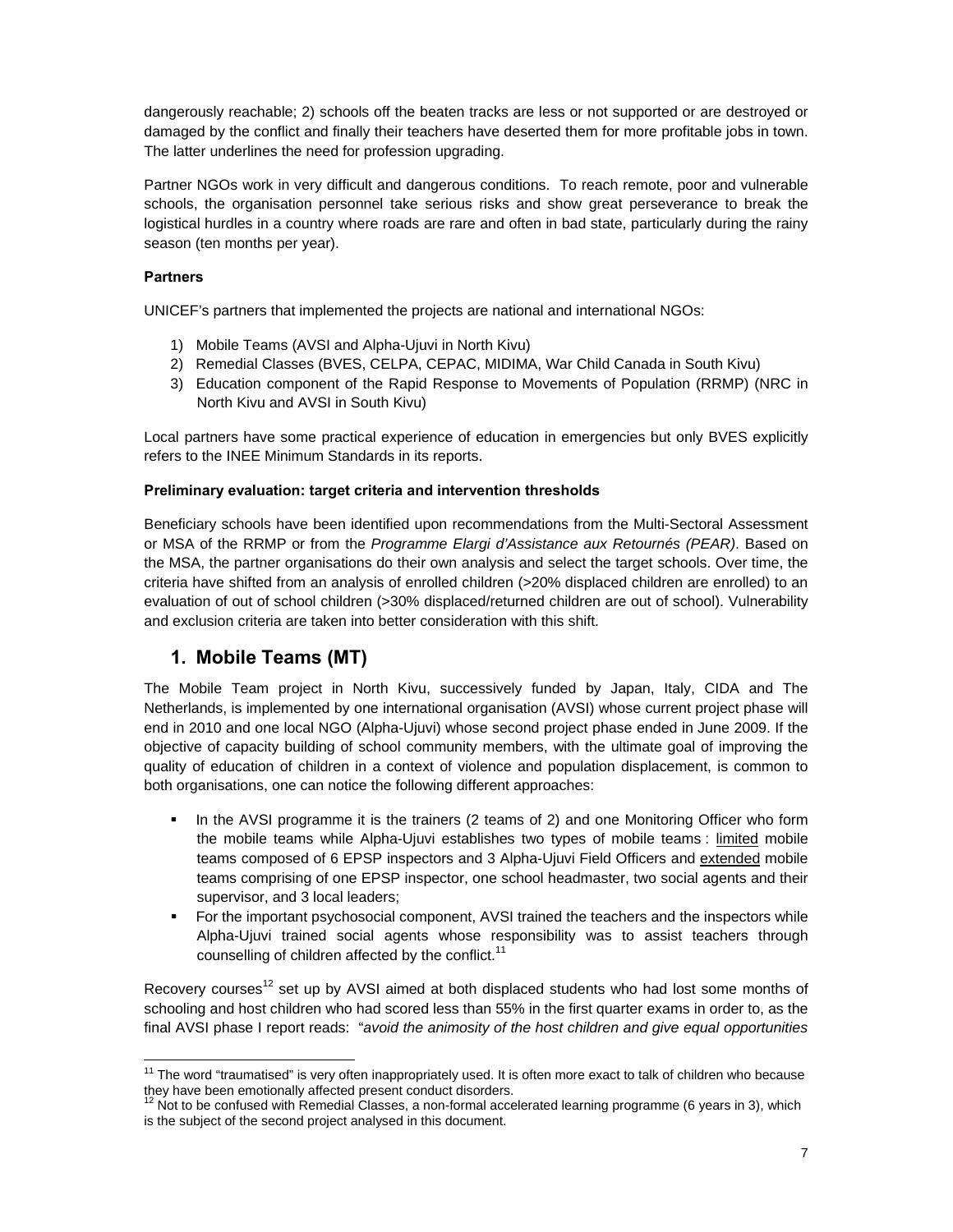*to everyone"*. The courses were given in the afternoon (13h00-16h00) after a meal supported by the WFP's school feeding programme, 5 days a week for a period of 3 months. To accommodate the influx of IDP children, emergency classrooms for displaced schools had to be constructed in host schools where double shift was not possible, i.e. in the schools that host primary classes in the morning and secondary classes in the afternoon. Equipment was also provided for organizing canteens and school supply kits were distributed to allow the organization of these courses.

## Lessons learned<sup>13</sup>

## **Project strengths**

#### Community Participation and Resources, Coordination and Access

- Given the context in which schools operate, particularly in remote areas, it is likely that one of the first benefits of the mobile teams is the positive effects of providing openings for communities (*effet de désenclavement*) through the motivation that external assistance provides. This is the key purpose of the teams' mobility. Comment by Deputy Director of E.P. Kiusha, Ms. Irene Kisimba N'Kebe, is symptomatic of this sense of abandonment from which many schools suffer: "*You remembered us*".
- Mobile teams aim at being a flexible and fast response tool. The following is highlighted in the AVSI phase IV proposal which mentions: "*the trainer and EPSP inspector teams' mobility to quickly deliver in crisis times, during difficult moments and in challenging situations*".
- Through its local anchorage, Alpha-Ujuvi works in close collaboration with the population. Its project was developed, implemented, monitored and evaluated in close collaboration with the school community. The projects involves local authorities through local leaders whose very mobile role is the awareness raising of parents at home. Extended mobile teams consist of actors who are in contact with, and are listening to, the school community and monthly meetings are organised to allow the social agents, the local leaders, teachers and the headmaster to evaluate progress.
- Local leaders identify out of school children in their community and advise the social agents during the above-mentioned monthly meetings. Through their knowledge of the environment they are able to reach the most vulnerable.
- Social agents recruited by Alpha-Ujuvi (2 social agents and 1 supervisor) in coordination with local leaders are permanently assigned to a school to monitor school attendance and organise visits to remind families on the importance of education. By getting these out of school children where they are, they bring homes nearer to the school and by identifying and approaching out-of-school children in their own environment, the link between home and school is reinforced.
- Thanks to the complementary awareness raising action of local leaders and social agents, enrolled pupils numbers went up by 47% (55% for girls) in 2008-2009.
- Thanks to the social agents' support, 81% pupils (83% girls and 79% boys) assisted by the Alpha-Ujuvi project passed their exams.
- The organisation of recovery courses enabled 20.055 children to catch up the lessons missed (see success rates below).

#### Protection and Well-being

**In the fourth phase of its intervention, AVSI included a Protection Committee pilot project that** aims at developing the Child Friendly School principles. This project component is ongoing and has not yet been thoroughly evaluated.

<sup>&</sup>lt;sup>13</sup> Lessons learned follow the INEE Minimum Standards classification to measure the quality of projects (See ANNEX I for details).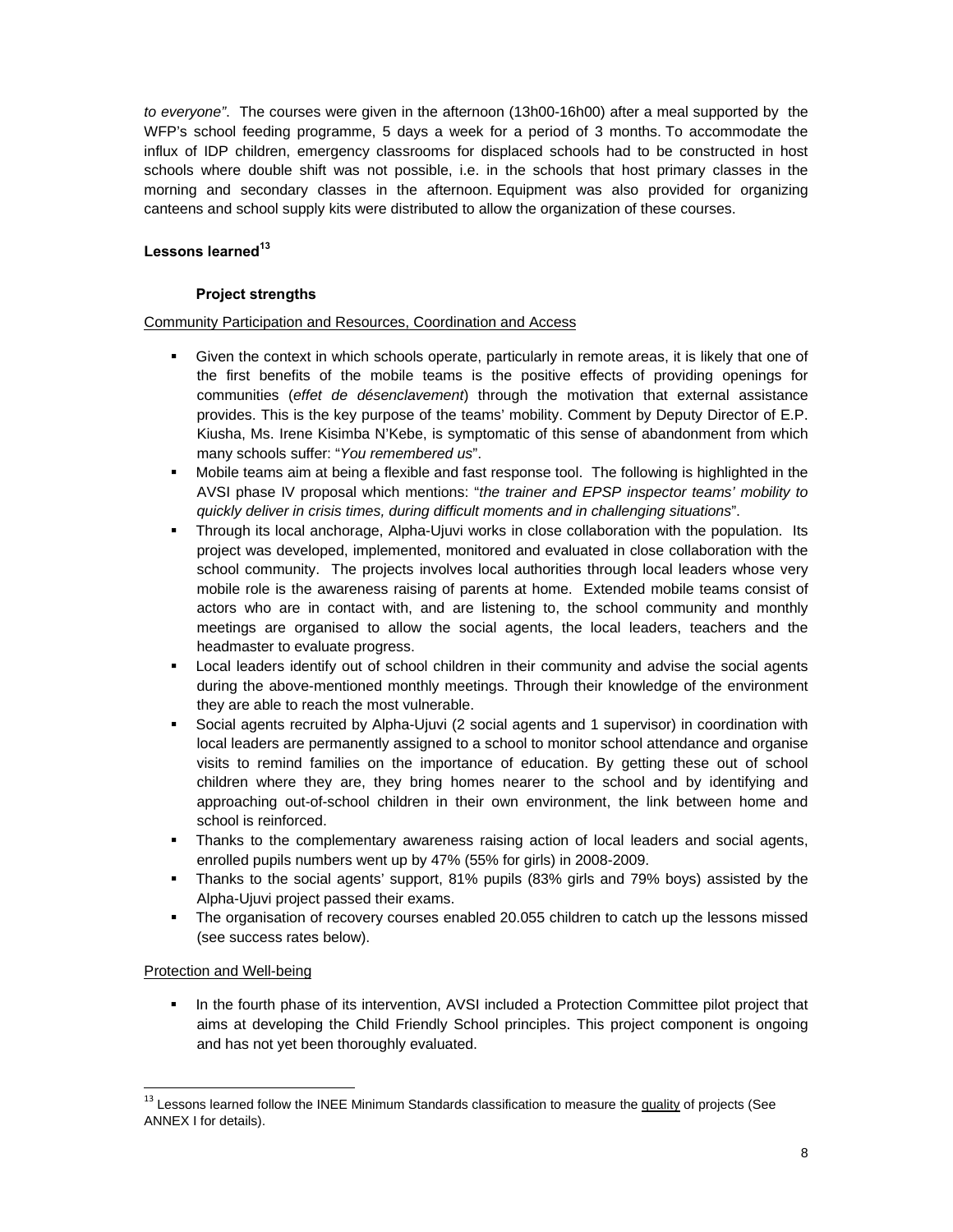#### Equal Access

- Effectively operating in a changing context requires flexibility and responsiveness which significantly affects the planning of the education intervention. The approach adopted by AVSI and also by Alpha-Ujuvi consisting of identifying and adding beneficiary schools during the project, beyond the initial targeting, makes the response faster and more effective while ensuring access to the system to the most vulnerable in zones that have become critical or unstable (massive displacements).
- The two organisations' intervention made sure to avoid discrimination by addressing the needs of the most vulnerable without distinguishing between displaced, returnees and host populations. Alpha-Ujuvi's final report states that: "*we also took into account indigenous children to avoid discrimination between the displaced and host communities that would have resulted in envy of host people who also live in precarious conditions"*.

## Facilities and Services

 Summer camps set up by AVSI to occupy and protect children during the long school holidays fulfil a serious need in an environment where children who wander are likely to be recruited by the armed movements. This successful and promising component could unfortunately not be repeated during the second phase of the project because of lack of funding but could be reintroduced during the fourth phase.

#### Curricula, Training, Professional Development and Support

- The two partner organisations support a teacher training delivered by the EPSP inspectors in 2 modules: National Primary Education Programme (NPEP) and Classroom Management (CM).
	- Training of the NPEP module (6 days) delivered by the EPSP inspectors allowed to present the nature of the subject branches and sub-branches but would benefit from specific in-depth training on the 15 branches selected by the new national curriculum for primary education (such as training on the new methodology for teaching of French, Mathematics, etc.).
	- $\cdot \cdot$  The CM module (6 days) also delivered by the inspectors advocates a participatory approach that makes the teacher a facilitator, involves students in their education and bans corporal punishment.
	- $\div$  In addition to these two training sessions AVSI offers a psychosocial training (6days).
- Drawing on its experience in Uganda and Rwanda, AVSI has been able to organize a strong psychosocial training of teachers and inspectors. This timely rigorous training helps bring the teacher and pupils closer, by encouraging teachers to listen to children and presenting this within a wider framework of developing teachers' general pedagogical skills. Practice in the classroom tends to teachers never listening to their students: an absence is followed by physical punishment without hearing or understanding the child, no matter what the child has lived in the hours or days ahead.<sup>14</sup> AVSI's training has improved the method of supervision. By educating teachers about the sensitivity and susceptibility<sup>15</sup> of children affected by armed conflict, it helps to support pupils in difficulty and helps teachers to understand challenging behaviours.

<sup>&</sup>lt;sup>14</sup> Teacher comments : "Before I laughed when a child was crying in class, I did not know how to handle difficult

*children, I did not know their needs"*  15 According to interviewees, this fragility, and in some cases, this trauma is reflected in the following behaviours: mutism, refusal to answer, shyness, crying, isolation, absence from school.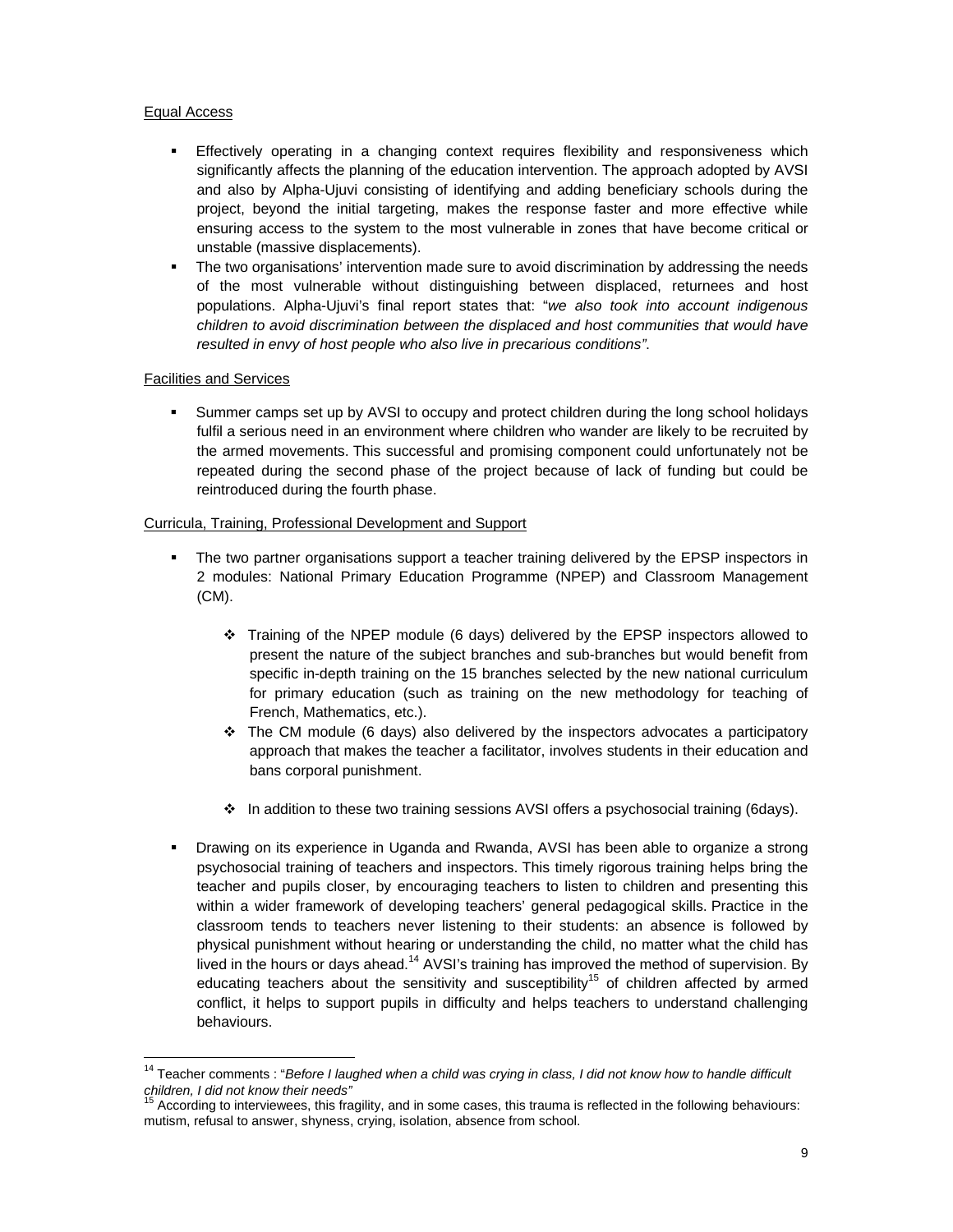- AVSI notes the importance of giving increased attention during the teacher training to expressive activities that allow children to express their feelings. These activities also contribute to the perpetuation of psychosocial training acquired knowledge.
- The psychosocial training organized by AVSI and the one given by the EPSP inspectors (NPEP and CM) in the different phases of the intervention have undergone a rigorous evaluation conducted in coordination with EPSP inspectors. The evaluation has highlighted the trainings' successes and limitations through three questionnaires: one to pupils in 5th and 6th, one to teachers and one to headmasters. It has shown primarily the beneficiaries' satisfaction and the finding by the headmaster and pupils of a noticeable behaviour change among teachers. To compare and demonstrate the impact of training, it would have been necessary to conduct similar assessments in schools that did not receive the intervention. On the other hand, AVSI recognizes that, given the methodological limitations of the questionnaire-based approach, interviews with headmasters and members of parents committees (COPA) would have allowed for a better understanding and measuring of the training impact on teacher behaviour and attitudes towards their pupils. This was not possible due to lack of time and due to the fact that AVSI had only one monitoring team.
- All people met highlighted the tremendous impact that the threefold training has had on the teaching methods of teachers.
- The training of 901 COPA members (4 days) has allowed them to understand their roles and responsibilities. Topics include the importance of education for children and the community, the duties of parents in the schooling of their children, child rights and participation in the financial management of the school. These courses have been in most cases followed by feedback sessions for all parents at general meetings.

#### Assessment of Learning Outcomes

- Payment of TENAFEP<sup>16</sup> fees to displaced and returnee children allowed 2,552 (1,073 girls and 1,479 boys) to pass the final examination of primary (success rate, unfortunately, not available).
- Thanks to the recovery course success rates for host students increased from 53.8% in Q2 to 69.1% in Q3 for boys and from 51.9 to 65% for girls, while for the displaced, percentages rose from 77.3 to 82.4 for boys and from 71.2 to 79 for girls. This component of the project paid teachers a bonus incentive of USD 30 per month for the recovery classes and hereby prevented the expulsion of children whose situation is rendered more vulnerable with displacement. During AVSI's second phase of intervention, the EPSP organised a pre-test and post-test that measured the impact of the courses. These tests show a success rate increase of nearly 30%. Comparing school results of official examinations between Q2 and Q3 shows an increase on average of almost 5%, from 75 to 80% (a comparable percentage for host and displaced students, girls and boys combined).

## Conditions of Work

 Despite the announcement of free education, the costs of education continue to be supported by parents, especially teacher incentives. If this support had already shown its limits in a regular situation, it becomes totally impossible in times of crisis: the children of parents who cannot pay the incentives are expelled from school and help to swell the ranks of out-of-school children. Temporary 3 month emergency education support or the payment of emergency incentives (*frais d'urgence*17) allowed 78,428 children to stay in school and attend classes throughout the school year. Emergency expenses distributed to schools during the third quarter, during which expulsions are the most frequent, have significantly reduced dropouts

 <sup>16</sup> *Test National de Fin d'Etudes Primaires* (Primary School Leaving National Test)<br><sup>17</sup> USD 3,3/pupil (AVSI) or USD 300/school (Alpha-Ujuvi)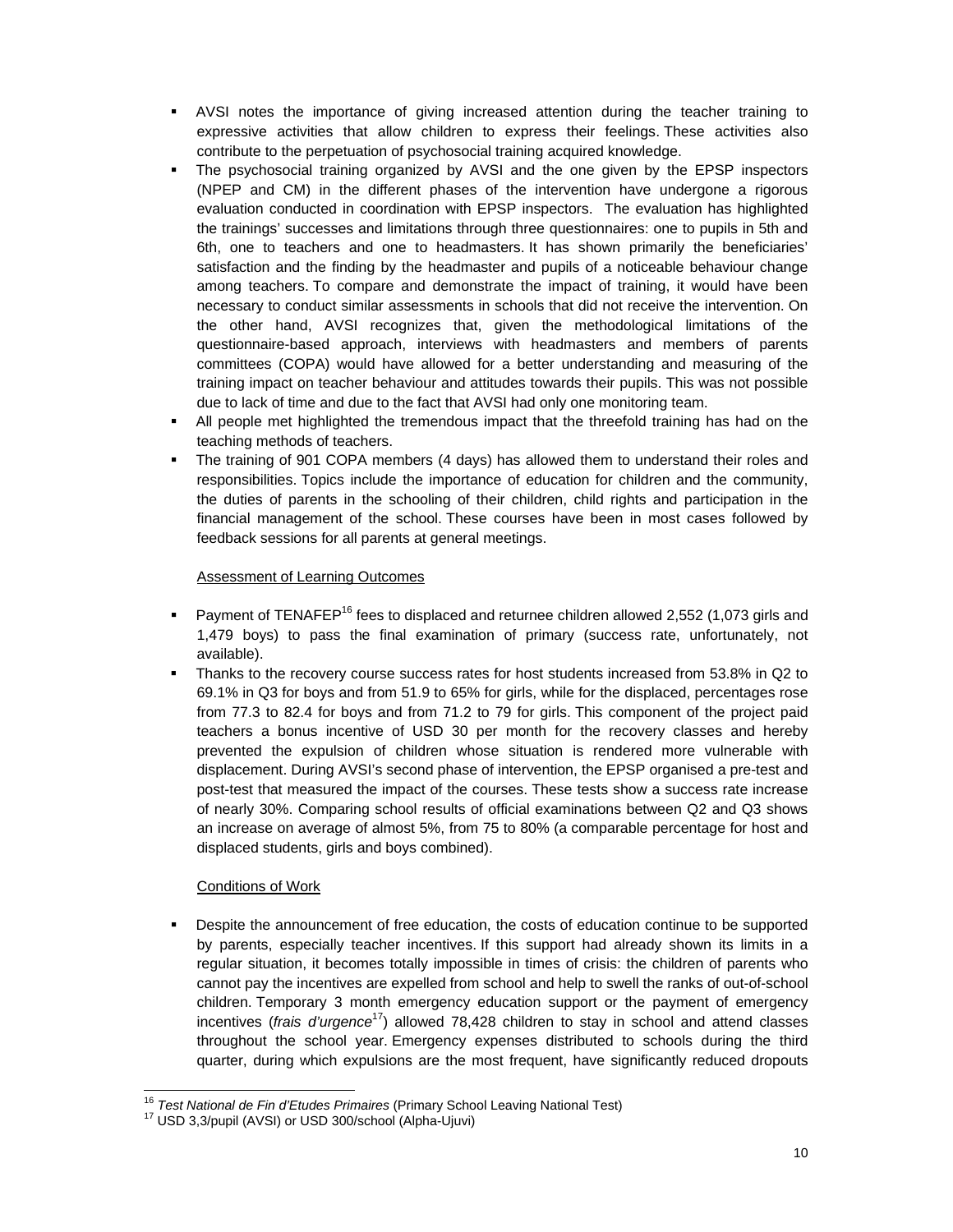which are mainly due to expulsion for non-payment (decrease of 13.8% in 2007 /2008 to 2.1% in 2008/2009, combined with a school recovery of  $9\%)^{18}$ .

 The structural support which benefits the whole school (renovation, construction or supply of materials) rather than the payment of emergency incentives (school fees) avoids stigmatizing a specific group of beneficiaries, but it does not solve the issue of teacher incentives.

*"*We have a vision for the future with these goats*"*

(Mr. Jean Matata Kakome, Teacher Representative, E.P. Kitumbili)

- Through income generating activities (IGA), Alpha-Ujuvi wanted to sustain support for vulnerable parents who cannot afford the schooling of their children rather than just pay the emergency incentives. A portion (between 50 and 80 USD) out of the 300 USD given monthly to targeted schools was used to launch IGA (goat, pig, pea or potato plantations, buying and renting a saw, microcredit , etc..) while the other part was used to directly pay incentives.
- Although it is still early to judge the impact of all IGA, this project component appears very encouraging and helped avoid strikes encountered in other schools.<sup>19</sup> For example, the primary school Kirotshe bought a saw which it leases for 12.5 USD per month (payment of lease in kind: 5 planks at 2.5 USD). This has generated so far a total of 120 USD which was distributed to 9 unpaid teachers while in other schools strikes were rampant.



(Rearing of pigs in the E. P. Kiluku, North Kivu and management table of the AGR at E.P. Kitumbili, North Kivu)

Law and Policy Formulation

- The two organizations involved EPSP<sup>20</sup> inspectors in their intervention to mainly support the educational part of the training (NPEP and CM). Alpha-Ujuvi involved inspectors throughout its programme from the preliminary needs assessment (teacher training and accommodation capacities of the schools) while all field visits of the AVSI team were accompanied by inspectors.
- This teacher training component corresponds to the EPSP's strategy of setting up an effective continuing education.<sup>21</sup>

their effects.<br><sup>20</sup> The inspection of primary, secondary and vocational education, a specialized service of the Ministry of EPSP, is responsible for checking the quality of education, in-service teacher training and educational assessment.<br><sup>21</sup> *Stratégie de développement de l'enseignement primaire, secondaire et professionnel (2010/11 – 2015/16),* <sup>21</sup>

<sup>&</sup>lt;sup>18</sup> AVSI Phase II Final Report

<sup>&</sup>lt;sup>19</sup> The Alpha-Ujuvi report shows that IGA have reduced school fees by 50% for host families and by 90% for displaced families but these results are probably a bit premature given the fact that IGA do not have yet shown all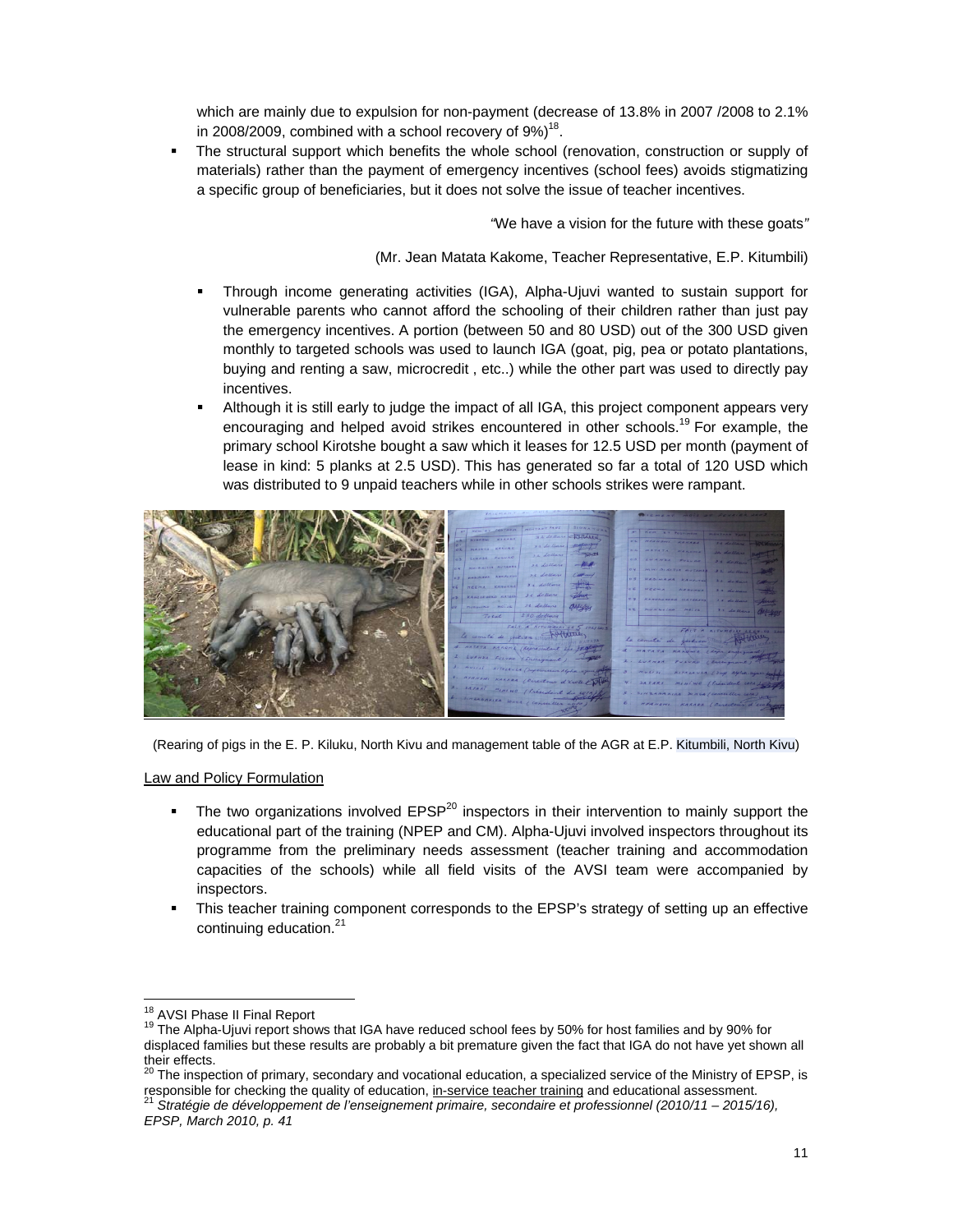#### **Project weaknesses**

#### Community Participation and Resources, Analysis

 The final report of AVSI II identifies the weak point of the mobility of its two teams of trainers and its single monitoring team. On the one hand, this mobility reduces the ability to ensure a proper monitoring in trained schools especially as regards to effective command of acquired knowledge and the lasting impact of the training on teaching and learning. This raises the question of post training. On the other hand, the mobility and thus the speed of response is inadequate for effective community participation in either the preliminary assessment or in the intervention strategy or in the follow-up or in the assessment. One must strike the right balance between monitoring and support for already organized training and the opposite excess that would lead to dependence on humanitarian actors (wait-and-see attitude).

#### Curricula, Training, Professional Development and Support

- Assessing the impact of training is not easy. While the structural support or the construction of temporary learning spaces can be quickly evaluated, it is not the same for training, particularly psychosocial training whose effects are harder to measure. The tendency of respondents is to present the training as very helpful without being able to really analyse the reasons and practical impact. On several occasions the interlocutors identified the layout of benches in U as a demonstration of the application of the participatory method, but a quick visit showed that nothing had changed in the classroom. The cessation of corporal punishment is seen as a notable, concrete and visible advance of the project, but monitored teachers continue to organise ranks on the playground with a small stick or whip.
- Many of the interviewees, particularly the headmasters, had difficulty remembering the content of training especially in areas where the intervention took place several months or years ago. Several reasons may explain this individually or jointly: interlocutors have suffered shock or trauma responsible for a certain amnesia; interlocutors did not assimilate the content of the training; the school community has received several different trainings organised by various humanitarian agencies and the people interviewed did not remember the specific content; the training recipients have been transferred, left school to join another school, etc..; reference manuals of the modules received during the training were lost due to conflict or insecurity, which prevented knowledge refreshment; the COPA members have a term of one year and most trained members had left their positions. This underlines the importance of repeating the training over time by avoiding too much teaching on too short a time in order to better take into account the context and the psychological conditions of beneficiaries. It is important in this regard to remember that teachers and other education personnel may also be in an emotional state not conducive to learning.
- The organization of a meal during training improves the conditions for learning while motivating participants.
- Feedback and cascade training sessions that took place during weekly meetings of SERNAFOR (National Training Service) or professional development days (*journées pédagogiques*) provide a means of sustaining the benefits of training but does not replace the involvement of external actors whose beneficial and motivational effects should not be underestimated (payment of travel expenses during the training, organization of a meal but also motivation generated simply by the intervention<sup>22</sup>). A similar lack of motivation seems to prevent trained teachers of the target schools to visit schools that have not received the training. $^{23}$

<sup>&</sup>lt;sup>22</sup> See the above-mentioned positive effects of providing openings for communities (effet de désenclavement)

<sup>&</sup>lt;sup>23</sup> Yet, peer- and auto-learning are recommended by the Stratégie de développement de l'enseignement primaire, *secondaire et professionnel (2010/11 – 2015/16), EPSP, March 2010, p.41*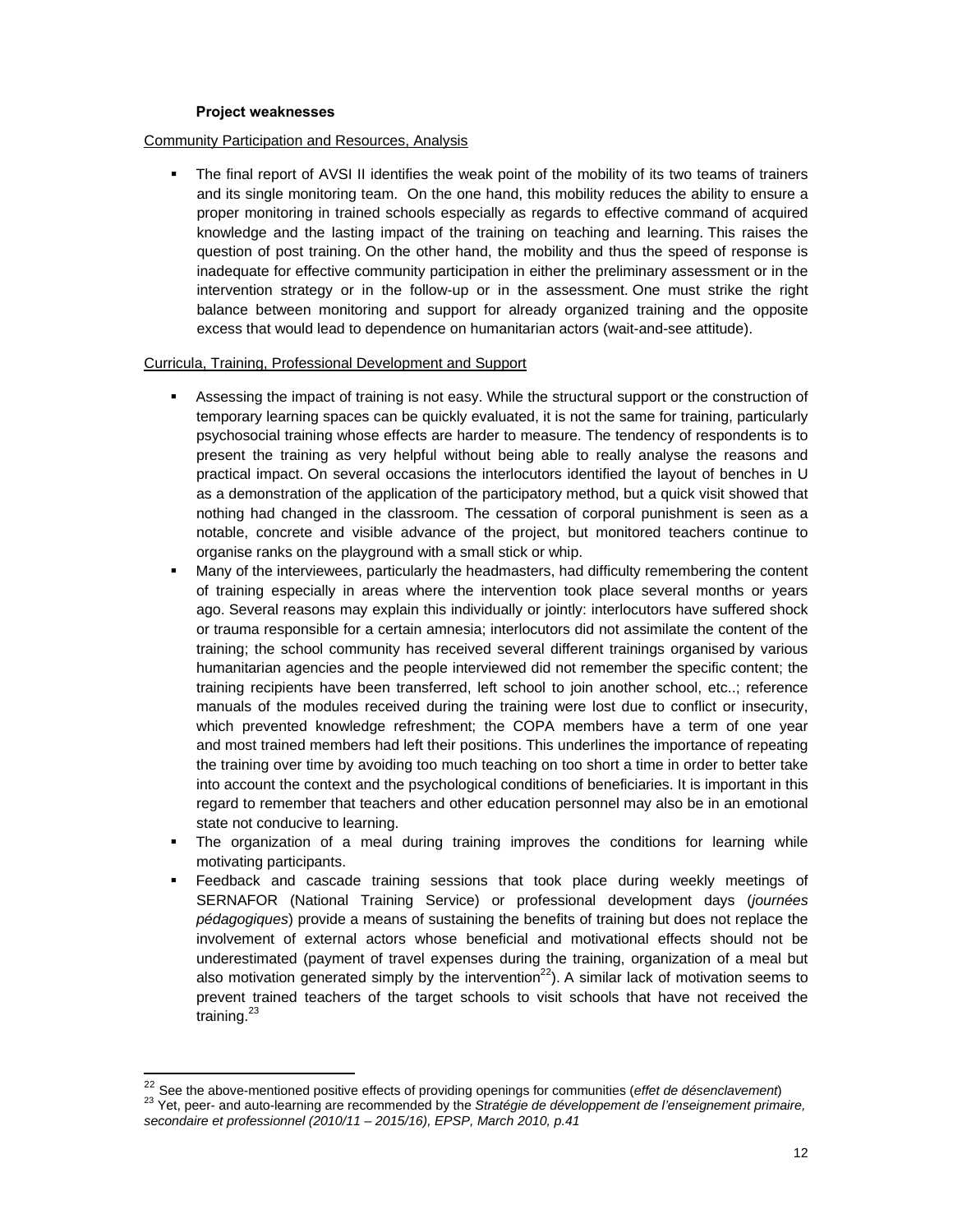- **EXT** Headmasters should receive training in transparent administrative and financial school management to develop their capacity to respond to the accountability obligation that is included in the EPSP strategy. $^{24}$  Headmasters should also receive the necessary tools for proper management (budget, procedure manual, etc.).
- Given the context of vulnerability and violence, COPA members would benefit from being trained in counselling. This would help build capacity and better ensure the psychosocial support of children.

## Assessment of Learning Outcomes

- The project would have benefited from assessing displaced children who have lost their school report upon arrival in the schools to direct them to the right year and avoid wasting time and resources.
- **Three months of recovery courses proved to be insufficient for some children who are lagging** far behind or who are emotionally disturbed.

## Conditions of Work

 The pilot income generating activity project implemented by Alpha-Ujuvi which was intended to pay incentives for teachers would have benefited from better monitoring and officials would have benefited from management advice. It should also be evaluated in detail and over time to measure the impact. This monitoring and evaluation would have been easier if the activities had been launched earlier. This shows that innovative activities should be launched at the earliest in the project cycle to ensure a rigorous monitoring and evaluation within the allocated time.

## Law and Policy Formulation

- The AVSI project initially recruited provincial inspectors from Goma before hiring inspectors from the Sub-division, who being local, have a better understanding of the needs. This has hindered the monitoring but was corrected later.
- The project created a sense of misunderstanding or discrimination in schools that had not been targeted but still include thousands of displaced or returnee children in their ranks.

 <sup>24</sup> *Stratégie de développement de l'enseignement, primaire, secondaire et professionnel (2010/11 – 2015/16), EPSP, March 2010, p. 43*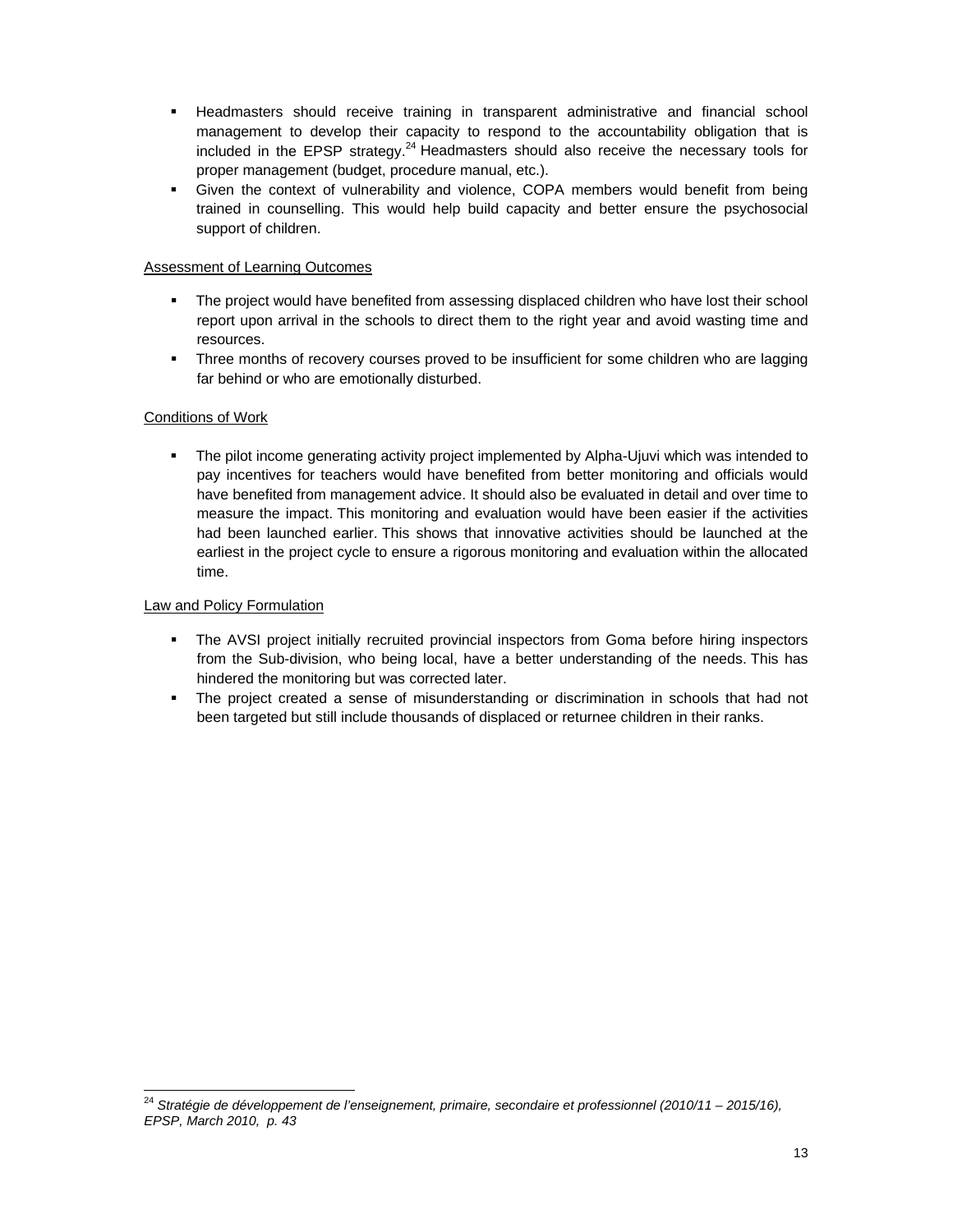## **2. Remedial Classes (RC)**



(Remedial Teaching Centre Chigukiro, South Kivu)

*«We created the remedial teaching centre for love of our children»* 

*«We wanted the girls to take care of themselves»* 

(M. Raymond Maroyi Kasombe, Chairman, Remedial Teaching Centre Adilu, South Kivu)

*Recovery teaching called remedial teaching in the Democratic Republic of Congo gives children a second chance, it is a socio-educational recovery mechanism for rejected, abandoned or marginalized and illiterate children, some of whom have made the street their asylum and others whose life is consecrated to survival work. It is an educational alternative meant to solve a serious problem with this category of children requiring special protection measures (Enfants nécessitant des mesures spéciales de protection or ENMSP)*. (*Guide de l'éducateur pour l'utilisation du programme national de rattrapage scolaire, Mars 2007*)

Even if remedial courses have existed informally since the  $90s^{25}$ , it was only in 2000 that the National Remedial Teaching Programme (NRTP) was launched by the Minister of Social Affairs whose Ministry has non-formal education in its attributions.<sup>26</sup> After an experimental phase of five years, the programme was evaluated and revised to address some identified scientific and educational deficiencies. A new NRTP that follows the competency-based approach coupled with three Educator's Guide (one per level) then emerged.

<sup>&</sup>lt;sup>25</sup> The BVES partner initiated the creation of remedial teaching centres in 1994.

<sup>26</sup> Under Ordinance No. 07/018 of 16 May 2007 establishing the attributions of government departments, nonformal education lies within the remit of the Ministry of Social Affairs in collaboration with the EPSP and the Ministry of Higher Education and University.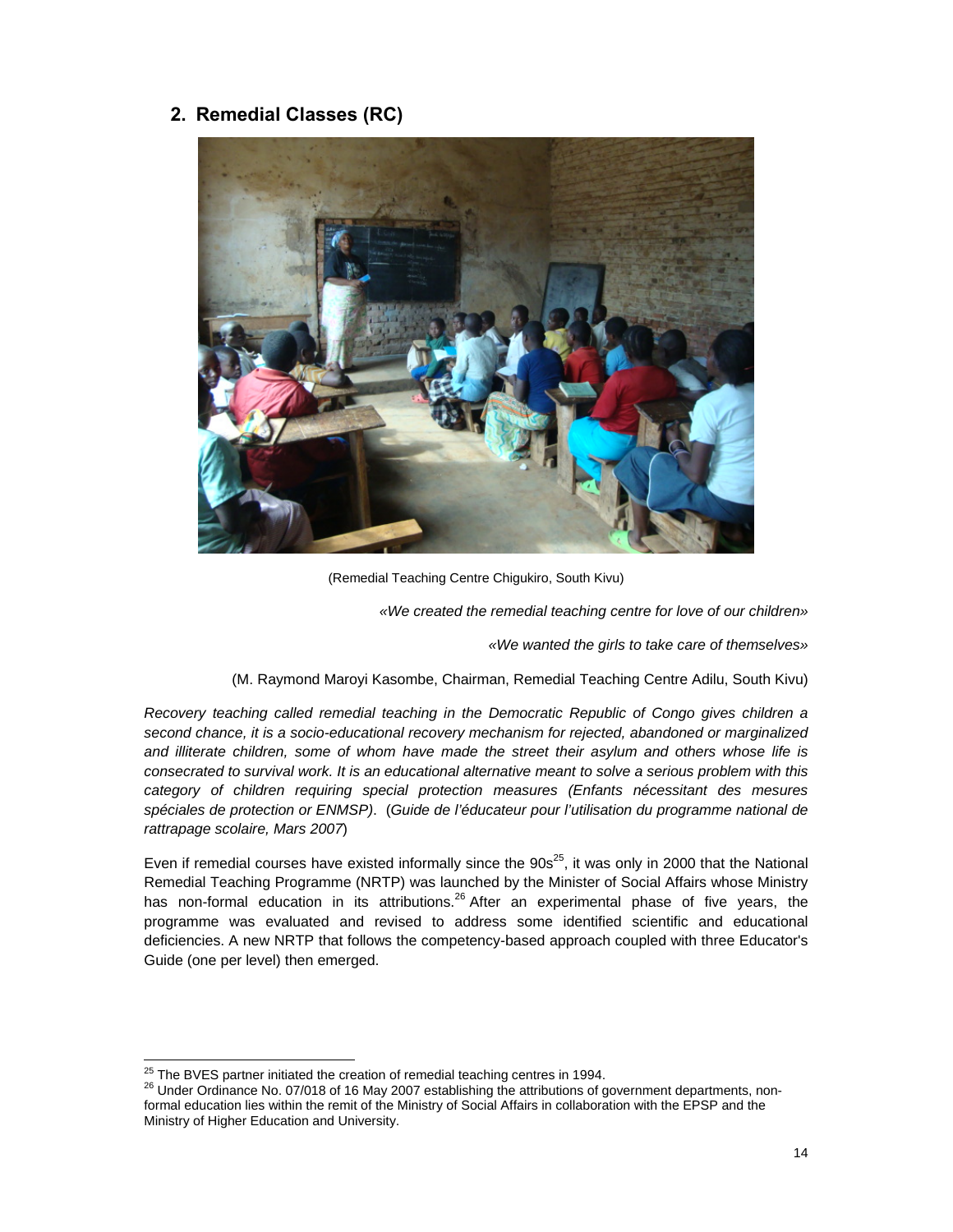The programme aims at the educational inclusion of children who have never been to school and who are over the official primary school enrolment age and for children whose education has been disrupted due to poverty, conflict, population displacement, various vulnerabilities, etc. The formal school educates children from 6 to 12 years (15 years maximum in case of repetitions) while the beneficiaries of the NRTP are aged 9-17 years. A child of 9 years is too old to begin his formal schooling in the formal circuit and can only enrol in a remedial teaching centre.

The RC acts as an accelerated learning programme compressing six years into three (or two years into one per elementary, middle and terminal degrees).

The project of support to, and development of, remedial teaching centres in South Kivu funded by the Pooled Fund through UNICEF from 2008 to 2010 was initiated to respond to the observations of members of the Bukavu-based Education Cluster: large number of out-of-school children, high dropout rate during the year and the need to reintegrate demobilized children. The project prepared by UNICEF was implemented by five partners, four local NGOs and one international NGO.<sup>27</sup> These partners were selected based on their geographic presence and expertise in formal education (CEPAC, CELPA, War Child Canada) and non-formal education (BVES and MIDIMA) in coordination with the administrative and educational authorities and local communities. In agreement with them it was decided to entrust teaching to primary school teachers and to use the premises of these schools to accommodate the remedial teaching centres during the afternoons as these schools practice the "single gong", in other words, they operate in the mornings only. The textbooks used by teachers and learners were those of the formal system. The 541 educators in 2008-2009 and 630 in 2009-2010 had reached the D6, D4, PP4 or PP5 $^{28}$  levels. Over two years, the project benefited 26,636 children (14,188 girls and 12,448 boys) in 141 centres during the first year and 26,345 children (14,578 girls and 11,767 boys) in 146 centres during the second year.<sup>29</sup> To enrol in the centres, candidates must prove their non-schooling in the past two years. The EPSP played an important role to make the project accepted by supporting the work of partners through circulars and other mission orders signed by the Provincial Director and sent to academic and administrative authorities. $30$ 

#### **Lessons learned**

#### **Project strengths**

<u> 1980 - Andrea Albert III, am bhliain 1980 - An t-Aontaithe ann an t-Aontaithe ann an t-Aontaithe ann an t-Aon</u>

Community Participation and Resources, Coordination

- Good coordination within the cluster and shared commitment of its members to assess the needs, develop, plan and implement a similar project in different areas and finally evaluate the response: the intervention is really a project of the cluster.
- **Community anchorage of the selected partners**
- Commitment and participation of the local partners before and even after the project
- Capacity building of local actors in the context of chronic crisis in order to sustain the impact
- Use of available resources: primary school teachers recruited and trained as educators and accommodation facilities provided in local primary schools
- **IMPROVE TEACHALLY IMAGE WHO feel useful to the community**
- **Parent awareness raising on the importance of education**

<sup>27</sup> *Bureau pour le Volontariat au Service de l'Enfance et de la Santé (BVES), Communautés des Eglises Libres de Pentecôte en Afrique (CELPA), Ecoles Conventionnées Protestantes (CEPAC), Missionnaires du Divin Maître* 

<sup>&</sup>lt;sup>28</sup> 5 post-primary years but failed at the secondary school examination <br><sup>29</sup> 102 centres (18.659 children) benefit from financial support and 44 centres (7.686 children) receive school kits in 2009-2010.<br><sup>30</sup> Perhaps the most striking example of encountered obstacles by the centres is the inspection's reluctance to

register children from the Remedial Classes at the TENAFEP.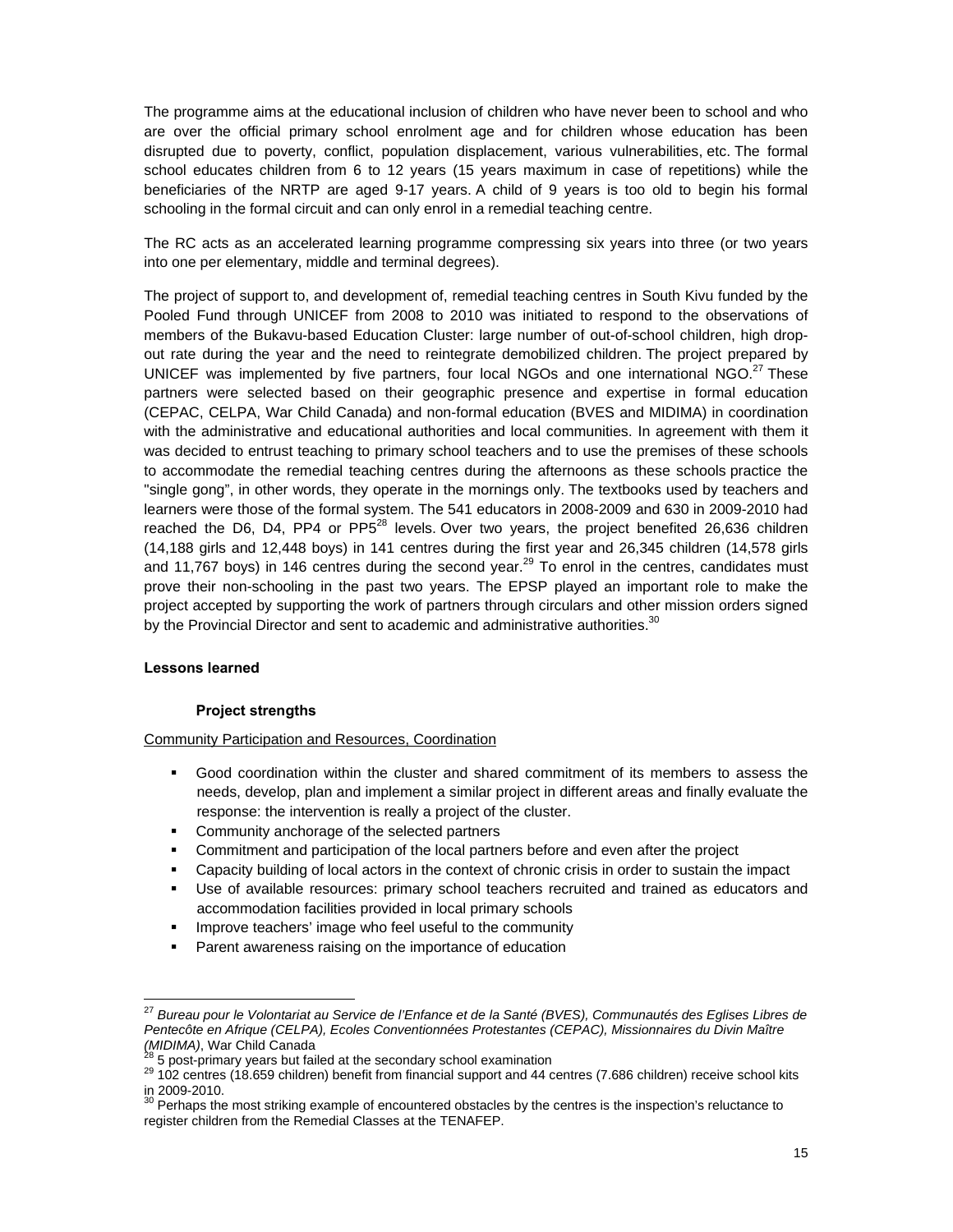Programme complementarity : symbiosis with PEAR  $+^{31}$  programme for the construction of 34 classrooms to be used as centres in the afternoon

### Equal Access

- More than 26,000 children learnt to read and write during the two project years (see detailed statistics in the introduction).
- **Beneficiaries are predominantly girls (53% of girls the first project year and 55% the second).**

### Protection and Well-being

- Demobilised children found the programme to be a valuable activity keeping them away from military temptation. $32$
- The project gives access to education to children who have to work in the morning to support their family or to pay for their schooling.
- The project takes into account the needs of adolescents.
- The predominant participation of girls shows the importance they give to education for their future, their protection and their psychosocial well-being.
- $\blacksquare$  The project fulfils a protection need in an emergency context.  $33$

#### Facilities and Services

 The assistance provided includes a hardware component (centre construction and rehabilitation during the first project year, school kit supply during the two project years) combined with a software component (NRTP training for educators at the beginning of the project).

### **Curricula**

- Some of the centres were created to respond to the specific needs of populations that returned to the areas they had fled.
- The project serves as a bridge to formal primary schooling for children aged 10 12 (middle degree) and the children aged 13 - 15 (terminal degree).
- Given the communities' fragility and poverty that are the consequence of complementary reasons - recurrent conflict, looting, poor agricultural yield, unemployment due to lack of professional opportunity – the project responds to the needs of the most deprived and vulnerable in areas that are often hard to reach.<sup>34</sup>

#### Assessment of Learning Outcomes

 2.592 pupils (1.322 girls) sat the TENAFEP in 2009-2010 with a success rate of 53.47%, a rate sometimes higher than the one of pupils of the schools that host the centres.

#### Conditions of Work

 Educators receive 30 USD monthly during the two project years and as a result children do not get 'chased away<sup>35</sup> for lack of payment of educator incentives.

<sup>&</sup>lt;sup>31</sup> Programme of Expanded Assistance to Returnees Plus

<sup>&</sup>lt;sup>32</sup> Children recruitment by armed forces and groups decreased from 30 children per 6 months before the start of the intervention to 0 in the areas of intervention (BVES).

 $^{33}$  The CELPA School Coordinator uses the expression "emergency schools".<br> $^{34}$  The 5 .499 beneficiaries of the project implemented by BVES show this diversity of vulnerability : 4.140 out-ofschool children, 586 displaced children, 223 returnee children, 89 demobilised children, 427 street children, 34

children repatriated from Rwanda.<br><sup>35</sup> This is a direct translation of the term used in French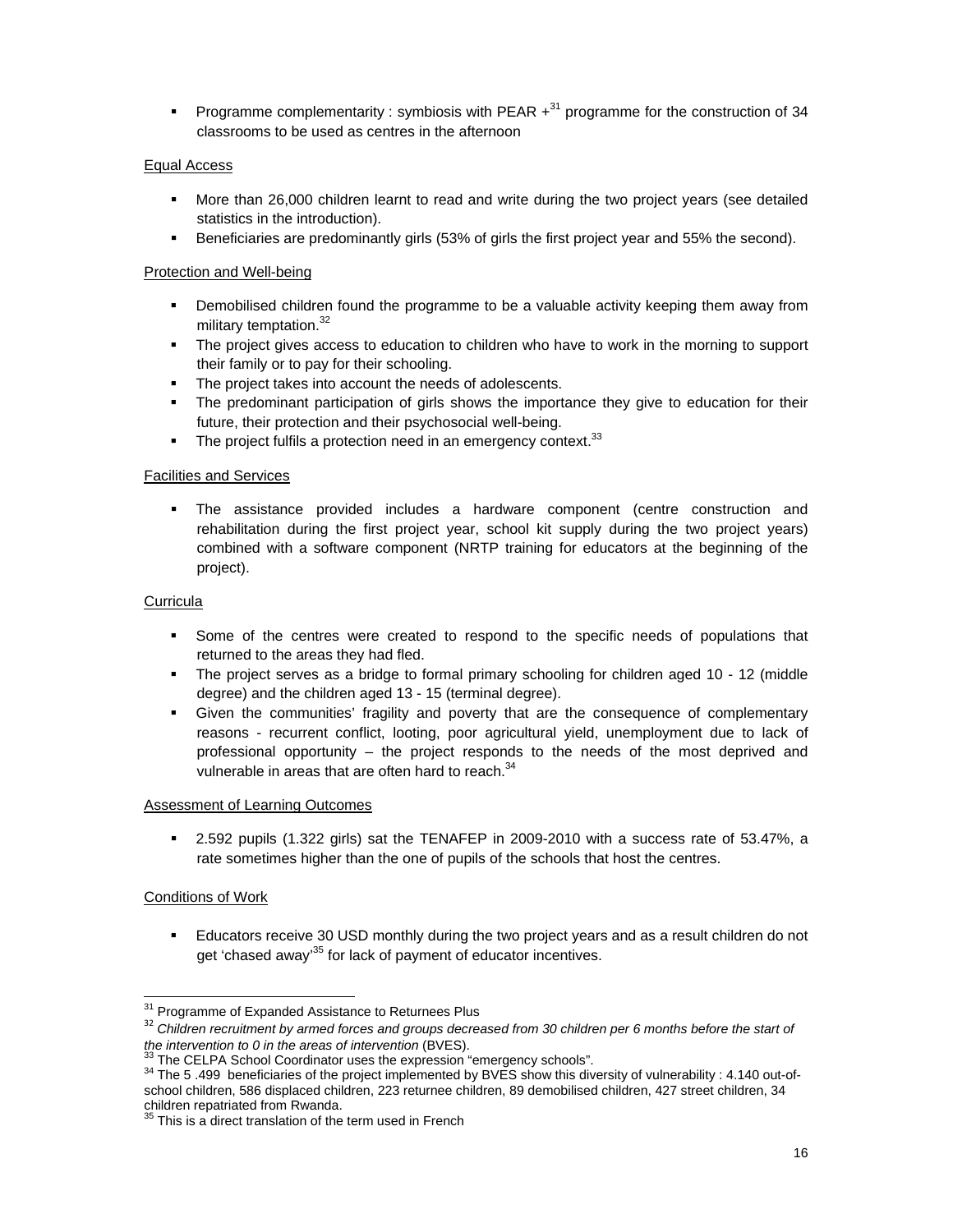#### Law and Policy Formulation

- **The Ministry of Education (EPSP) is engaged and supports the project.**
- The Ministry of Social Affairs' supervision is one proof, among others, of the social protection and reintegration objectives of the most vulnerable of this non-formal programme.

#### **Project weaknesses**

### Coordination

- Lack of funds prevented the project being funded for a third consecutive year, which did not allow for the completion of the three year cycle.<sup>36</sup>
- The project is no longer funded despite its relevance and success.
- The survival of all the centres the project helped create is uncertain and for some very precarious.<sup>37</sup>
- The project ended abruptly without the government being held accountable for its responsibilities and without real alternatives being identified to continue the project and ensure the participation of vulnerable children.
- New players support centres without concerting organizations already in place on the scales to be used for payment of the educator incentive, which dangerously undermines the sustainability of the system.

#### Equal Access

- Centres created and supported by the project could not accommodate all the out-ofschool children for lack of space (although this number of rejected children remains unspecified).
- Despite support for existing centres and the creation of additional centres by the project, demand continued to outstrip supply.<sup>38</sup>
- Only time will tell how many centres will survive now that support has ceased. The visit of some of the centres shows that there is a high risk of exclusion for non-payment of incentives for educators (between 100 and 500 Congolese Francs 39 monthly in the visited schools) in a context where many children have no parents either because they died or because they have left the community to find work elsewhere, especially in mines.
- Since the centre directors request payment of the educator incentives, withdrawals have increased as indicated by reports received from partners.

#### Training, Professional Development and Support

 Some educators who work in centres that are not supported by the project are not trained in the NRTP.

#### Conditions of Work

 The announcement of free education does not apply to remedial teaching centres as it is for formal schools only. Educator incentives are the entire responsibility of the parents. The project would have benefited from IGA and communities should be encouraged to find collective solutions to the recurring question of incentives.

<u> 1980 - Andrea Albert III, am bhliain 1980 - An t-Aontaithe ann an t-Aontaithe ann an t-Aontaithe ann an t-Aon</u>

 $36$  En 2010-2011, 56 centres where communities are particularly active and engaged (13.500 children out of which 6.500 girls) will receive school kits.

<sup>37</sup> Partner organizations will update the figures and report to the EPSP and to UNICEF by December 31, 2010

<sup>(</sup>how many centres still operational and learner population). 38 The narrative report of the activity - *Supporting the awareness raising of school authorities and communities for children enrolled in centres and supporting educational staff working in these structures in South Kivu* - indicates that more than half of children are not attending school.

 $39$  Between 0.10 and 0.50 USD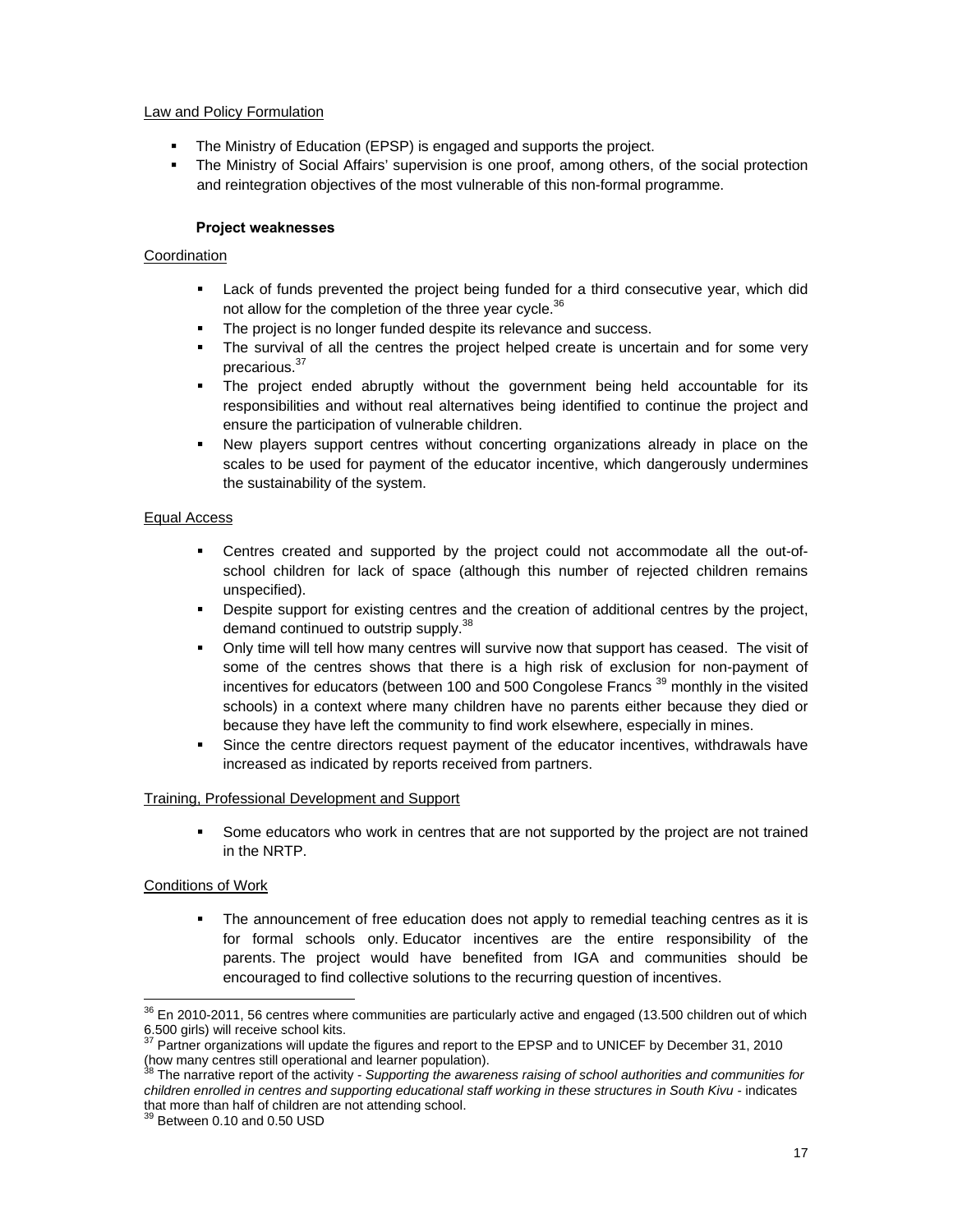Female educators (whose role model is crucial in rural areas) are unable to do voluntary work in the afternoons, as they have to prepare the evening meal.

### Law and Policy Formulation

- On the one hand, the centres run the risk of being seen as a fast alternative 3 years instead of 6 - to formal schooling and could therefore attract children who should have been enrolled in formal education.
- On the other hand, the centres run the risk of being seen as schools for children too poor to join the formal system. This risk should be mitigated by free education decreed for the first three grades, which should absorb students of the first RC level, provided that the teacher incentive challenge for teachers is met. Given the years of destabilization Eastern Congo has suffered, the issue of children too old to join the formal education will remain, at least for a time. The utility of RC remains a topical question.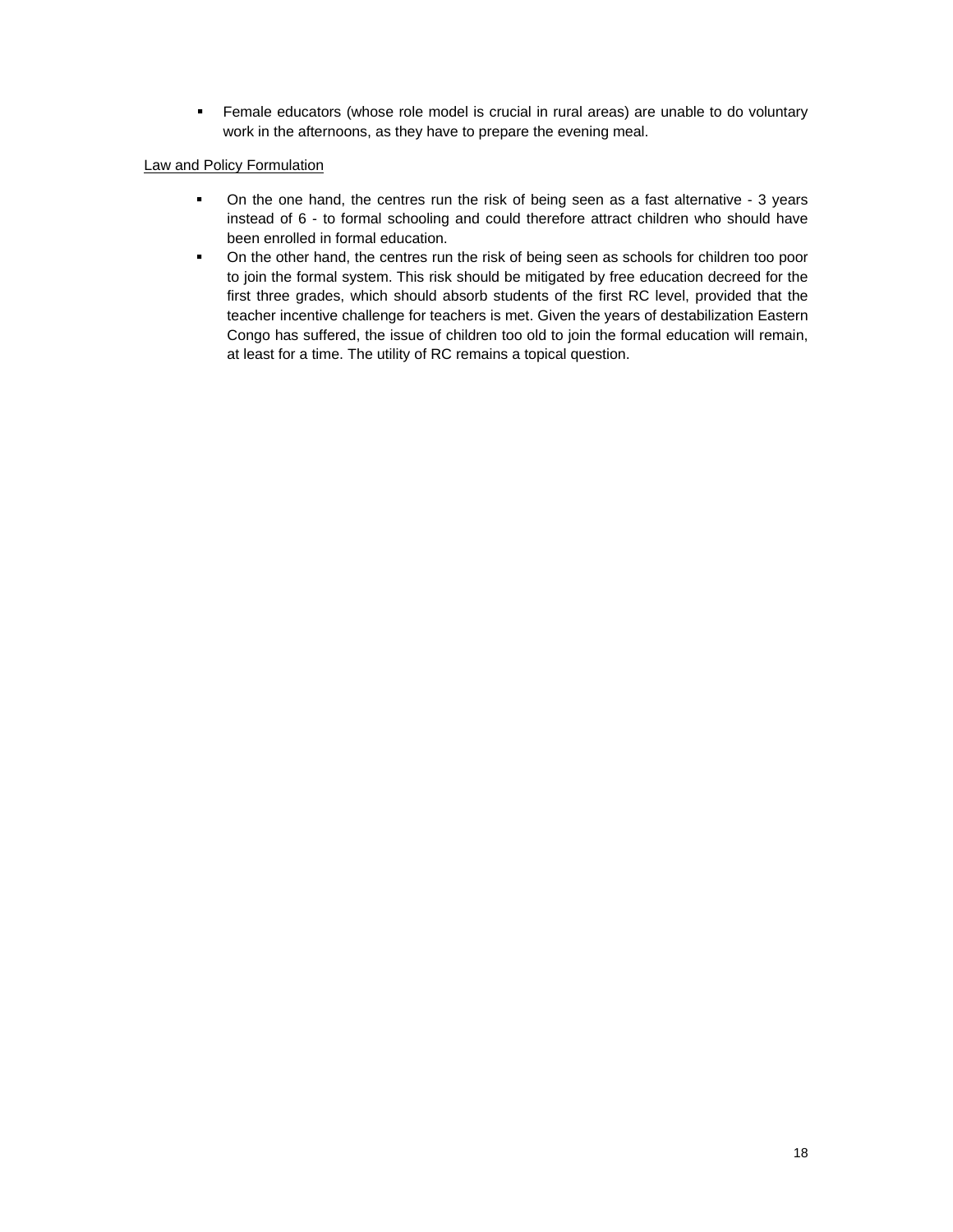## **3. Rapid Response to Movements of Population (RRMP)**

This multi-sector assistance programme funded by Japan was born out of the fusion of two programs: the Rapid Response Mechanism (RRM), created in 2004 and the Programme of Expanded Assistance to Returnees (*PEAR)*, launched in 2006. The former targeted displaced population and the latter, as the name suggests, returnees. The RRMP aims at:

- 1) Providing standby and humanitarian capacity to develop a rapid multi-sector assessment - non-food items (NFI), WASH, food security, education and protection based on the analysis of vulnerabilities and not on the status of populations (IDPs, Returnees and host families and communities);
- 2) Providing a rapid multi-sector emergency response to populations made vulnerable by displacement, return or hosting, in the NFI, water, hygiene and sanitation, and education sectors;
- 3) Taking into account the principles of "do no harm" and gender in the planning, implementation and evaluation of interventions.

The RRMP intervenes in specific contexts:

- Internally displaced/returnee populations for less than 3 months or accessed within the last 3 months and whose movement is the result of an armed conflict;
- **Host Populations living in areas affected by movement of displaced populations with** consequent increase in their degree of vulnerability;
- Populations returned within less than 12 months with acute vulnerabilities related to the conditions of their return.

Before launching the response, the identified needs are validated by a steering committee composed of partners, Cluster Leads, UNICEF and OCHA.

The RRMP's education component aims as a priority at the implementation of standard 2 of the INEE Minimum Standards for Education Access and Learning Environment domain:

**Protection and Well-being:** *Learning environments are secure and safe, and promote the protection and the psychosocial well-being of learners, teachers and other education personnel.* 

The project underway<sup>40</sup> in North and South Kivu has the following objectives:

- Construction or rehabilitation and equipment of 222 semi-permanent and permanent classrooms;
- Promotion of access to education for 67,000 children (girls and boys);
- Improvement of teaching quality through the capacity building of 1,700 teachers (women and men);
- School management capacity building through 750 COPA members (women and men) and 50 headmasters;
- Awareness-raising of 5,200 school community members about the importance of educating girls and boys, health, hygiene and HIV/AIDS;
- Monitoring and regular evaluation of the project taking into account cross-cutting themes (gender and protection).

Included in the project are: psychosocial training, recovery courses, payment of TENAFEP fees based on the model described in the Mobile Teams project but in a more systematic and holistic way as well as the distribution of school kits for 67,000 students and 1700 teachers.

<sup>&</sup>lt;u> 1980 - Andrea Albert III, am bhliain 1980 - An t-Aontaithe ann an t-Aontaithe ann an t-Aontaithe ann an t-Aon</u>  $^{40}$  Project calendar : 1<sup>st</sup> February 2010 – 31<sup>st</sup> January 2011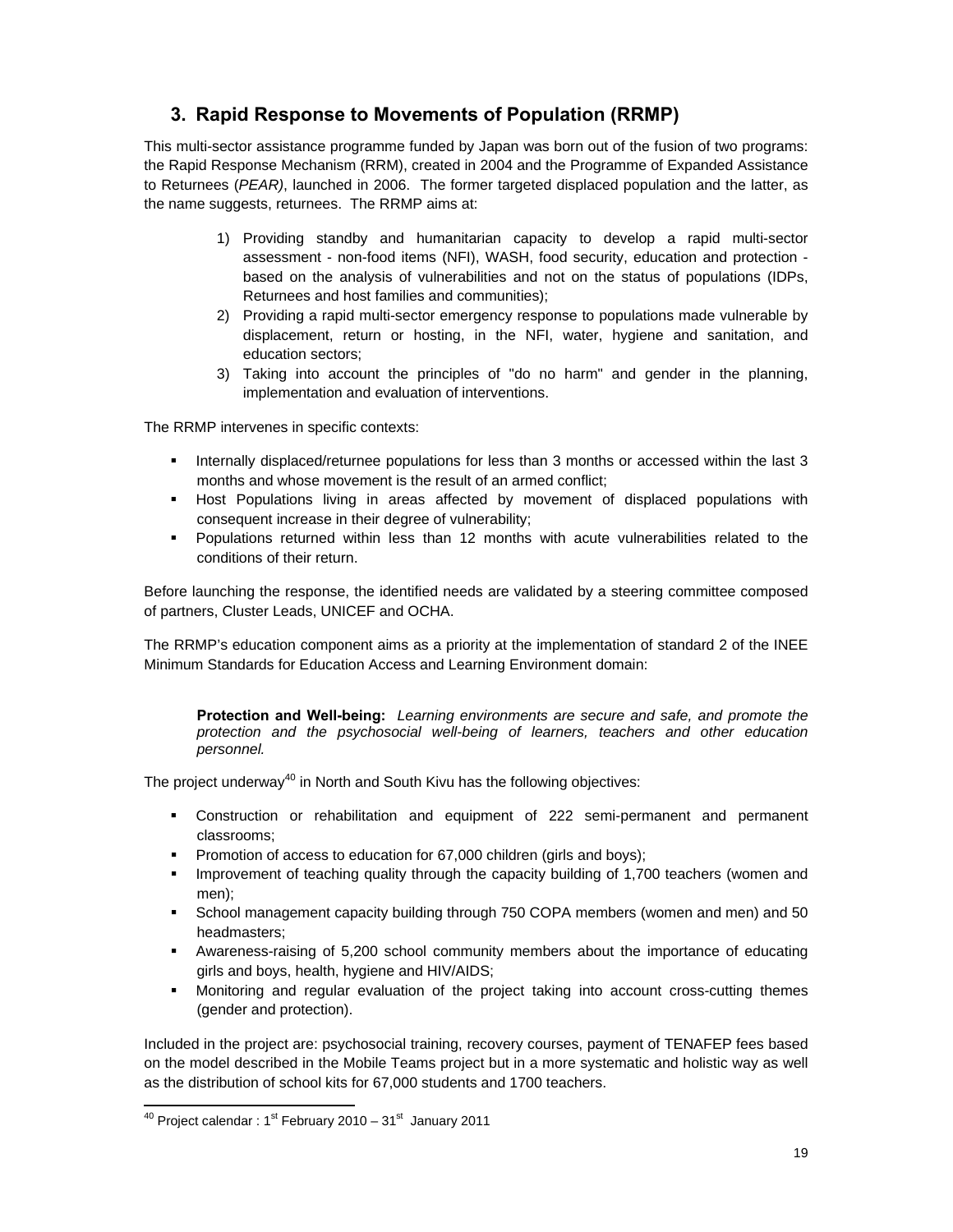#### *School Vouchers* **or Education** *Voucher*

Through the "education vouchers" approach, a portion of the voucher that households receive during the NFI Fairs<sup>41</sup> can be earmarked for partial payment of school fees of the most vulnerable children. These children are identified during the census of households to be assisted during the Fair and during the census monitoring undertaken by the partner teams, taking into account the free education promise for the first 3 years of primary education. The data is cross-checked on the basis of lists of out-of-school children and pupils who left school during the school year. These lists are requested from the schools in the areas where the partner is involved with the Fair. Out of the \$ 75 vouchers distributed during the Fair, \$ 15 are set aside for this activity. The exact amount is calculated based on average costs of primary education in the particular province.

The education voucher is used only to cover operating costs, teacher incentives and TENAFEP fees for a maximum of six months. For other costs (uniforms, school fees, school insurance and school report) a strong awareness of parents for their active participation in funding the education of their children is held during the course of the Fair. On the one hand, in the case of Fairs held towards the end of the school year, the voucher can be used for students who are in school but who are unable to cover the costs of the last quarter and also for students who left school during the school year. On the other hand, in the case of Fairs held at the beginning of the school year, the education voucher allows to enrol out-of-school children.

At the time of the Fair, households that were identified as recipients of the education voucher, receive the voucher and hand it over to school headmasters, also present on the day of the Fair and who are subsequently reimbursed the amount of the voucher. To ensure the mechanism of payment's transparency, the management boards of the schools (student representatives, teachers and COPA members) is also involved in the process.

(Adapted from the Project proposal of AVSI)

#### **Lessons learned**

#### **Project strengths**

#### Community Participation, Analysis

 The programme states that beneficiaries will have to be more involved in the various programme phases.

#### Coordination

- The RRMP falls within the objectives of the Humanitarian Action Plan (HAP) and is integrated into the work of Clusters.
- The approach is integrated and makes the connection between the various sectoral interventions.
- Partners who are in charge of the MSA are not always the same as those who will execute the response. NRC and Solidarité shared the various territories of North Kivu among themselves with Solidarité having more expertise in the field of WASH while NRC has more competence in the field of education. Both organizations have conducted a cross-training of their staff to ensure greater coordination and better responses to the needs of beneficiaries.

#### Analysis

 The programme is based on a strong multi-sector assessment of needs and vulnerabilities: rapid assessments within 24 hours, MSA light in areas of displacement, comprehensive MSA

  $^{41}$  An innovative approach that allows beneficiaries to choose the items they need contrary to the classical NFI distribution.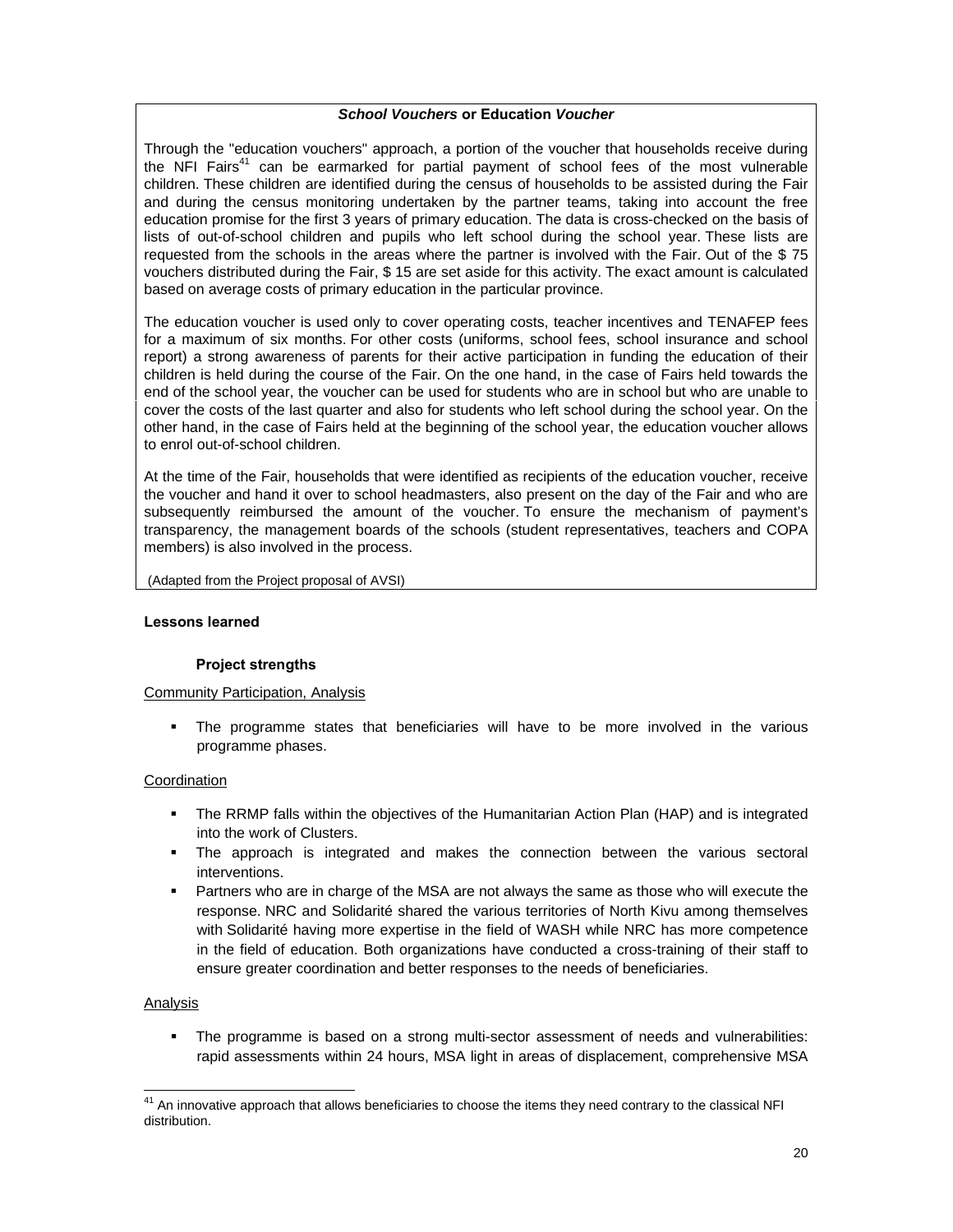in areas of sustainable, long-term return. The analysis of the intervention threshold and the decision to launch a RRMP response or not is a dynamic process, which takes place during RRMP Committee meetings.

 Beneficiaries of the education voucher are selected on the basis of their education vulnerability.

#### Access and Learning Environment

- The approach that combines infrastructure (construction, rehabilitation, equipment, etc.) with training and awareness raising aims at all school community members and responds to the primary factors which impede access to, and affect the quality of, education.
- The education voucher distribution, simultaneously organised with the NFI Fairs, aims to alleviate the financial burden on displaced parents and benefits from the vulnerability filters set up by the same. To ensure the necessary transparency, it is implemented in close coordination with the COPA.
- The RRMP focuses on areas that are characterised by the complexity of access (physical and security) or by the lack of actors.

#### Conditions of Work

 The AVSI project in South Kivu includes enriching the Internal School Rules in each school after sensitisation activities, by members of local communities, represented by their respective COPA, teachers and school headmasters.

#### **Project weaknesses**

#### Community Participation and Analysis

- According to NRC, if the community is involved in the MSA it has no say in the decisions that relate to the type of response despite the fact that the community will contribute in implementing the response, particularly the construction and renovation of classes.<sup>42</sup> The community is also not consulted for the monitoring and evaluation.
- The Steering Committee's decisions and the partners' responsibilities should be better documented and the tasks clearly assigned after each meeting so as to avoid misinterpretations.
- NRC makes two important recommendations that could contribute to the project's effectiveness: 1) once the needs are validated, the response should come quickly, security allowing; 2) local organisations should be involved in assessments in inaccessible areas.
- Needs identified by the MSA are so numerous that they cannot all be covered by the RRMP.
- The experience of the Mobile Teams in North Kivu have shown that it is difficult to keep in touch with all the schools and to ensure proper monitoring once the training and the assistance have been delivered. As noted by NRC, the same applies to constructions, with the geographical dispersion of the construction sites validated by the RRMP not allowing for a close monitoring. Similarly, the voucher approach also requires a field presence to ensure monitoring with the schools.
- AVSI noted with regret that individual assessments conducted by partners within the framework of the RRMP are only rarely shared with other Education Cluster members.
- At this stage, there are no monitoring and evaluation tools and guidelines.<sup>43</sup>

Access and Learning Environment

<sup>&</sup>lt;sup>42</sup> NRC values the contribution of the community at 20% and 30% of the production cost per classroom.<br><sup>43</sup> At the time of finalization of the report, work was being conducted to establish M&E tools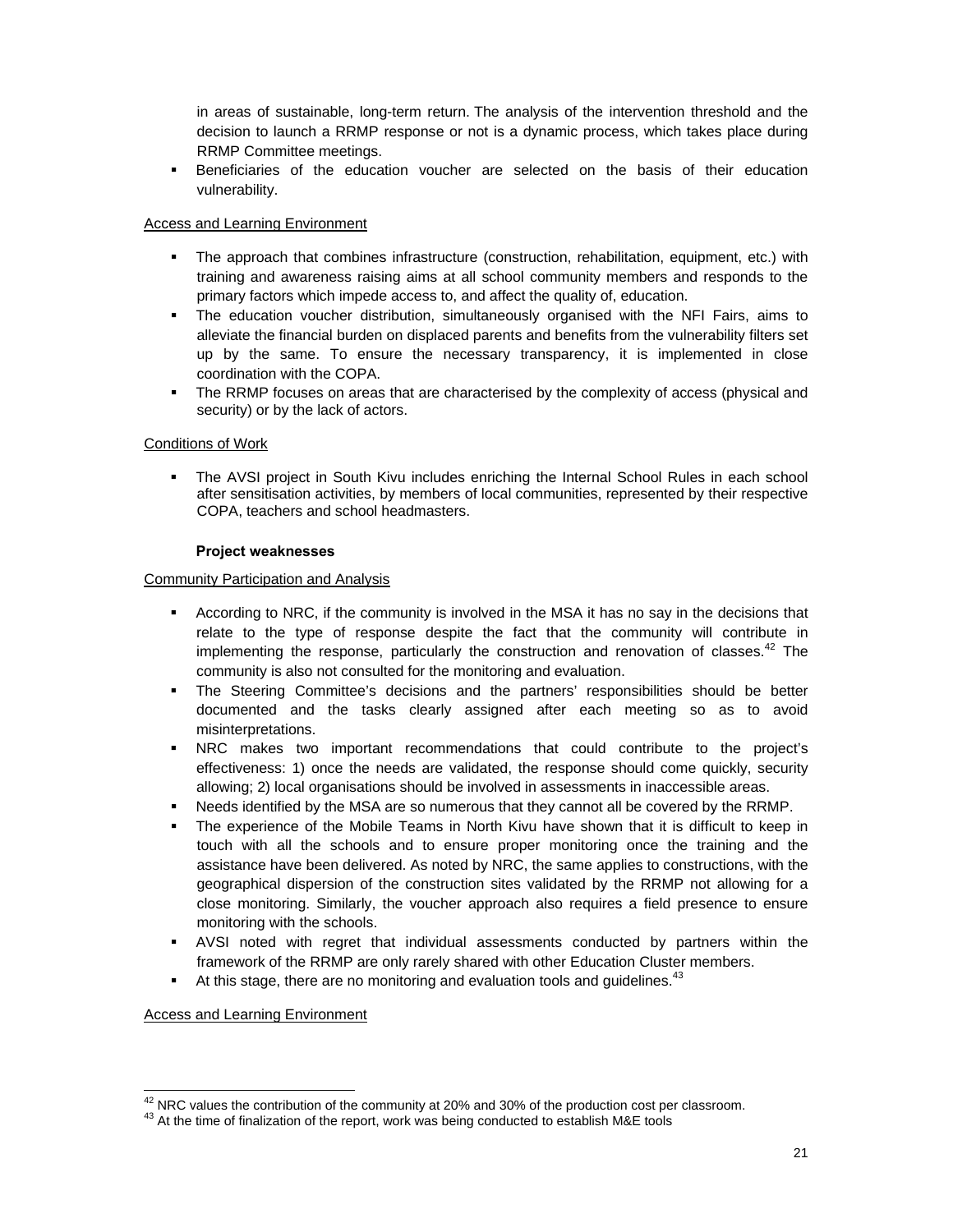- **In principle, headmasters should reduce construction costs in schools that are rehabilitated by** the RRMP but, in fact, they remain unchanged because the construction needs (number of classrooms) are huge. $44$
- The announcement of free education for the first three primary years disrupted the implementation of the education voucher approach as these vouchers should now theoretically be distributed to students in  $4<sup>th</sup>$ ,  $5<sup>th</sup>$  and  $6<sup>th</sup>$  years only. Since the announced free education does not include teacher incentives<sup>45</sup>, the concern regarding access of the most vulnerable to primary school remains.
- It is still too early to assess the impact of education vouchers but it appears that partners had to develop a battery of measures to ensure the smooth distribution and monitoring thereof. This suggests that the approach is not simple to implement and monitor and that greater reflection needs to be undertaken.
- The education voucher does not benefit displaced children by fear of impeding their return.
- Supported schools attract candidates from neighbouring schools rather than integrating the out-of-school children. Counteracting this negative effect of assistance is not simple because all schools cannot be assisted and a selection is necessary. This underlines the importance of targeting and the need to communicate the principles and criteria that guide the intervention.

## Law and Policy Formulation

 The education component is torn between RRMP's strictly humanitarian mandate (rapidity, flexibility and short duration of the intervention) on one side and the policy, the standards and the directions of the Ministry of Education that it imposes to apply without distinction from Kinshasa to Bunia on the other. $46$  These very often demanding standards apply to a regular situation where schools receive the necessary support from their Ministry. In the current conditions they cannot apply to schools in Eastern Congo which operate in an emergency mode not only since the recurring conflict that destabilizes the provinces, but even before it. The education sector in Eastern DRC is at best in a recovery phase in stabilized areas, but there is a long way to go after years of neglect followed by two decades of destabilizing crisis, conflict, violence and looting. Providing assistance to the sector and taking into account the right to education for all, especially the most vulnerable, in a volatile humanitarian context requires a flexible approach. Unfortunately the Ministry is not yet equipped to respond to emergencies because this concept has not yet been internalized in its activities and its strategies.<sup>47</sup>

<sup>&</sup>lt;sup>44</sup> NRC Report 2<sup>nd</sup> Quarter

<sup>45</sup> *Mécanisation* (payment of teachers by the State) is only planned for 2015.<br><sup>46</sup> Article 202 of the Constitution stipulates that the establishment of educational standards applicable in all territories of the Republic is an exclusive competence of the central government. Example of these standards: to be enrolled in a school a student must present his or her school report, which is not always possible in situations of displacement.

<sup>47</sup> Discussion with Mr. Mbo Ntula, Director, International Bilateral and Multilateral Cooperation, EPSP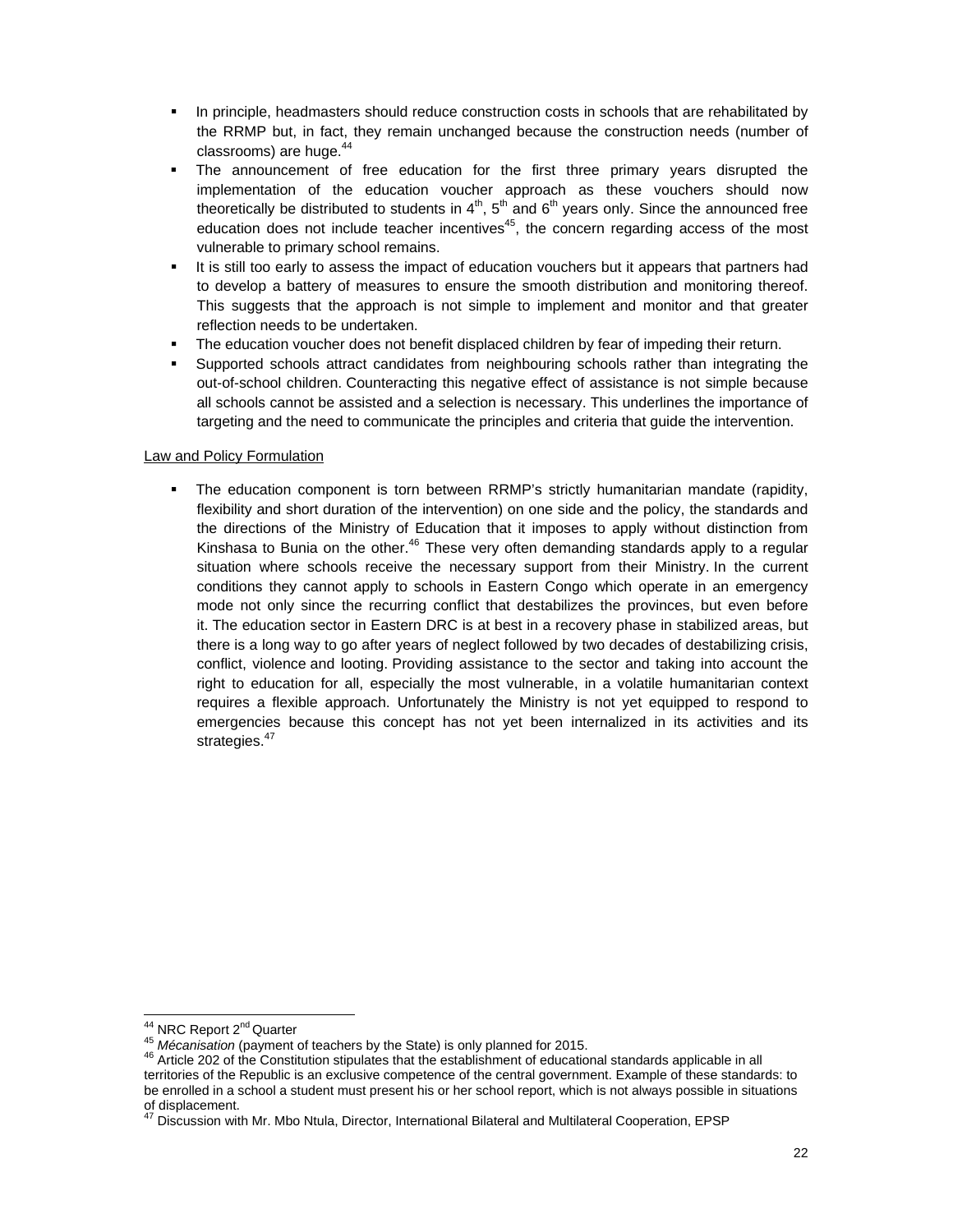## **Lessons learned and good practices**

Lessons and good practices learned from the three projects analysed in this paper may be useful in other contexts similar to the DRC around the world, particularly in situations of repeated or chronic population movements. As with any tool for education in emergencies, before being replicated, lessons learned and best practices should be adapted after analysing the social, physical, security, environmental, cultural, geographical, economic and political context in which affected individuals live to fully identify the vulnerabilities and effectively respond to them.

## **Context**

Years of humanitarian crisis that follow decades of non-development

## **→ Lessons learned**

- Although it is the duty of the national authority to respect, protect and fulfil the right to education<sup>48</sup>, years of instability in eastern DRC have passed the responsibility for education into the hands of humanitarian actors who responded to the needs by developing responses appropriate to an emergency context. If the security situation stabilizes in the East, it will require that the Education Cluster in coordination with the EPSP and the Ministry of Social Affairs ensure the transition from emergency to early recovery, reviewing responsibilities while taking into account the different actors' actual capacity to respond.
- Specific mechanisms that take into account the vulnerabilities generated by years of crisis will have to be maintained as long as necessary.

## **→ Good practices**

- The rules and guidelines that the Ministry issues in normal times may not always apply and meet the needs, particularly those of the most vulnerable, in times of crisis. Integrating emergency in the Ministry's activities and strategies means also allowing a degree of flexibility and adaptability in the regulations, behaviours and response - in exceptional circumstances to take into account vulnerabilities that the emergency has created. This underlines the importance of the **institutionalization of emergency in the activities and strategies of the Ministry of Education**.
- Experience shows that it is not easy to secure multiyear funding for education projects in emergencies, which affects the quality of the intervention. The proposed remedial classes (RC) should have been funded for the full course of three years while the Rapid Response to Movements of Population (RRMP) project should be followed by a phase of early recovery to promote quality education in collaboration with the community. The good practice is to negotiate with donors **funding of the appropriate period** before the start of the intervention and ensure that measures are taken in time for a **smooth exit strategy** in close collaboration with relevant ministries and targeted school or centres communities.

## **Context**

**-** Destroyed schools, burnt down or looted school furniture and learning materials

## **→ Lessons learned**

 One cannot want to do software without a minimum of hardware. The final report of AVSI phase I notes that *it is not possible to think of better education when basic facilities are* 

<sup>&</sup>lt;sup>48</sup> *INEE* Minimum Standards for Education : Preparedness, Response, Recovery, 2<sup>nd</sup> edition, p. 107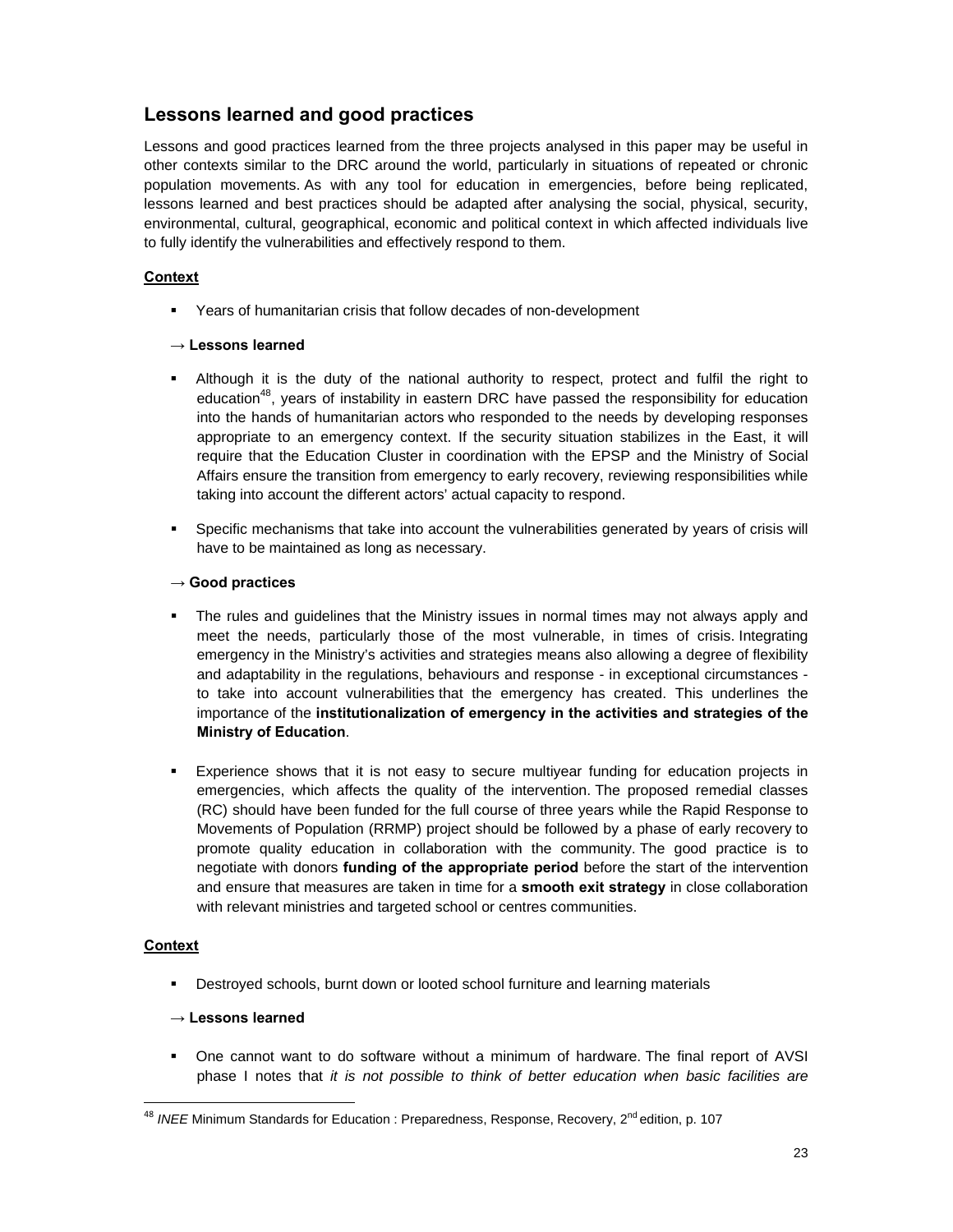*lacking*. It is for this reason that Phase IV of the AVSI intervention includes rehabilitation activities, equipment supply and distribution of school kits. This observation is echoed by the evaluation of both Alpha-Ujuvi projects and is a cornerstone of the RRMP project in a context where the percentage of classrooms destroyed in all areas of intervention is higher than 50%. The implementation of the software component nevertheless poses a great challenge in responses that are meant to be fast and mobile.

 Several partners reported delays in the distribution of school kits which appears to be a logistical challenge for UNICEF in the DRC as in many countries. The distribution of recreational kits in primary schools and remedial teaching centres for childcare during school holidays would help protect them during a time of the year conducive to idleness and vagrancy.

## **Context**

 Massive and repeated population movements that create situations of displacement, return, accommodation with host communities and more complex combinations of the three scenarios

#### **→ Good practices**

- To effectively respond to the needs that arise during the displacement of people, planning requires **flexibility** and **adaptability** throughout the project cycle. This flexibility is reflected in the selection of beneficiaries, not just at the beginning but during the operation, in the constant adjustment to the security situation, in the speed and mobility of teams, etc. Validation procedures of needs must also be flexible and quick to respond effectively to vulnerabilities.
- Demonstrate **imagination** to innovate (e.g. school vouchers), experiment and learn from experiences, to review approaches in order to continuously improve the response

#### **Context**

 Numerous needs in scattered, insecure and difficult to reach areas on the one hand and the challenge to coordinate the response on the other, while the organizational and financial resources are lacking

#### **→ Lessons learned**

- All partners<sup>49</sup> stress the importance of the Cluster for the coordination of activities. Cluster meetings should also be an opportunity to encourage and support the partners' efforts. Given the security situation and logistical hurdles encountered in the implementation of projects, Cluster meetings should be an opportunity for partners to share their experiences, challenges and solutions.
- The partners have much to learn from each other but it appears they are not familiar with the activities of their peers, let alone lessons learned. Within the knowledge management framework, Education Cluster meetings should be an opportunity for sharing lessons learned to enrich intervention. It is this exchange that gives birth to new good practices.
- AVSI in the DRC has used the psychosocial experience gained in Uganda and Rwanda. Subsequently, AVSI in South Kivu has capitalized on the strengths of its programme in the

 $^{49}$  All partner organisations are members of the Cluster and two international organisations (AVSI in the North and NRC in the South) are co-leads with UNICEF.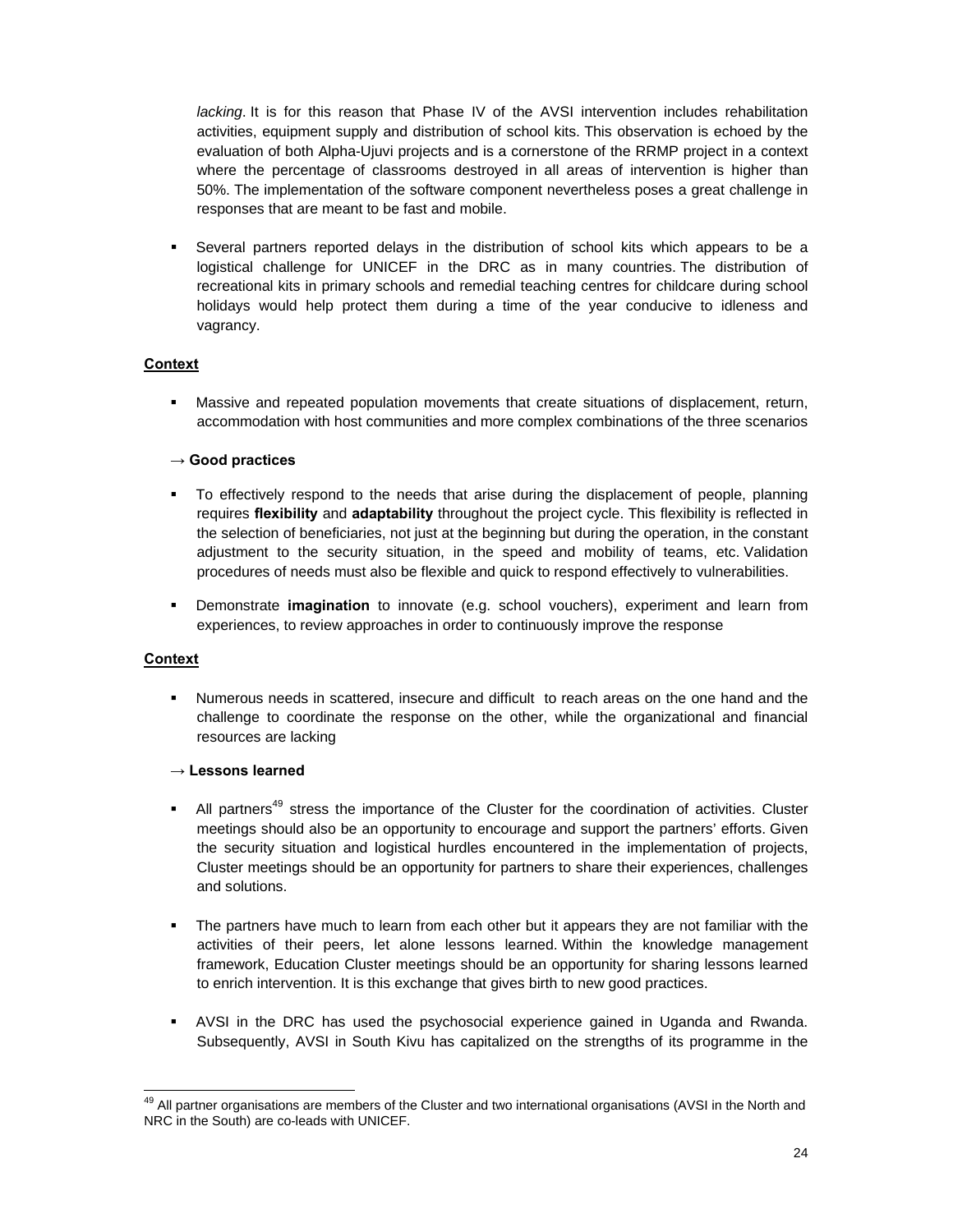North by using the trainers of the psychosocial module to train its new trainers, by sharing lessons learned, etc.

 As many partners have highlighted the lack of expertise of their staff in the field of education in emergencies, the cluster should call on the Global Education Cluster (Capacity-Building Task Team) to build capacity at local level.<sup>50</sup>

## **→ Good practice**

 The Education Cluster generates joint projects that effectively meet identified needs when partners work in harmony, transparency, in a **spirit of collaboration or even better, synergy**.

## **Context**

- A humanitarian intervention that moves from area to area according to the needs, in a difficult environment
- Weakened school communities

## **→ Good practice**

 The mobility of the humanitarian response is important to cover the many needs and accompany the movements of populations, but an excess of mobility in an education project, particularly in its soft component (awareness, training, professional development, learning process, etc..) is harmful to monitoring. The establishment of a **core of external assistance to teachers and students and awareness raising of parents** within each target school (social agents in coordination with local leaders in the case of the mobile teams in the DRC) provides the support which weakened school communities need in times of crisis and enables adjusting the response to the needs during the project and harmoniously completes the work of partner officers. During the recovery phase where communities are generally less vulnerable, this task could be gradually assumed by an inner core - the members of the Parents Committee (COPA), the educational cells (*cellules pédagogiques*<sup>51</sup>) or other existing body of the school community after training and capacity building.

#### **Context**

A difficult humanitarian work environment that lacks monitoring and evaluation mechanisms

#### **→ Lesson learned**

 The difficulty in obtaining disaggregated, and comprehensive statistical data in several different projects, particularly those set up by local organizations, shows the urgent need for more rigorous monitoring. The urgency, speed and mobility cannot justify the lack of monitoring and evaluation. To know where one goes one has to know where one starts to measure the impact of projects. To ensure better monitoring of projects and partners, and measure the impact of its work, UNICEF should strengthen the number and capacity of its staff on the ground and put in place necessary tools and mechanisms for monitoring and evaluation.

<sup>&</sup>lt;u> 1980 - Andrea Andrew Maria (h. 1980).</u><br>1901 - Andrew Maria (h. 1902).

<sup>&</sup>lt;sup>50</sup> AVSI notes the lack of training in education in emergencies especially for monitoring teams in the field.<br><sup>51</sup> The educational cell (*cellule pédagogique*) is a technical structure of self-training within the school t the technical and teaching skills of teachers. It meets once a week according to the, elementary, middle and terminal degree.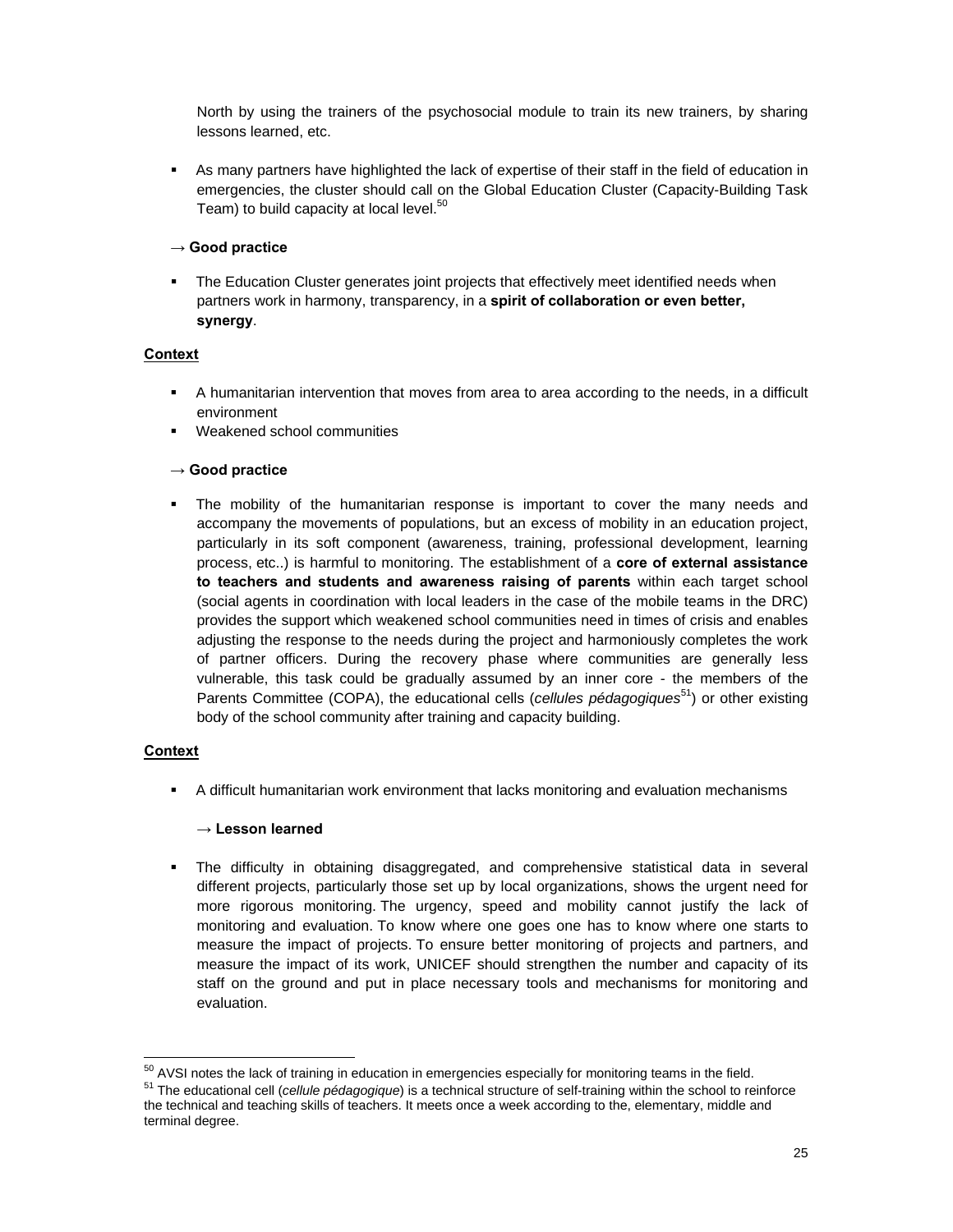## **Context**

- The isolation of areas cut off by conflict, crime and lawlessness
- School communities who feel forgotten and abandoned

### **→ Good practices**

- The success of the national organizations listed in this document parent awareness raising, schooling or re-schooling of children, remedial courses, sustainable assistance through IGA are primarily the result of their **community anchorage**. Through their knowledge of, and regular presence in, the environment in which they provide the support, they help identify the most vulnerable and include them in projects.
- Schools in North and South Kivu, particularly those who suffer the direct and indirect consequences of the conflict, work in very difficult conditions and suffer from feelings of isolation and abandonment. The mere act of visiting schools and inquiring about their needs and difficulties produce a **positive effect of providing openings for communities** (*effet de désenclavement*) and provide benefits that should not be underestimated as several witnesses have expressed during the compilation of information for this document. An approach that focuses on empathy and listening to school or centre community actors, from the preliminary assessment phase and throughout the intervention including the crucial evaluation phase, is a good practice identified in the three analysed projects.

## **Context**

- A level of violence rarely seen, particularly against women and girls
- Strongly emotionally affected populations or in some cases, simply traumatized individuals
- Poorly skilled, unmotivated teachers who receive limited support from their Ministry

#### **→ Good practice**

 The **psychosocial training** for teachers benefits both teaching and learning with teachers learning to understand the consequences of the conflict on the emotional development of children and learning to understand their own emotions. It helps to make schools more humane and less violent. When initial teacher training is weak or when teachers are simply unqualified it allows a framework from which pedagogical foundations can be imparted.

## **Context**

- Teachers who are not or insufficiently remunerated
- Parents who are forced to bear the direct and indirect costs of educating their children

#### **→ Good practice**

 To meet the needs of schools and their teachers when the *relevant authorities are unable or unwilling to meet their obligations*<sup>52</sup>, alternative funding mechanisms must be put in place during the different phases of the intervention:

Payment of emergency incentives (*frais d'urgence*) for schools is justified in an emergency (situations of displacement and return) to prevent dropout and promote reintegration, given the great vulnerability and need for assistance of people on the move. It is not a denial of the concerned authorities, as recalled in the INEE Guidance Notes on Teacher

 $52$  INEE Minimum Standards for Education, Preparedness, Response, Recovery,  $2^{nd}$  edition, p.7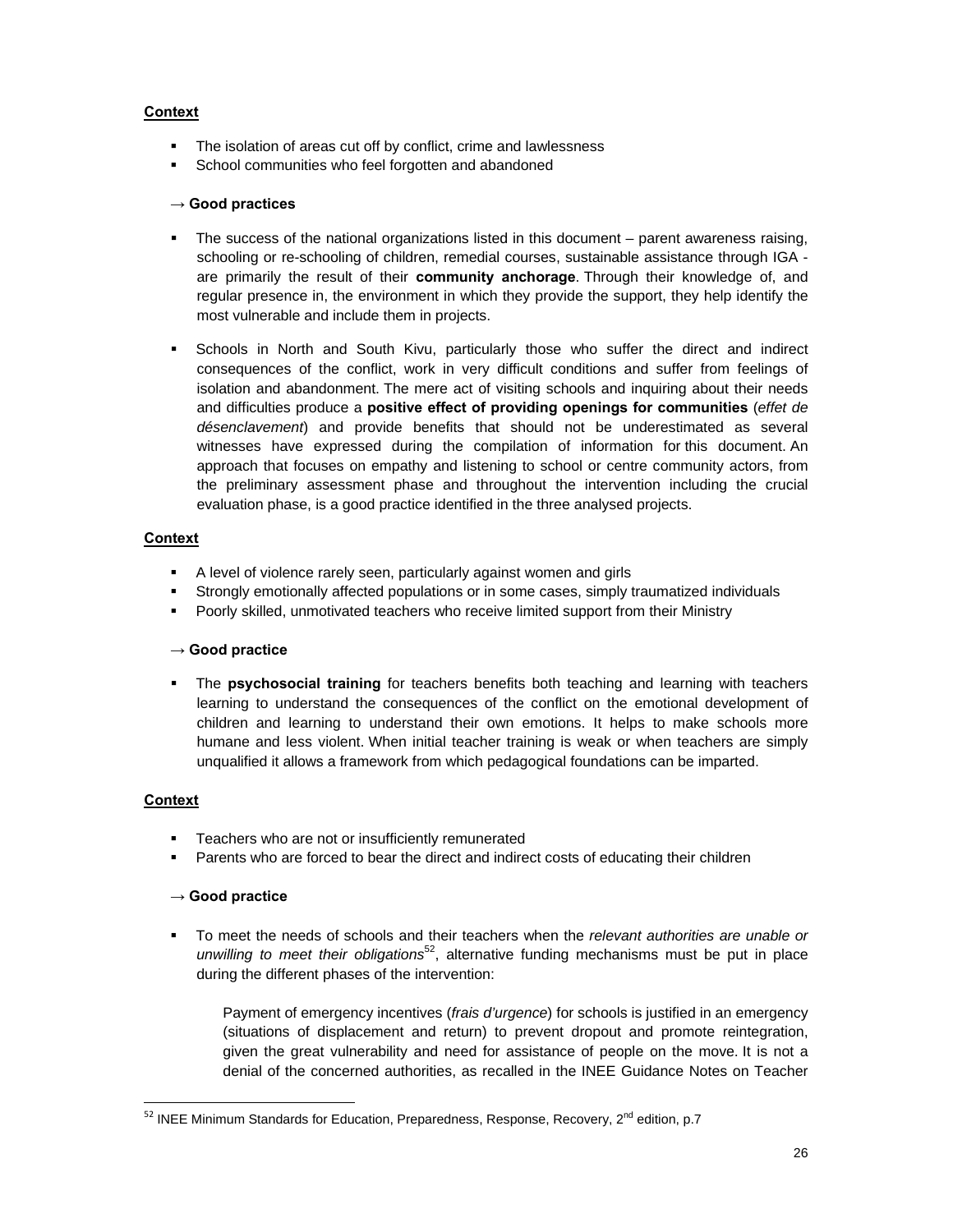Compensation: the strategy of UNICEF of making a contribution (\$ 800,000) for the Teachers' pay in Rwanda a year after the genocide *recognized and reinforced the government authority*. 53 In **exceptional circumstances**, **special resources** are needed to ensure the inclusion of the most affected by the emergency. This payment must be well supervised and coordinated with the various school stakeholders especially COPA members to ensure transparency and to develop community responsibility. The necessary exit strategy should include measures to ensure the continuity of the intervention through the gradual empowerment of government authority and school communities.

**Income generating activities** (IGA) are used to sustain the financial assistance granted to schools to pay teachers who are not (which are known as *non-mécanisés* in the DRC) and provide the incentive to teachers who are paid but whose wages received from the Ministry are inadequate and must be supplemented by parents. Even if the initiative studied in the DRC is still young and deserves better monitoring, it should be supported, developed and replicated within the framework of school stabilization and recovery, particularly in a context where free education is slow to materialise and the Ministry's support to pay all teachers is only scheduled for  $2015$ <sup>54</sup> IGA cannot generate immediate cash and hence cannot meet immediate needs such as teacher salaries in times of emergency but are part of a medium and long term sustainable support to school. The launch of IGA in the early humanitarian response as a source of revenue for school communities perpetuates the intervention, avoids the negative effects of assistance (waitand-see attitude) and prepares early recovery.

The **structural support** to schools (construction, renovation, provision of equipment) has the advantage of collectively benefiting the entire school population without discrimination, but does not solve the immediate lack of capacity of displaced or vulnerable populations. If properly explained to the school community, this support may be particularly suited to the recovery phase.

The proposed good practice can be summarised as follows:

| <b>Phase</b>    | Emergency                    | <b>Early Recovery</b>         | <b>Stabilisation</b> |
|-----------------|------------------------------|-------------------------------|----------------------|
| <b>Activity</b> | Emergency support<br>and IGA | Structural support and<br>IGA | IGA                  |

#### **Context**

 A large number of children and adolescents who have never been to school or who have been forced to quit for lack of means

## **→ Good practice**

 Remedial teaching centres aim primarily at the most vulnerable groups. It answers a deep need in an environment of instability, fragility and poverty. It serves as a bridge between the street, the bush, war, mines, vagrancy, non-formal and formal education, and finally professional life. Because it allows to reintegrate children who had been excluded into the educational system and from there into society; because it gives access to education, particularly to girls; because it makes best use of resources already in place (primary school teachers and school facilities), and finally because it enables the development of a synergy

 53 Obura, 2003 in INEE Guidance Notes on Teacher Compensation in Fragile States, Situations of Displacement and Post-Crisis Recovery, March 2009, p. 12.

<sup>54</sup> The ESPS Strategy aims at 100% *mécanisation* (payment of teachers by the State) in 2015 only.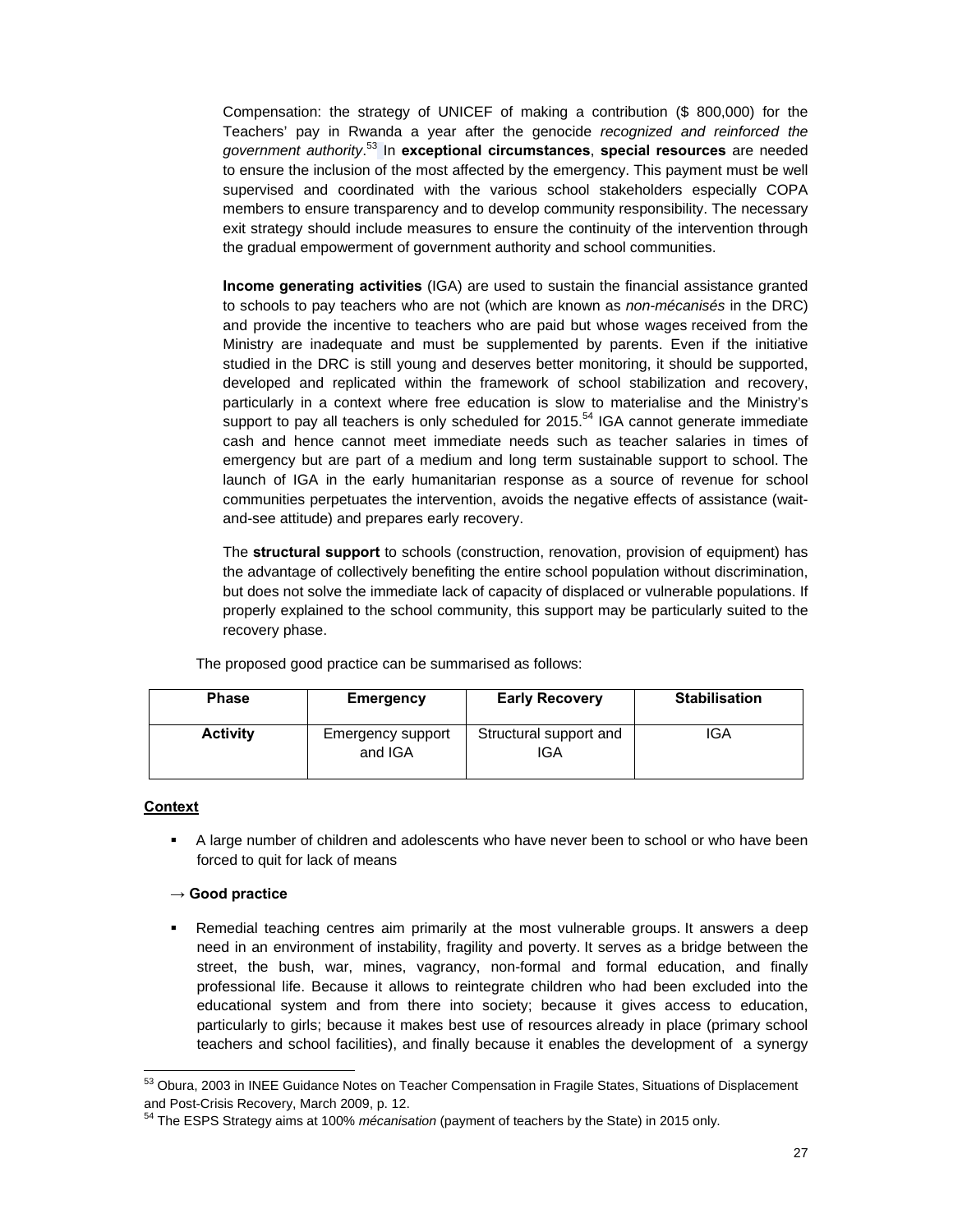between the partners through the Cluster, the **Remedial Classes (RC) project** is a good practice, which given the proportion of children too old for formal education, and uneducated and illiterate youth, would benefit from being supported, developed and replicated in situations of conflict and post-conflict.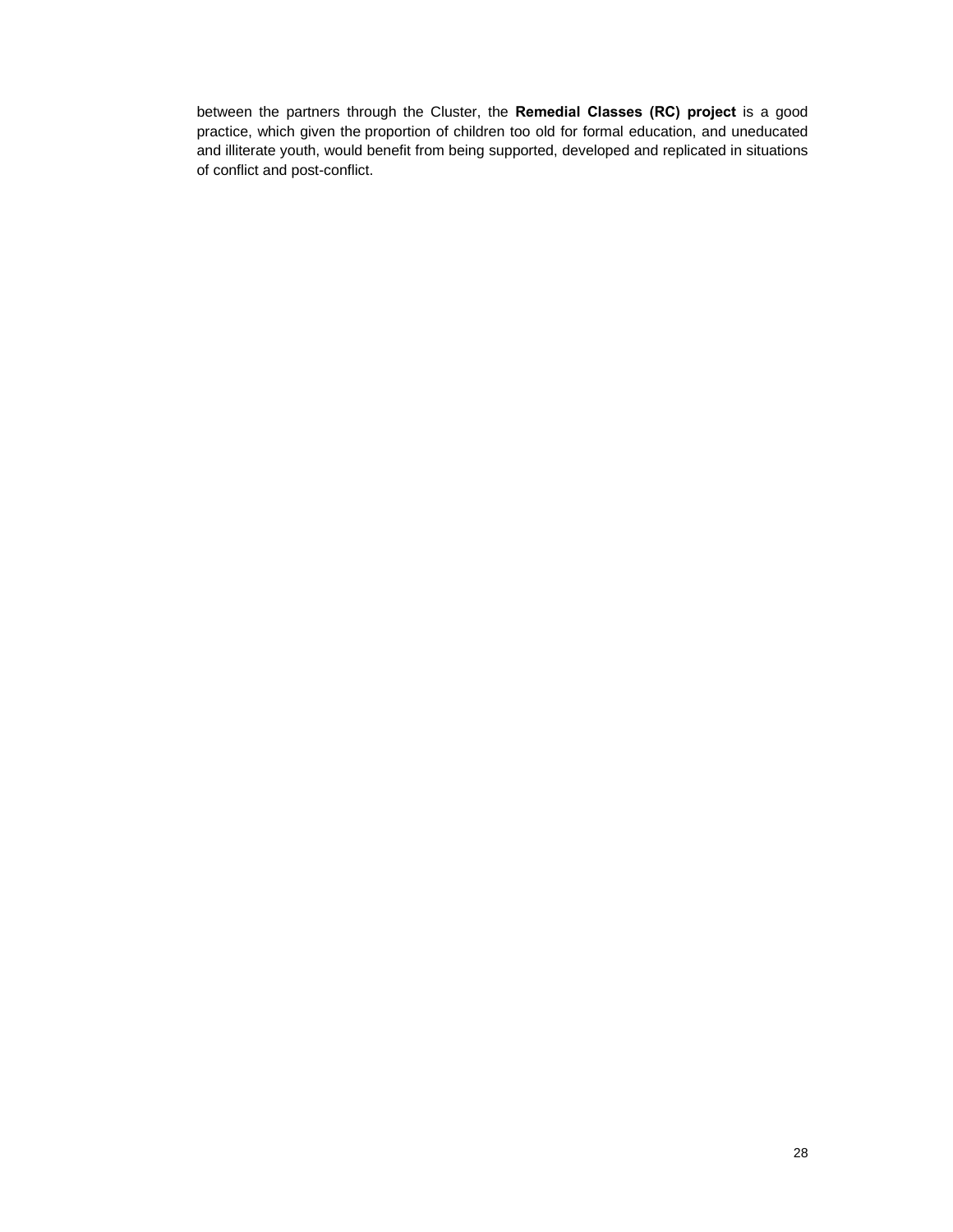## **Conclusion**

The three projects analysed in this document aim at putting in place a rapid and flexible response to education challenges in a part of the world where movement and exile have become the daily life of much of the population.

The lessons learned indicate that many of the INEE standards are taken into account by the projects intentionally or not - though efforts are still needed. Responses to the questionnaire distributed to partners show that the projects include most of the education in emergencies technical components and take into account many cross-cutting themes. Through the Cluster, projects aim to meet the Core Commitments for equality between boys and girls in education. Even if there is no explicit reference to it, projects are in keeping with the Core Commitments for Children in Humanitarian Action. It should nevertheless be emphasized that the three projects do not take into account pre-school children (Commitment 2) and inter-sectoral linkages should be more developed (Commitment 4). To actually create child-friendly schools in the fragile context of eastern DRC will require strengthening protection mechanisms, on the road to, and at, school, and will require fostering inter-sectoral cooperation and coordination.

As feared in the EPSP strategy, communication on the government's announcement of free education has not materialised in remote provinces. Misunderstanding and anxiety grow. The current enrolment craze will fizzle if schools chase out children whose parents cannot pay the teacher incentives and could lead to increased drop-outs as quality decreases and with it student motivation. It will therefore be necessary to continue to find alternative solutions to ensure the inclusion of the most vulnerable in the mainly humanitarian context of North and South Kivu. It is unfortunate that funding for Remedial Classes (RC) could not be pursued, as this alternative approach meets a dire need for inclusion and/or reintegration.

A better exchange and a more intense communication between education stakeholders would help build a more coherent and solid programme. Lessons learned and good practices identified should be developed, shared and replicated to ensure a more effective, inclusive and sustainable response to educational needs in emergency situations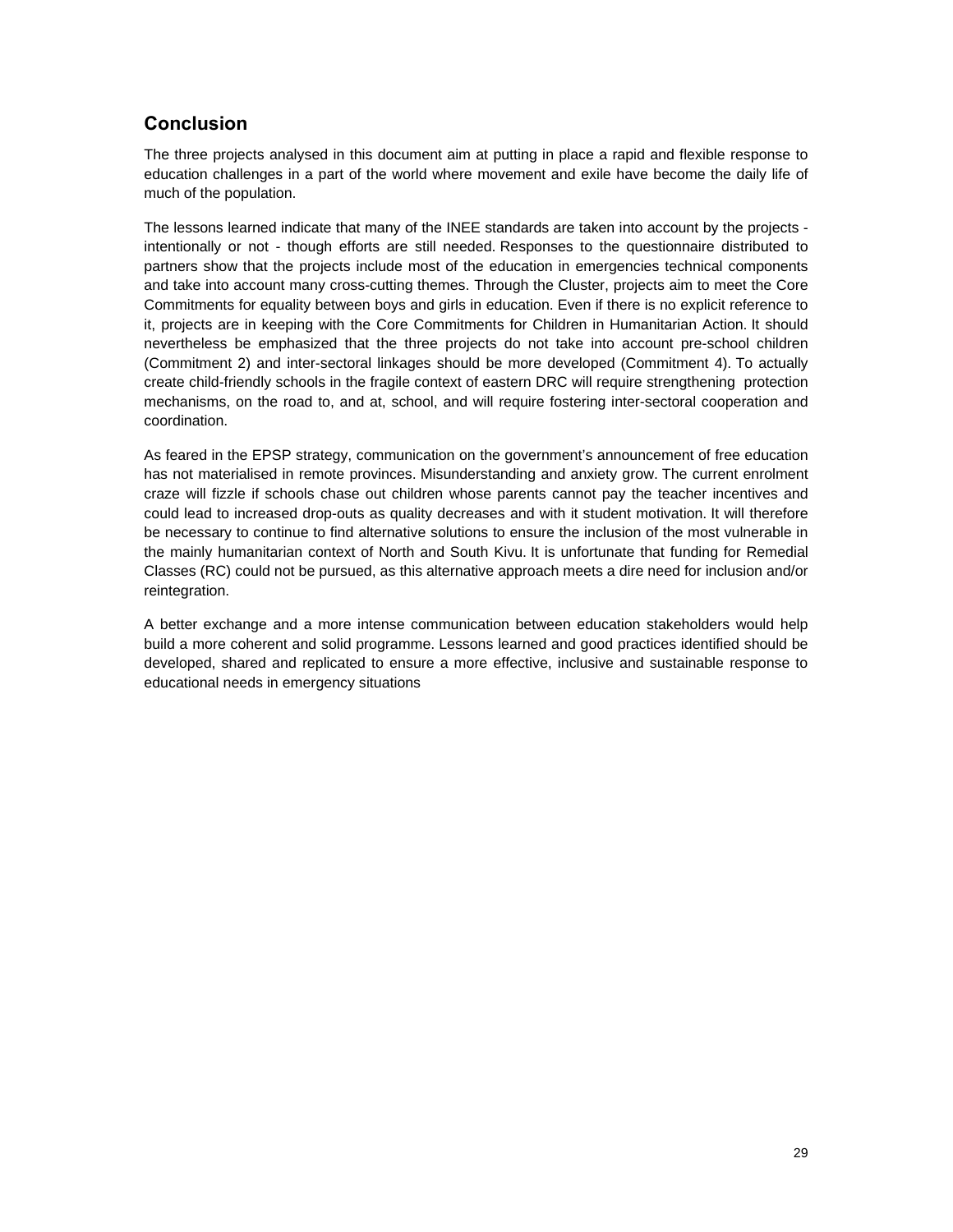## **ANNEX I – Réponses au questionnaire**

## **Compilation des réponses des partenaires**

## **Questionnaire**

## **Composantes techniques de l'éducation en situations d'urgence, normes minimales pour l'éducation et thèmes transversaux**

#### **Notes :**

- **1. Le terme « intervention » est utilisé ici pour inclure les différents projets ou phases. Merci de bien vouloir différencier entre les projets ou phases là où nécessaire.**
- **2. Ce document vise à identifier les leçons apprises et les bonnes pratiques pas à évaluer l'intervention.**
- **3. Merci de bien vouloir considérer tous les points suivants (ceux avec des questions et sans) et indiquer s'ils s'appliquent à votre intervention et comment. Merci d'indiquer votre réponse directement dans le texte.**

## **a. Composantes techniques<sup>55</sup>**

- 1) *Cluster***/ mécanisme de coordination du secteur** groupe de parties prenantes du secteur de l'éducation menée par le Ministère de l'éducation et appuyé par l'UNICEF, Save the Children et d'autres ONG/I et d'autres organisations responsables de la préparation et de la planification des interventions pour fournir une éducation dans les situations d'urgence. *Votre organisation est-elle membre du Cluster éducation et si oui depuis quand ? Avez-vous été co-facilitateur du Cluster et si oui pour combien de temps ? Votre participation au Cluster a-t-elle eu un impact sur vos modalités de travail ? Si oui lequel ?*
	- Toutes les organisations partenaires sont membres du *Cluster*. AVSI *co-lead* le *Cluster* du Nord Kivu et NRC celui du Sud. NRC est également en charge du Sous-*cluster* de Beni (Nord Kivu) et AVSI du Sous-*cluster* d'Uvira (Sud Kivu). NRC est en outre le point focal du Groupe Thématique Education de Baraka (Sud Kivu).
	- Le *Cluster* permet aux organisations de travailler *en harmonie* (War Child), *en synergie* (CEPAC) et *en collaboration* (CELPA). L'échange d'informations permet de mieux couvrir les besoins (AVSI). La participation au *Cluster* a permis d'améliorer la planification et l'évaluation des projets. Elle a également donné accès à une formation sur les normes minimales (BVES).
	- NRC travaille en coordination avec les autres acteurs pour éviter le chevauchement et pour la capitalisation des ressources.
- 2) **Évaluations préliminaires de l'éducation –** évaluations initiales faites pour obtenir des informations sur l'impact d'une urgence sur les zones affectées, comme le nombre d'enfants déplacés, le nombre d'écoles endommagée ou détruites, le nombre d'enseignants déplacés, la disponibilité et l'état de matériels pédagogiques, etc. Ces informations sont vitales pour formuler une réponse du secteur de l'éducation. *Votre organisation avait-elle réalisé une évaluation préliminaire ? Si non, sur quelle évaluation avez-vous basé votre intervention ?*

<u> 1980 - Andrea Albert III, am bhliain 1980 - An t-Aonaichte ann an t-Aonaichte ann an t-Aonaichte ann an t-Aon</u>

<sup>&</sup>lt;sup>55</sup> Guide du Facilitateur, UNICEF, SC, INEE, 2010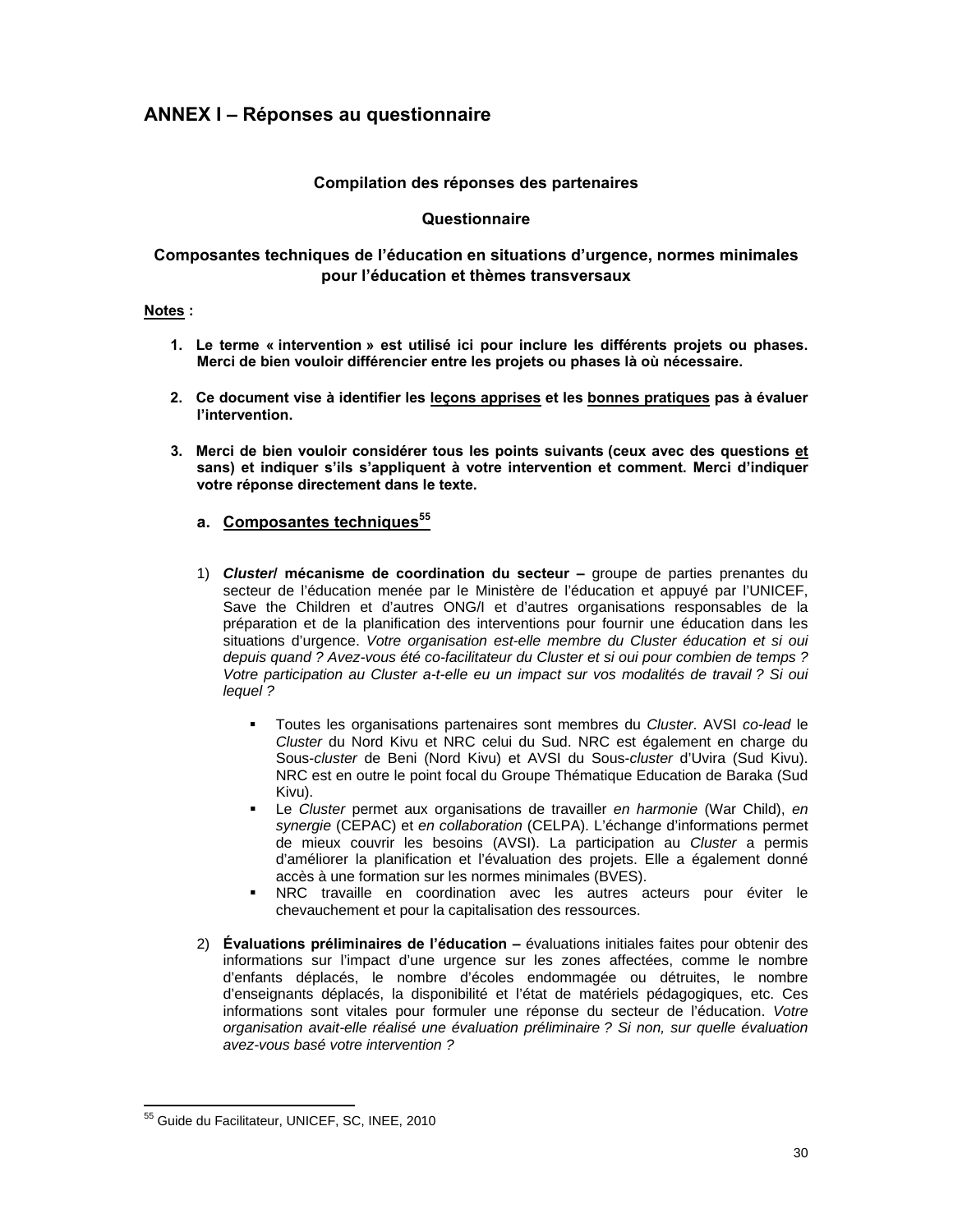- Le projet des cours de rattrapage scolaire (CRS) a été guidé par une évaluation préliminaire inter-agence dans un esprit de collaboration et de coordination inspiré par le *Cluster*.
- L'évaluation préliminaire du projet Réponse Rapide aux Mouvements de Population (RRMP) est quant à elle multisectorielle (*Multi-Sectoral Assessment ou MSA)*. Les outils de collecte du RRMP utilisés sont adaptés par les partenaires pour réunir des informations supplémentaires (AVSI). Toutes les organisations ne partagent pas les évaluations préliminaires qu'elles ont réalisées individuellement ce qui nuit à la bonne coordination (AVSI).
- NRC participe toujours à des évaluations de l'impact des urgences sur les zones affectées.
- 3) **Planification de l'intervention éducative** le processus de planification systématique des interventions élaboré par le groupe de coordination du secteur de l'éducation pour fournir une éducation à des enfants et à des communautés sinistrés selon les besoins identifiés. *Quelles leçons pouvez-vous tirer de la planification de votre intervention ?*
	- Une bonne planification fait en sorte que les interventions répondent aux besoins réels et cruciaux des communautés bénéficiaires (War Child).
	- La planification doit rester souple afin de tenir compte du contexte sécuritaire mouvant, de s'assurer que l'intervention couvre les besoins nouveaux qui surgissent en cours de projet et de venir compléter et non pas dupliquer la réponse (AVSI).
	- La planification des projets part des besoins éducatifs exprimés par les communautés de base et les enfants. Du début à la fin, l'approche participative a été requise (BVES).
	- Leçons tirées par NRC sur les bienfaits d'une bonne planification :
		- o facilite une bonne affectation des ressources ;
		- o évite la perte de temps, le chevauchement grâce à une bonne coordination ;
		- o permet de travailler en partenariat avec les autres acteurs, de réaliser une bonne complémentarité des interventions à l'interne comme à l'externe au profit des bénéficiaires ;
		- o permet d'atteindre le grand nombre des bénéficiaires, de connaître forces et faiblesses et de saisir les opportunités ;
		- o permet enfin de capitaliser les ressources et de connaître *Qui Fait Quoi Où*.
- 4) **Ressources humaines et financières –** déterminer les types de ressources humaines nécessaires pour mettre en œuvre le plan d'intervention et qui dépassent les capacités du personnel des partenaires de coordination. Il peut s'agir d'ONG locales, de consultants, de personnel temporaire, ou même d'un coordinateur international du *Cluster* éducation si la situation d'urgence est importante. Les ressources financières doivent être mobilisées par le secteur par l'intermédiaire de fonds existants ou en élaborant des propositions et des budgets pour une assistance supplémentaire pour satisfaire aux besoins d'urgence. *Indiquez combien de personnes étaient impliquées dans l'intervention et quel était leur fonction (titre) et leurs responsabilités (distinguez suivant les phases/projets)? Qui supervisait l'intervention ?*
	- Les partenaires suivent des approches différentes :
		- o Le projet CRS tire profit des ressources humaines disponibles localement en formant les enseignants du primaire à la méthode accélérée des cours de rattrapage.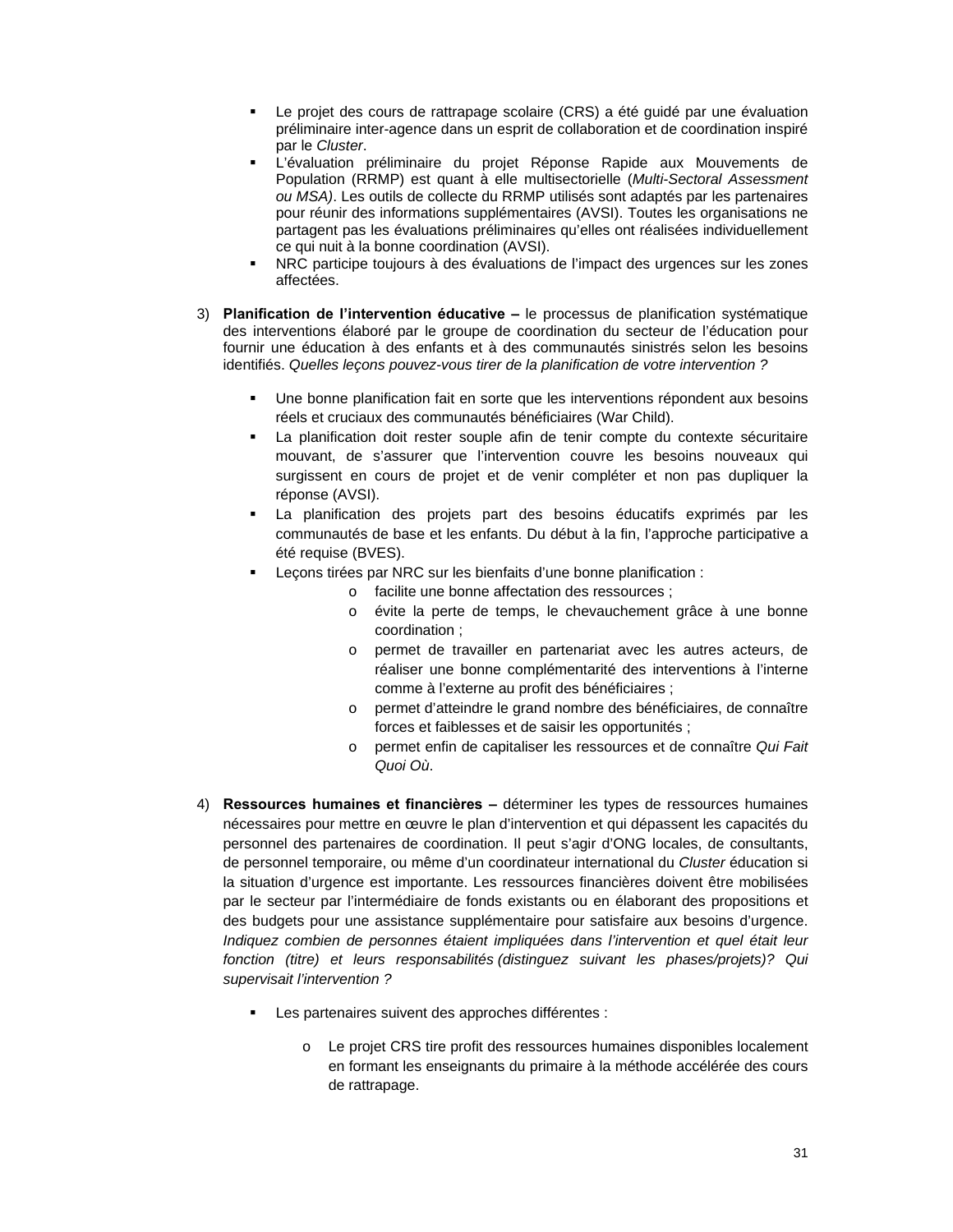- o En recrutant deux agents sociaux, un superviseur et trois *leaders* locaux par école, Alpha-Ujuvi décentralise sa réponse et assure un suivi rapproché des écoles cibles.
- o Les activités éducatives d'AVSI sont quant à elles supervisées par un expatrié qui assure, entre autre, la qualité de la formation psychosociale.
- Tous les trois projets impliquent les fonctionnaires de l'Enseignement Primaire, Secondaire et Professionnel (EPSP) - Inspecteurs, Sous-divisions provinciales (Sous-proved), Directeurs d'écoles, Conseillers pédagogiques - pour assurer la cohérence et la pérennité de la réponse.
- 5) **Fournitures d'éducation et logistique**  des kits contenant des matériels de jeu et de loisir, des matériels pédagogiques et d'autres fournitures pour la classe sont commandés pour remplacer les matériels endommagés et pour faciliter l'enseignement et l'apprentissage dans des environnements temporaires d'apprentissage. *Quel matériel et logistique votre organisation a-t-elle fourni dans le cadre de l'intervention financée par l'UNICEF et en dehors de celle-ci?*
	- Les organisations partenaires mettent à disposition les moyens logistiques dont elles disposent pour le transport et le stockage des kits scolaires.
	- Certains partenaires soulignent l'insuffisance de stock de contingence pour parer à l'imprévu.
- 6) **Espaces temporaires d'apprentissage** des salles de classes temporaires sont installées dans des tentes, des bâtiments publics, sous des arbres ou dans des structures temporaires rapidement assemblées en utilisant des matériaux locaux pour fournir des endroits sûrs et protecteurs où les enfants peuvent apprendre et jouer. *Quelle fut la contribution de votre organisation dans le cadre de l'intervention financée par l'UNICEF et en dehors de celle-ci ?*
	- Des classes d'urgence sont construites pour les écoles déplacées.
	- Les organisations partenaires mettent également à disposition les locaux qu'elles ont construits grâce à des financements antérieurs ou complémentaires.
	- Le programme RRMP comprend la construction ou la réhabilitation, et l'équipement de classes semi-permanentes et permanentes.
	- AVSI préfère utiliser des planches plutôt que des bâches de plastique *là où la communauté est prête à s'impliquer pour des constructions plus durables*.
	- L'appui structurel aux écoles s'avère utile étant donné le contexte de destruction et de délabrement des écoles mais il ne résout pas le manque de moyens pour payer les enseignants.
	- Le programme de construction de NRC dans le cadre du projet RRMP, qui bénéficie d'une expertise de plus de dix ans, met l'accent sur :
		- o l'égalité des genres dans la constitution des comités locaux d'organisation, de participation communautaire et de sélection des ouvriers ;
		- o la mobilisation et sensibilisation des communautés bénéficiaires ainsi que des autorités pour leur participation avant, pendant et après la construction ;
		- o l'appropriation des infrastructures par les communautés.
- 7) **Soutien psychosocial et stratégies psychosociales** activités structurées pour permettre aux enfants de jouer, d'avoir des activités de loisir et des activités créatives, afin de les aider à dépasser les impacts émotionnels de la situation d'urgence.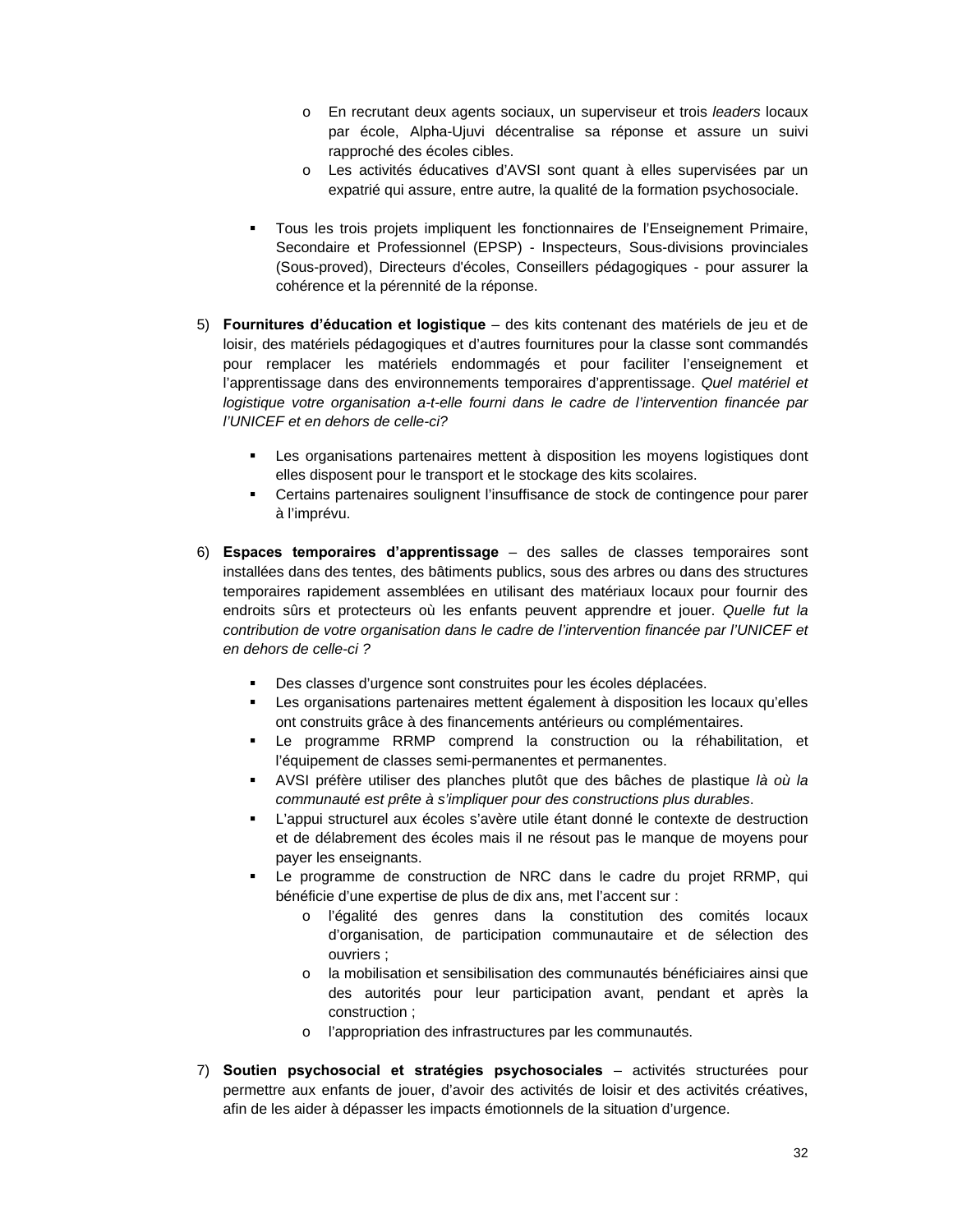- Le projet CRS n'a pas de volet psychosocial à proprement parler, seul la distribution de kits récréatifs donne aux enfants l'occasion d'extérioriser leurs sentiments. Fort de son expérience de terrain, BVES a néanmoins formé les éducateurs à l'approche psychosociale.
- Dans le projet Equipes Mobiles, Alpha-Ujuvi forme les agents sociaux au psychosocial tandis que AVSI forme directement les enseignants y compris le volet activités expressives qui permettent aux enfants d'extérioriser leurs sentiments.
- Faute de moyens et de présence prolongée dans chaque école ou centre cible, les projets ne permettent néanmoins pas de créer des espaces amis des enfants à proprement parler même si NRC et AVSI tentent de réunir les conditions requises dans les écoles qu'ils soutiennent au travers du projet RRMP.
- Les colonies de vacances permettent de ne pas laisser les enfants à leur sort durant les grandes vacances et complètent l'intervention psychosociale.
- Des sessions de prise en charge psychosociale sont données par NRC aux enseignants au cours de leur formation qui généralement les appliquent non seulement pour les enfants qui montrent des signes de traumatisme mais également pour tous les enfants à travers les chansons, les danses, les sketches, les démonstrations, les théâtres, les pratiques culturelles propres à aider les enfants à oublier ou à surmonter les souvenirs des mauvaises expériences vécues. Des cas un peu plus sérieux et qui dépassent l'expertise de NRC sont orientés vers d'autres organisations plus attitrées (NRC).
- 8) **Adaptation de ce qui est enseigné** matériels pédagogiques et didactiques fournis pour la lecture, l'écriture, le calcul et les compétences de la vie courante et d'autres domaines d'urgence pour permettre à l'apprentissage de continuer et pour que les enfants acquièrent de nouveaux savoir-faire en lieu avec leur nouvel environnement, comme des compétences vitales pour éviter des menaces telles que les maladies, les mines terrestres, l'exploitation, etc.
	- Seul le projet RRMP comporte officiellement une composante systématique « compétence de la vie courante » sur l'importance de l'éducation des filles et des garçons, la santé, l'hygiène et VIH/Sida.
	- Toutes les organisations utilisent néanmoins leur expertise pour enrichir les formations données.
	- Les interventions éducatives ont permis non seulement d'instruire les enfants mais également de les préparer à la prévention des recrutements par les forces et groupes armés et d'autres formes d'abus et maltraitance communautaires (BVES).
	- En situation d'urgence, les enseignements sont généralement développés de manière à constituer un pont entre les enseignements donnés en temps normal et ceux que NRC organise dans le milieu de déplacement pour les enfants victimes des conflits (NRC).
- 9) **Choix et formation des enseignants et du personnel de l'éducation** recrutement d'enseignants supplémentaires et de volontaires communautaires et systèmes de formation pour les préparer à donner une éducation d'urgence et des activités d'appui psychosocial.
	- Dans le projet CRS, les enseignants des écoles formelles qui abritent les centres ou des volontaires choisis dans les communautés ont été formés à la méthode d'enseignement accéléré (Programme National de Rattrapage Scolaire) en collaboration avec l'EPSP.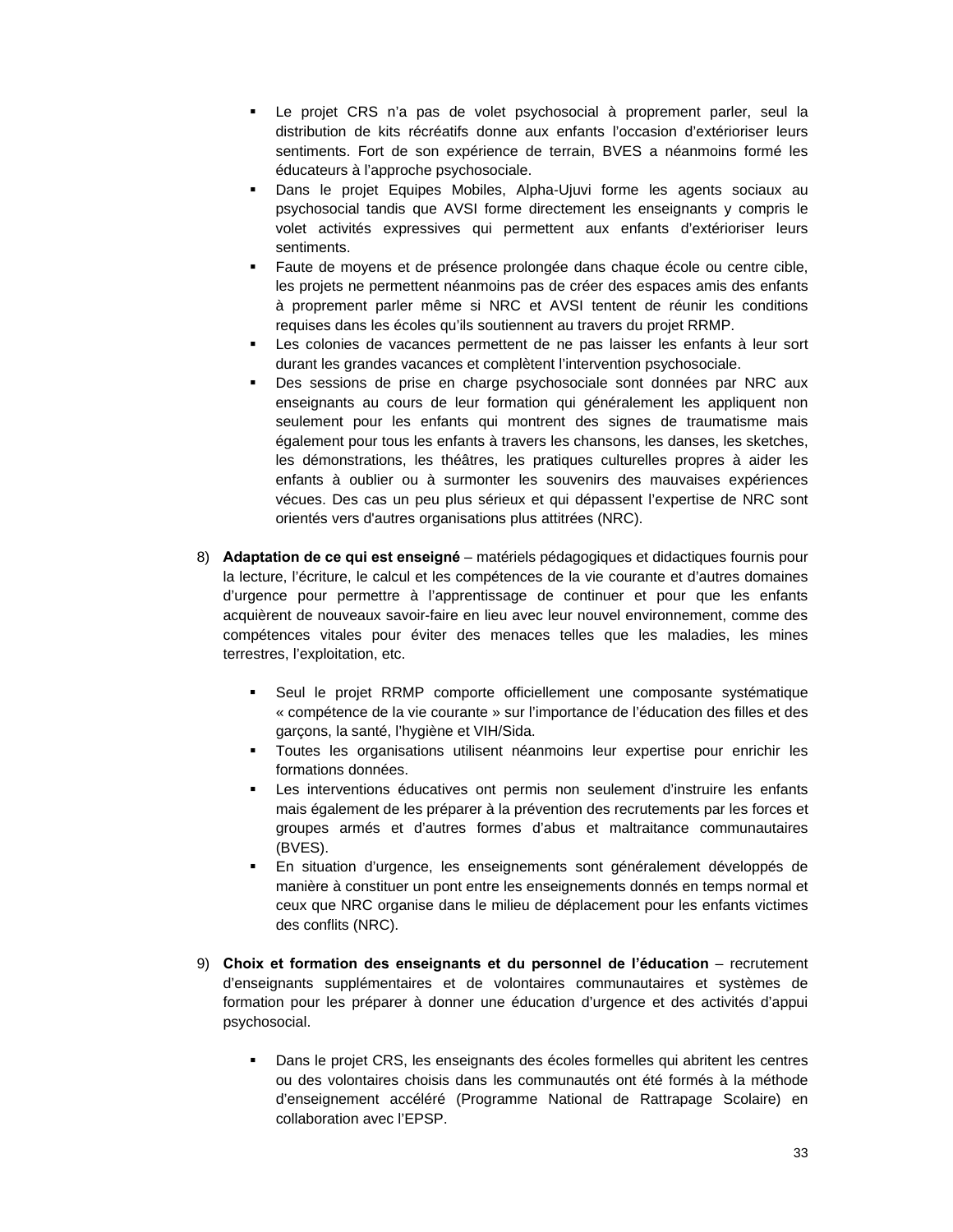- BVES a en plus formé les enseignants aux Normes minimales de l'INEE pour l'éducation, à l'accompagnement psychosocial et à la protection des droits des enfants en situation de conflit armé.
- Les équipes mobiles forment les enseignants au Programme National de l'Enseignement Primaire (PNEP) et à la Gestion d'une Classe (GC). AVSI ajoute une solide formation psychosociale des enseignants qui fait l'objet d'une évaluation rigoureuse.
- Dans les interventions d'urgence du NRC, les enseignants sont identifiés parmi les populations affectées et/ou parmi les communautés d'accueil. Tous sont formés dans des thèmes appropriés au retour tels que le Programme National de l'Enseignement Primaire, la Gestion d'une Classe et l'Education à la paix (NRC).
- 10) **La réhabilitation et construction des écoles** à la suite d'une urgence les communautés veulent généralement que les écoles endommagées soient réparées le plus vite possible, et dans la transition devant mener au redressement de la situation, une reconstruction semi-permanente ou permanente doit être planifiée et mise en œuvre de manière efficace. *Quelle fut la contribution de votre organisation dans le cadre de l'intervention financée par l'UNICEF et en dehors de celle-ci ?*
	- Le projet RRMP comporte la plus grosse composante infrastructure. La communauté contribue en fournissant des matériaux locaux ou en creusant les fondations ou les latrines.
	- Les compétences techniques de construction ou de réhabilitation ne sont pas toujours disponibles localement et doivent être importées de l'extérieur ce qui génère de l'incompréhension, de la frustration, et souvent de l'opposition de la part de la communauté locale. Dans les zones de déplacement, la construction des salles d'urgence en bâches est appropriée. Ceci pour ne pas pérenniser la présence des déplacés dans le milieu d'accueil, l'idéal étant de retourner chez eux pour retrouver une vie normale. Dans les zones mixtes, des constructions semi-permanentes sont les plus appropriées. Ceci pour permettre aux populations autochtones de bénéficier de ces infrastructures après le retour des déplacés dans leurs milieux d'origine. Dans les zones de retour durable, la construction en dur est la mieux indiquée pour contribuer à la stabilisation des populations retournées et installées. Les constructions des salles de classes tiennent compte elles aussi non seulement des Normes minimales INEE mais aussi des standards édictés par le Gouvernement congolais. Les latrines sont séparées (Filles & Garçons), marquées et avec verrous à l'intérieur pour respecter la dignité et assurer la protection des utilisateurs, filles/femmes et garçons/hommes (NRC).
- 11) **Reprise d'une éducation normale** pendant la période de début de reconstruction, les activités pour reprendre une éducation normale comprennent les campagnes Retour à l'école et Aller à l'école, la réintégration d'élèves qui étaient déplacés ou avaient quitté l'école à la suite de l'urgence et la réintégration d'enseignants qui étaient déplacés ou de nouveaux enseignants formés durant l'urgence. *Quel est l'impact de votre intervention sur*  la réintégration, la stabilisation et le retour à une éducation dans des conditions (plus) *normales ?*
	- Les trois projets suivent le programme scolaire formel et non-formel congolais pour favoriser la reprise, au plus vite, d'une éducation normale.
	- Le projet CRS a grandement contribué à la réinsertion des enfants exclus du système éducatif dans l'éducation formelle, particulièrement les filles. Les centres servent véritablement de passerelles vers l'éducation formelle. Presque tous les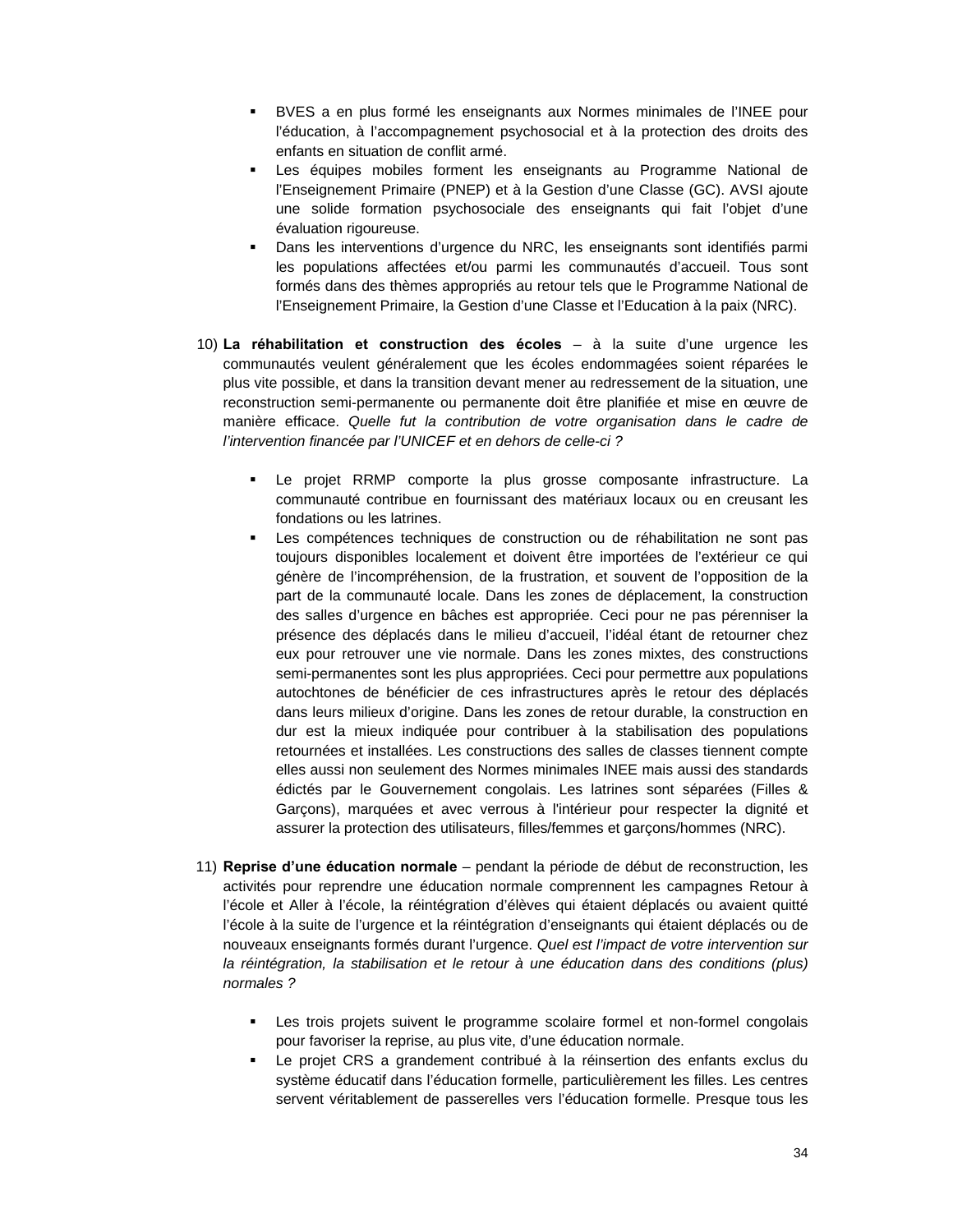enfants qui ont réussi au TENAFEP ont été accompagnés par BVES à l'école secondaire.

- Au travers de leurs efforts de sensibilisation, les agents sociaux et les *leaders* locaux des équipes mobiles d'Alpha-Ujuvi relient l'école aux foyers et font grimper les effectifs des écoles.
- Le paiement temporaire des frais d'urgence utilisé dans les trois projets évite les renvois d'enfants vulnérables.
- Les cours de récupération permettent aux enfants déplacés de combler le retard que le conflit leur a infligé et de reprendre leur éducation.
- Apres le retour des populations déplacées, les projets d'appui à la scolarisation des enfants doivent les suivre dans leur milieu de retour. Les infrastructures détruites sont réhabilitées et/ou construites, de préférence en semi-durable ou en durable, selon le cas, elles sont équipées, les enseignants jadis déplacés, mais aujourd'hui retournés et ou les enseignants autochtones sont identifiés, les enseignants formés en urgence sont intégrés. Tous sont formés dans des thèmes appropriés au retour tels que le Programme National de l'Enseignement Primaire, la Gestion d'une Classe, l'Education à la paix. Les parents sont sensibilisés sur l'importance de l'éducation des enfants, les Comités des Parents (COPA) sont mis en place dans les écoles ou ils n'existent pas et sont renforcés là où ils existent par la formation sur la cogestion d'une école et l'éducation à la paix, les rôles des parents, les droits des enfants et les devoirs de parents, etc… (NRC).
- 12) **Suivi et évaluation** programme de suivi systématique pour évaluer dans quelle mesure le plan d'intervention éducative d'urgence a été mis en œuvre afin d'ajuster les cibles et les activités de l'intervention, et évaluation de l'impact de qualité de l'intervention.
	- Les conseillers de l'enseignement ont suivi les CRS durant la durée du projet. A la fin de chaque intervention une évaluation participative conjointe a été organisée par BVES, UNICEF, EPSP et les centres bénéficiaires (BVES).
	- Le Projet CRS a fait l'objet d'une évaluation collective des partenaires afin d'en mesurer l'impact. Cette évaluation se clôturera à la fin de l'année 2010 afin de dénombrer les centres qui ont pu survivre à la fin de l'assistance extérieure.
	- Pour BVES, l'évaluation collective des 5 partenaires a montré :
		- o le retour à l'école de millier d'enfants exclus du système ;
		- o l'ampleur des besoins non satisfaits ;
		- o le fait que l'intervention a appuyé la protection des enfants et stimulé l'intérêt des communautés à l'éducation des enfants tout en invitant constamment le gouvernement à prendre sa responsabilité.
	- AVSI organise une évaluation des formations trois mois après celles-ci en collaboration avec l'EPSP mais s'accorde pour dire que l'excès de mobilité constitue le point faible des équipes mobiles et de leur successeur, le RRMP.
	- Le RRMP ne dispose pas, à ce stade, d'outils et de mécanismes de suivi et d'évaluation rigoureux et systématiques (AVSI).
	- De façon générale les trois projets n'ont pas suffisamment mesuré l'impact de leur travail au cours de l'intervention et après celle-ci. Ce constat se reflète aussi dans le manque de statistiques fiables et utilisables.
	- Pendant toute la vie du projet, les personnels de mise en œuvre sont sur le terrain 80% du temps, les personnels de supervision y passent 25% de leur temps pour le suivi de l'état d'avancement des activités (NRC).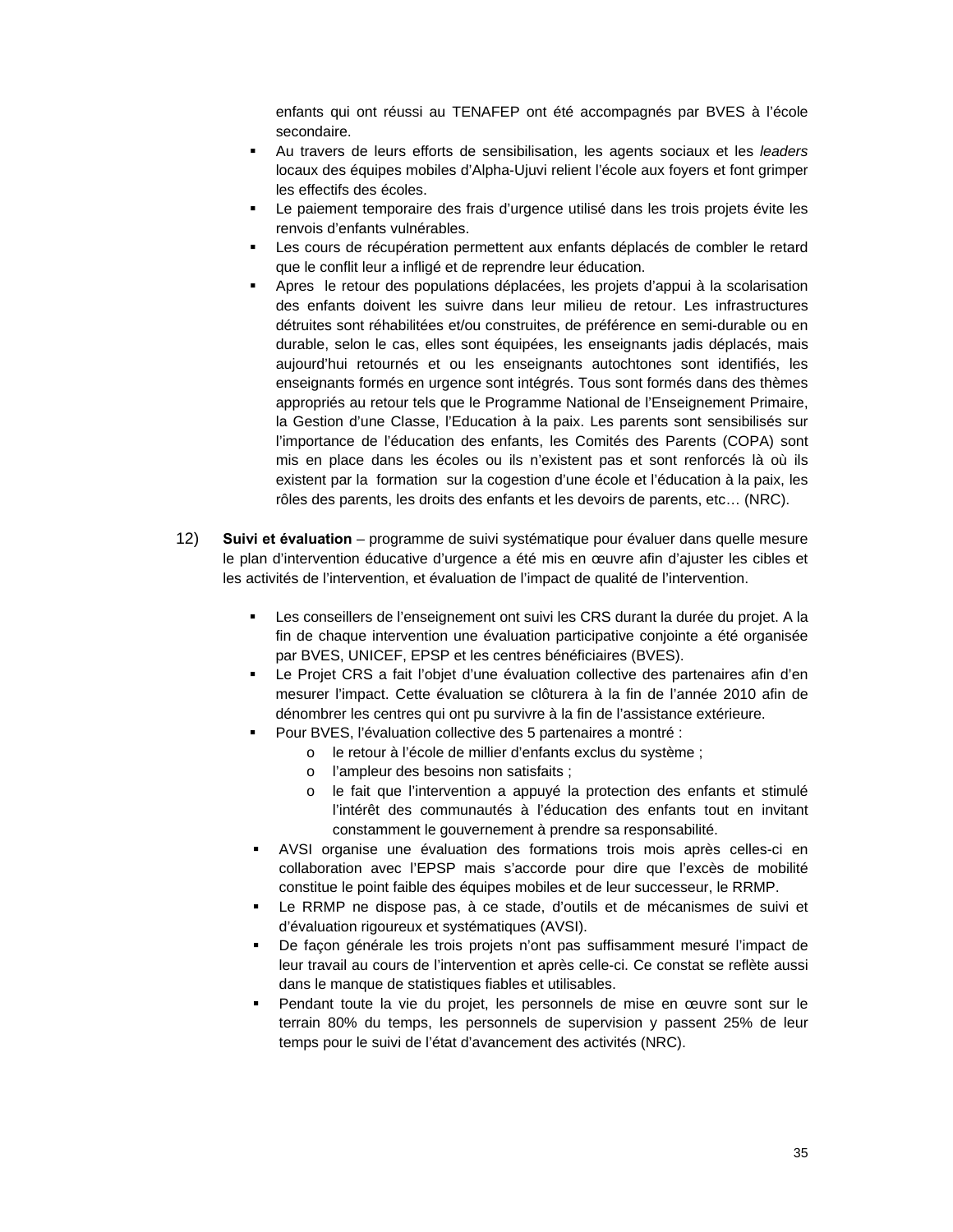## **b.** Normes minimales pour l'éducation<sup>56</sup>

Le peu de réponse à cette partie du questionnaire confirme le fait que les partenaires ne connaissent pas les normes minimales ou ne se sentent pas très à l'aise dans leur utilisation. Ce qui ne veut pas dire qu'ils n'appliquent pas une majorité de celles-ci mais pas de manière systématique et intentionnelle.

### **Normes Fondamentales – Participation communautaire**

- Norme 1: **Participation** : *Les membres de la communauté participent activement, de façon transparente et sans discrimination à l'analyse, la planification, la conception, la mise en œuvre, au suivi et à l'évaluation des interventions éducative.* 
	- o Des rencontres ont été tenues avec la participation des membres des communautés aux différentes étapes de la gestion de cette activité de cours de rattrapage (CEPAC).
	- o Pour réussir sa mission dans toutes ses interventions, Alpha-Ujuvi associe les membres de communautés touchées par le problème car selon Ghandi « *ce que tu fais sans moi tu le fais quelque part contre moi* ».
	- o La communauté est généralement impliquée dans la récolte des données sur les bénéficiaires. Elle est impliquée dans la mise sur pied des critères de vulnérabilité/sélection, base sur laquelle se fonde l'identification des enfants devant bénéficier des interventions et des enseignants, généralement non actifs, pouvant être formés, tout en tenant compte de l'égalité des genres (NRC).
- Norme 2 : **Ressources** : *Les ressources de la communauté sont recensées, mobilisées et utilisées afin de mettre en œuvre des possibilités d'apprentissage appropriées aux différents âges.*
	- o Catégorisation des enfants selon leur âge, niveau d'étude au moment de l'abandon… utilisation des bâtiments et mobiliers des écoles dans la communauté, et des enseignants recrutés dans les communautés (CEPAC).
	- o Les interventions NRC tiennent compte des ressources disponibles dans le milieu. Les écoles et leurs capacités sont évaluées dans le milieu d'accueil, les enseignants sont identifiés parmi la population affectée pour être formés de manière à être prêts à répondre aux besoins en éducation des enfants. Les classes d'urgence sont construites en matériaux locaux pour augmenter la capacité des écoles d'accueil (NRC).

#### **Normes Fondamentales – Coordination**

- Norme 1 : **Coordination** : *Il existe des mécanismes de coordination de l'éducation qui appuient les parties prenantes travaillant à garantir l'accès à une éducation de qualité et la continuité de cette éducation.* 
	- o Tous les partenaires des trois projets analysés sont membres du *Cluster* éducation.
	- o La coordination est plus facile pour les ONG internationales que pour les nationales qui manquent de moyens logistiques et de fonds (AVSI).
	- o Coordination EPSP-UNICEF-écoles formelles afin de préparer l'après-intervention : passation du non formel au formel (CEPAC).
	- o Le *Cluster* assure la coordination des activités des organisations intervenant dans le secteur de l'éducation pendant les évaluations initiales, la planification des interventions, la récolte des données et le suivi sur terrain. Il assure le plaidoyer pour les bénéficiaires, la collecte des fonds, l'accompagnement des membres dans la mise en œuvre des activités (NRC).

<sup>56</sup> Normes Minimales pour l'éducation : Préparation, interventions, relèvement, *INEE*, 2010 (nouvelle version des normes mise à jour en 2010)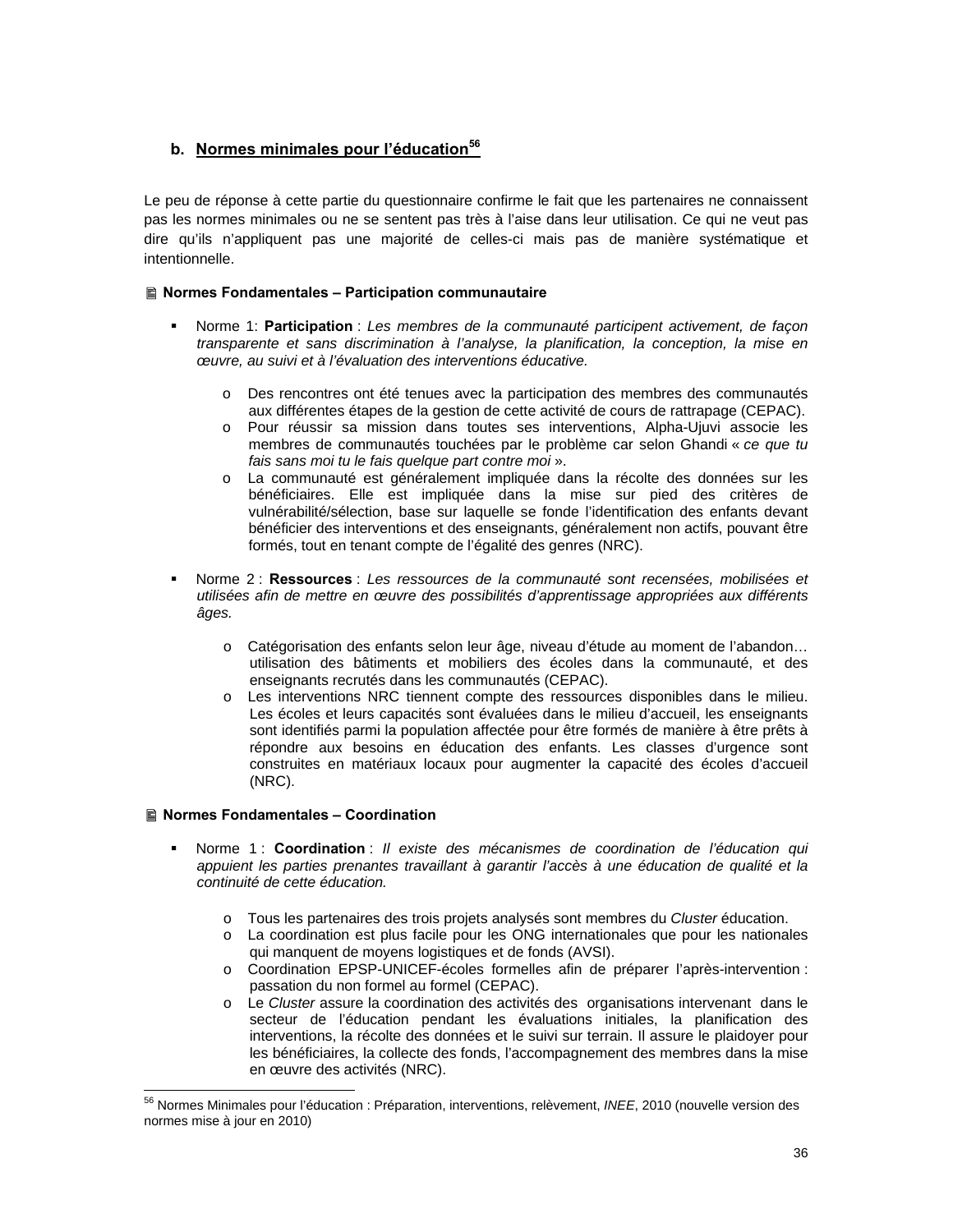#### **Normes Fondamentales – Analyse**

- Norme 1 : **Evaluation préliminaire** : *Des évaluations préliminaires de la situation d'urgence sont conduites au moment opportun et de manière holistique, transparente et participative.* 
	- o En tant que membre actif du *Cluster* éducation, NRC participe à des évaluations préliminaires de la situation d'urgence et insiste pour que celles-ci impliquent toutes les parties prenantes y compris la population sinistrée, les autorités, et qu'elles soient entreprises à temps pour que les interventions qui vont suivre répondent aux besoins urgents des victimes (NRC).
	- o Les parents ne sont pas assez impliqués dans les évaluations préliminaires (AVSI).
- Norme 2 : **Stratégies d'intervention** : *Des stratégies d'interventions d'éducation inclusive sont élaborées. Elles comprennent une description claire du contexte, des obstacles au droit à l'éducation et des stratégies pour surmonter ces obstacles.* 
	- o Pour éviter des obstacles pendant l'intervention, Alpha-Ujuvi associe le *pool* de l'inspection de l'EPSP de chaque territoire pour les formations, les missions d'évaluation, et tient compte également de l'implication des *leaders* locaux, des agents sociaux et des enseignants - déplacés, retournés et autochtones - tout en renforçant les capacités du personnel éducatif pour donner une éducation de qualité.
	- o NRC prône l'éducation pour tous les enfants déplacés, retournés et autochtones vulnérables issus des communautés hôtes sans distinction aucune. C'est une éducation inclusive. Cependant, les programmes ne parviennent pas à répondre aux besoins d'une certaine catégorie d'enfants. Il s'agit des enfants handicapés (physiques et/ou mentaux) (NRC).
- Norme 3 : **Suivi** : *Un suivi régulier est fait sur les activités des interventions éducatives et l'évolution des besoins d'apprentissage des populations affectées.*
	- o Pas de suivi régulier, seulement un suivi ponctuel dans le projet Equipes Mobiles (AVSI).
	- o AVSI souligne la difficulté d'assurer le suivi et par là, la pérennité de l'intervention dans le contexte de crise humanitaire.
	- o Pour le projet d'Equipe Mobile, l'équipe de suivi était composée des inspecteurs de l'EPSP pour les aspects de qualité pédagogique, et les assistants de terrain pour les aspects de fréquentation des enfants à l'école et les aspects de protection (Alpha-Ujuvi).
	- o Le suivi est assuré par les intervenants dans le secteur de l'éducation et au travers d'échanges lors de la réunion du *Cluster* (CEPAC).
	- o Le suivi régulier et rapproché est fait par le personnel de mis en œuvre qui passe 80% de son temps sur le terrain, ce qui permet une récolte régulière des données sur l'avancement du projet. Les personnels de supervision font un suivi mensuel, trimestriel ou semestriel (NRC).
- Norme 4 : **Evaluation** : *Des évaluations systématiques et impartiales améliorent les activités des interventions éducatives et renforcent la prise de responsabilité.* 
	- o Les évaluations se font régulièrement par le personnel de mise en œuvre et mensuellement, trimestriellement ou semestriellement par le personnel de supervision. Les évaluations finales se font soit par les experts de la maison pour la documentation des leçons tirées des expériences de la mise en œuvre et de l'impact, soit par les experts envoyées par les bailleurs pour se rendre compte de la cohérence des rapports écrits et de la réalité sur le terrain (NRC).
	- o L'UNICEF devrait évaluer les activités des partenaires de manière systématique, indépendante et rigoureuse (AVSI).

#### **Accès et environnement d'apprentissage**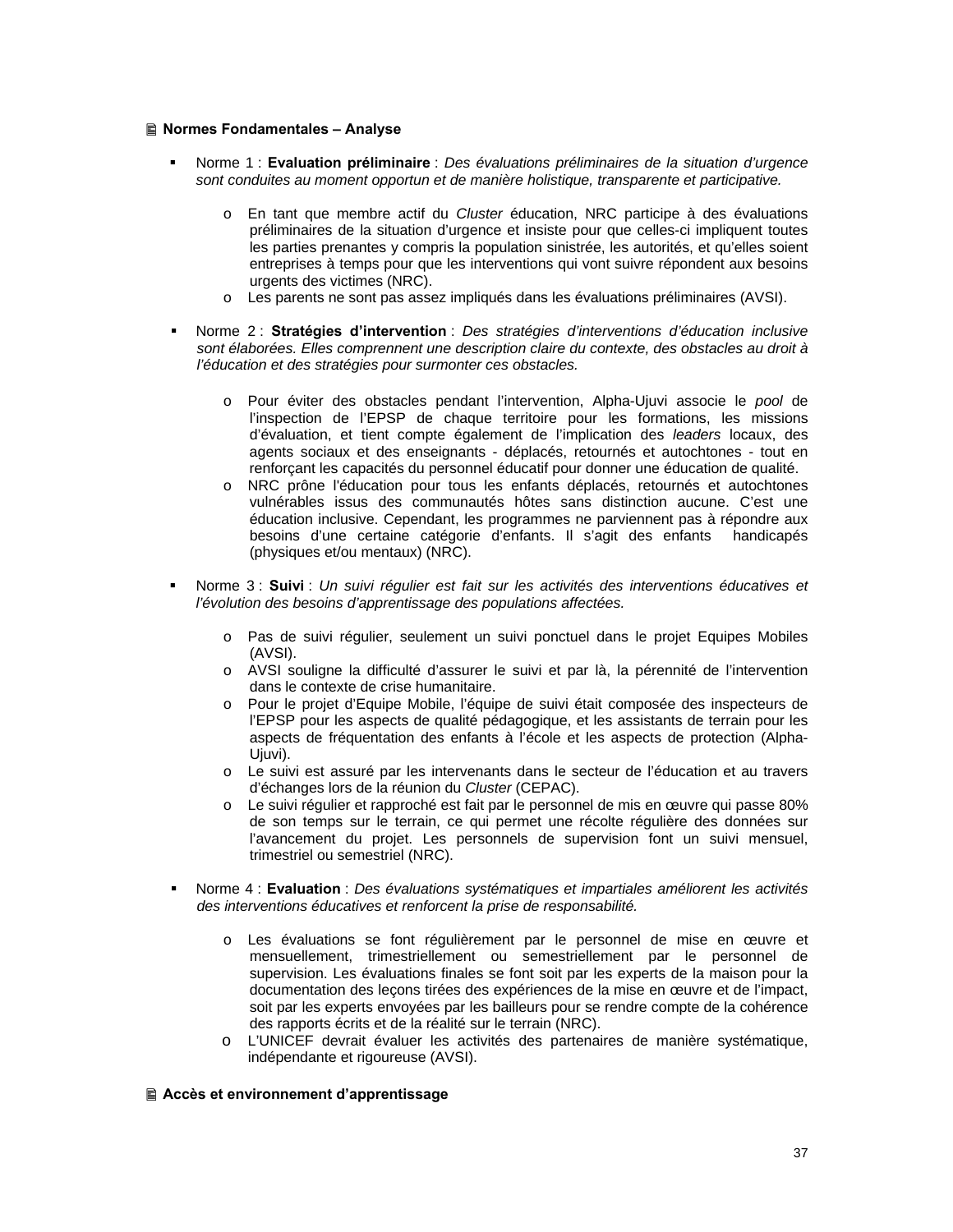- Norme 1 : **Egalité d'accès** : *Toutes les personnes ont accès à des possibilités d'éducation pertinentes et de qualité.* 
	- o Cette norme était prise en compte à travers la sensibilisation sur l'importance de l'éducation pour tous, l'égalité des chances entre filles et garçons, les visites familiales sur la fréquentation des enfants vulnérables (filles et garçons) par les agents sociaux en collaboration avec les *leaders* locaux, et enfin, l'appui en activités génératrices de revenus (AGR) accordé aux écoles pour la prise en charge des enseignants non mécanisés. Après le projet, les enfants les plus vulnérables bénéficient encore de l'éducation gratuite grâce aux AGR (Alpha-Ujuvi).
	- o NRC s'assure de l'égalité d'accès à l'éducation pour tous les enfants (50% filles, 50% de garçons) et des enseignants (50% femmes, 50% hommes) participent dans le programme (NRC).
- Norme 2 : **Protection et bien-être** : *Les environnements d'apprentissage sont sans danger et sûrs et contribuent à la protection et au bien-être psychosocial des apprenants, des enseignants et autres personnels de l'éducation.* 
	- o Grâce à l'accompagnement des agents sociaux et l'implication de *leaders* locaux au projet, la protection et le bien-être des enfants sont pris en compte dans le trajet routier, la promotion de l'hygiène, et l'accompagnement psychosocial. Egalement le suivi par les agents sociaux formés au module psychosocial a permis d'éviter le châtiment corporel (Alpha-Ujuvi).
	- o Au travers des Comités de protection initiés dans le cadre de la quatrième phase de son projet Equipes Mobiles, AVSI tente de mettre en place les conditions des « écoles amies des enfants ».
	- o NRC s'assure que l'environnement d'apprentissage est protecteur et sûr pour les apprenants, les enseignants et d'autres personnels d'éducation. Les enseignants reçoivent une formation en prise en charge psychosociale et sur la protection de l'enfant. Ils apprennent et signent le code de bonne conduite. Pour la protection de l'intégrité physique et morale (dignité) des élèves filles, les latrines sont séparées, marquées et verrouillées de l'intérieur pour les garçons et les filles. Celles des filles sont toujours placées dans la partie visible de la parcelle scolaire (NRC).
- Norme 3 : **Etablissements et services** : *Les établissements scolaires contribuent à la sécurité et au bien-être des apprenants, des enseignants et autres personnels de l'éducation et sont en lien avec des services de santé, de nutrition, de protection, et des services psychosociaux.* 
	- o Au travers des services des agents sociaux et du travail avec les *leaders* locaux communautaires (Alpha-Ujuvi).
	- o Pas ou peu de lien avec les services de santé et de nutrition. La protection est prise en compte dans le cadre du projet pilote d'AVSI Equipes Mobiles phase IV (AVSI).
	- o NRC s'assure que l'environnement d'apprentissage est protecteur et sûr pour les apprenants, les enseignants et autres personnels d'éducation. Les enseignants reçoivent une formation en prise en charge psychosociale et sur la protection de l'enfant. Ils apprennent et signent le code de bonne conduite. Pour la protection de l'intégrité physique et morale (dignité) des élèves filles, les latrines sont séparées, marquées et verrouillées de l'intérieur pour les garçons et les filles. Celles des filles sont toujours placées dans la partie visible de la parcelle scolaire (NRC).

#### **Enseignement et apprentissage**

- Norme 1 : **Programmes scolaires** : *Des programmes scolaires pertinents du point de vue culturel, social et linguistique sont utilisés pour fournir une éducation formelle et non formelle, appropriée au contexte et aux besoins particuliers des apprenants.* 
	- o Un programme national de rattrapage a été élaboré et adapté au contexte du pays et centré sur les apprenants (CEPAC).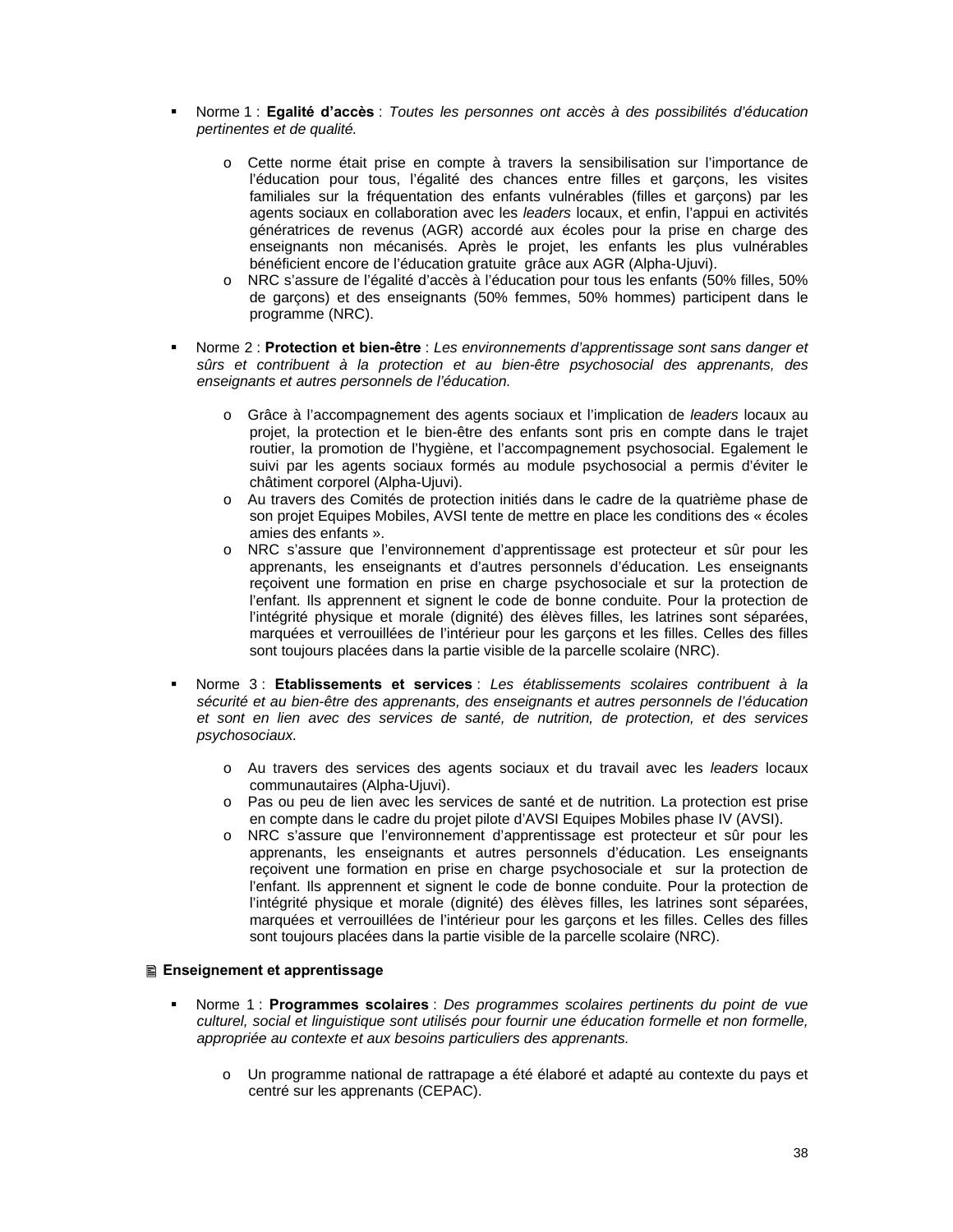- Norme 2 : **Formation, développement professionnel et appui** : *Les enseignants et autres personnels de l'éducation reçoivent une formation périodique pertinente et structurée, adaptée aux besoins et aux circonstances.* 
	- o Le défi est l'après-formation et son suivi (AVSI).
	- o Les inspecteurs de l'EPSP, à travers leurs conseils réguliers et leur suivi pédagogique aident les enseignants en situation d'urgence à améliorer leurs connaissances méthodologiques (PNEP). Dans les zones les plus stables, les enseignants s'organisent en Unités Pédagogiques (UP) qui permettent aux enseignants qualifiés et expérimentés de faire profiter les moins expérimentés de leur expérience à travers des débats pédagogiques et des leçons modèles (NRC).
- Norme 3 : **Enseignement et processus d'apprentissage** : *L'enseignement et les processus d'apprentissage sont centrés sur l'apprenant, participatifs et inclusifs.* 
	- o Les éducateurs des CRS utilisent les méthodes de la pédagogie active et participative (CEPAC).
	- o Le module Gestion d'une Classe vise l'approche active et participative (Alpha-Ujuvi).
	- o Dans son programme, NRC insiste sur la participation active des bénéficiaires. Les enseignants sont formés en méthodologie participative, en méthodologie centré sur l'enfant, en Gestion d'une Classe de manière à rendre la classe «amie de l'enfant» (NRC).
- Norme 4 : **Evaluation des résultats de l'apprentissage** : *Des méthodes appropriées d'évaluation et de validation des résultats de l'apprentissage sont utilisées.* 
	- o Des séances d'évaluations mensuelles et trimestrielles étaient organisées avec les inspecteurs, les COPA, leaders locaux et agents sociaux pour apprécier les progrès réalisés (Alpha-Ujuvi).
	- o Organisation d'examens trimestriels ou de fin d'année sanctionnés par des bulletins, participations au Test National de Fin d'Etudes Primaire et orientation dans les écoles formelles (CEPAC).

#### **Enseignants et autres personnels de l'éducation**

- Norme 1 : **Recrutement et sélection** : *Un nombre suffisant d'enseignants et autres personnels de l'éducation est recruté à travers un processus participatif et transparent, selon des critères de sélection qui prennent en compte la diversité et l'équité.* 
	- o Le recrutement du personnel a été fait localement en respectant les normes (CEPAC).
	- o Les enseignants et autres personnels de l'éducation sont recrutés parmi la population sinistrée en tenant compte de l'équilibre du genre. Ces personnels, généralement moins qualifiés, sont dûment formés. La population ainsi que les autorités sont impliquées dans l'identification des enseignants (NRC).
- Norme 2 : **Conditions de travail** : *Les enseignants et autres personnels de l'éducation ont des conditions de travail clairement définies et sont rémunérés convenablement.* 
	- o Dans le projet Equipes Mobiles, les enseignants et autres personnels travaillaient sur base de contrats clairs et leur rémunération y était précisée (phase 1 : 100\$/mois/école vu le nombre élevé des enseignants non mécanisés ce montant a été revu à 600\$/école, phase 2 : 300\$/mois/école dont une partie est affectée aux AGR) (Alpha-Ujuvi).
	- o Durant le projet CRS financé par l'UNICEF, une prime mensuelle était donnée (CEPAC).
	- o Les enseignants en situation d'urgence ont droit à leur salaire. NRC, à travers le *Cluster*, assure un plaidoyer pour que leurs émoluments soient transférés dans leur milieu de déplacement. Dans le cadre des interventions d'urgence, les enseignants bénéficient de 3 mois de prime (NRC).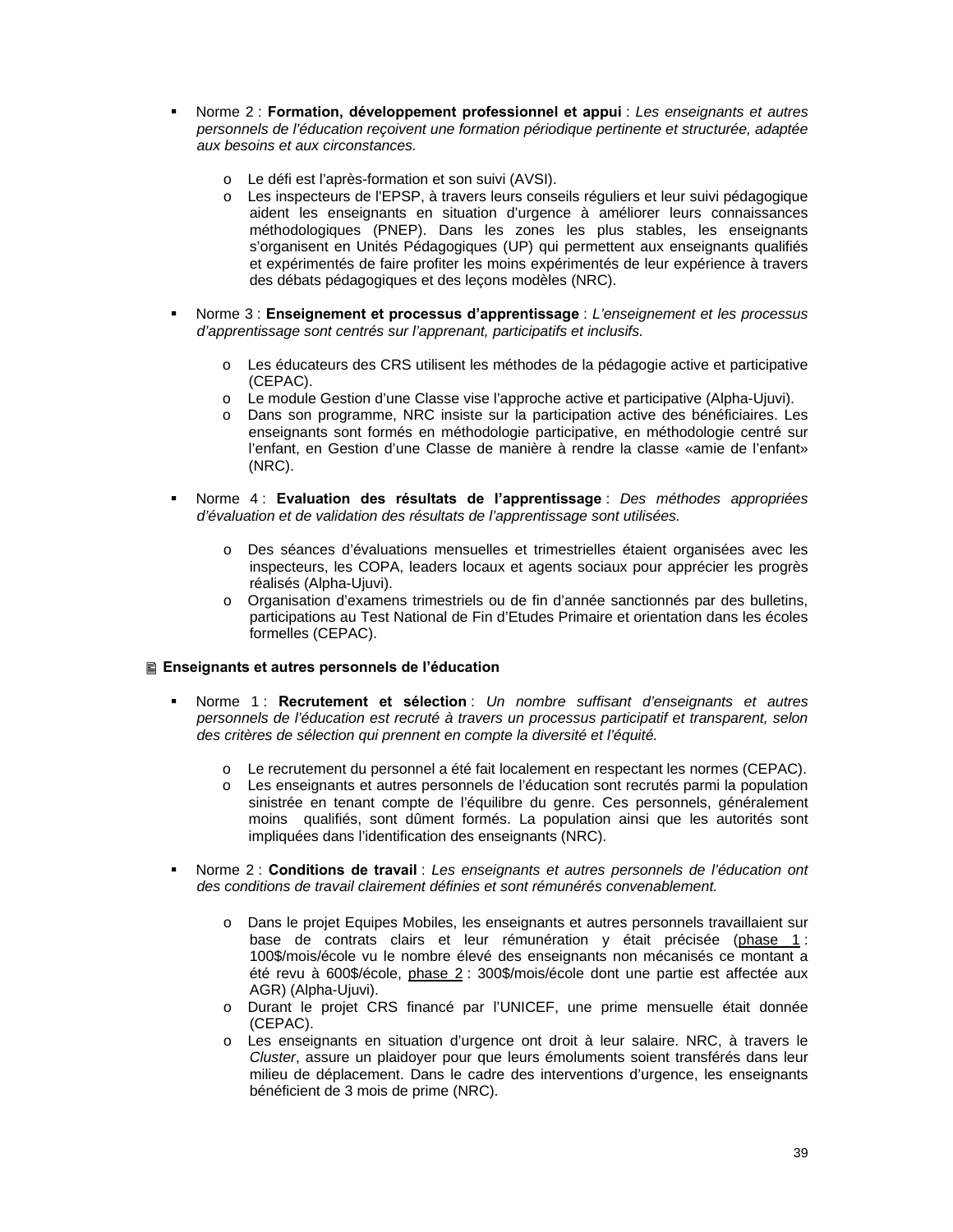- Norme 3 : **Appui et supervision** : *Des mécanismes d'appui et de supervision pour les enseignants et autres personnels de l'éducation fonctionnent efficacement.* 
	- o Dans le cadre des projets CRS, l'appui et la supervision étaient assurés par les animateurs et la coordination (CEPAC).
	- o Des missions de terrain mensuelles assuraient le suivi des aspects pédagogiques par les agents de l'EPSP et psychosociaux/protection par les agents Alpha-Ujuvi.
	- o Les équipes de mise en œuvre appuient les enseignants quotidiennement. Mais les inspecteurs font un suivi pédagogique trimestriellement de manière à assurer aux apprenants un enseignement de qualité (NRC).

#### **■ Politique éducative**

- Norme 1 : **Formulation des politiques et des lois** : *Les autorités chargées de l'éducation font de la continuité et du rétablissement d'une éducation de qualité, avec un accès libre et inclusif à la scolarisation, une priorité.* 
	- o Stratégies et programme du ministère national avec implication à tous les niveaux (CEPAC).
	- o L'Etat a le devoir d'assurer la politique de développement de l'éducation. Dans cette tâche il est aidé par les partenaires non gouvernementaux. En République Démocratique du Congo, les institutions religieuses assurent la gestion de l'enseignement à plus de 90%, mais l'Etat reste le garant de la politique de l'éducation car il en détermine les finalités (NRC).
- Norme 2 : **Planification et mise en œuvre** : *Les activités éducatives prennent en compte les politiques, lois, normes et plans internationaux et nationaux pour l'éducation ainsi que les besoins d'apprentissage des populations affectées.* 
	- o Tous les intervenants à tous les niveaux du secteur de l'éducation et l'UNICEF ont été impliqués dans le travail en synergie (intervenants étatique et ONG humanitaires et de développement) (CEPAC).
	- o Les interventions étaient basées sur la politique nationale (formations, manuels) (Alpha-Ujuvi).
	- o L'Etat congolais a signé et ratifié les textes juridiques qui instituent les droits de tous les enfants à l'Education et le NRC l'accompagne dans ses efforts à rendre l'Education obligatoire et gratuite pour tous les enfants sans exception (NRC).

#### **Commentaires**

Les normes fondamentales et la plupart des autres normes sont relativement bien prises en compte dans les trois projets.

Les normes minimales les plus mal respectées comprennent :

- **Accès et environnement d'apprentissage Norme 1 Egalité d'accès** : les statistiques indiquent que 4 millions d'enfants congolais<sup>57</sup> n'ont pas accès à l'éducation primaire. Il est vraisemblable qu'une bonne partie de ces enfants vivent à l'Est de la RDC dans des zones où le conflit récurrent et l'instabilité chronique ont durement touché le secteur de l'éducation tout en l'empêchant de s'adapter à la demande. Beaucoup d'écoles restent difficilement accessibles pour des raisons tant sécuritaires que logistiques et les statistiques restent incertaines.
- **Enseignants et autres personnels de l'éducation Norme 2 Conditions de travail** : dans les zones instables d'intervention au Nord et au Sud Kivu une proportion importante d'enseignants - 60% d'après le constat des partenaires - ne sont pas rémunérés par les autorités concernées tandis que les enseignants mécanisés sont payés avec retard. Les

 <sup>57</sup> EFA Global Monitoring Report 2010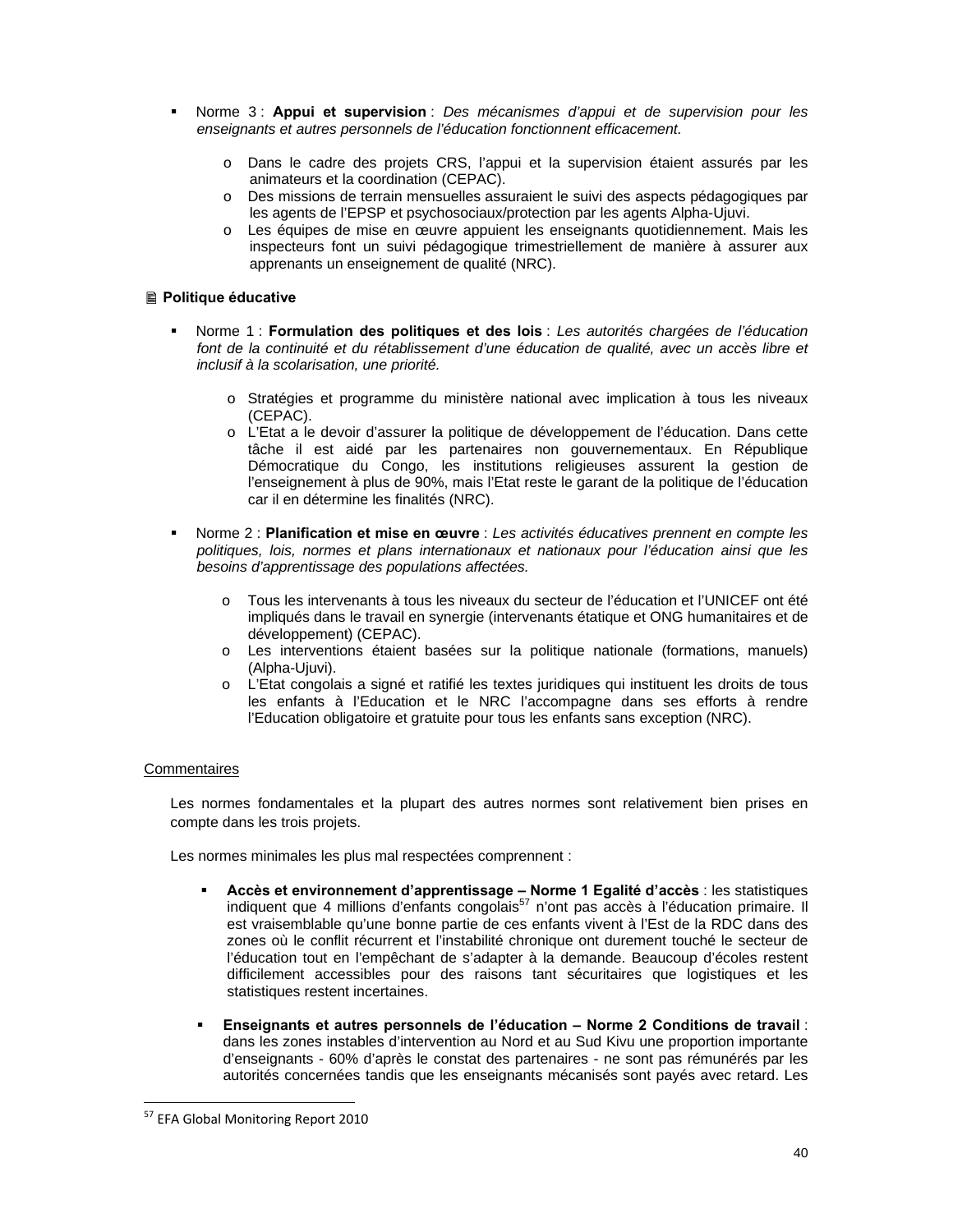conditions de travail ne sont pas clairement définies, les enseignants ne sont pas rémunérés convenablement et la charge des salaires revient dès lors indûment aux parents. Beaucoup de parents trop pauvres ne sont pas en mesure d'envoyer leurs enfants à l'école. Le système génère de, et entretient, la vulnérabilité.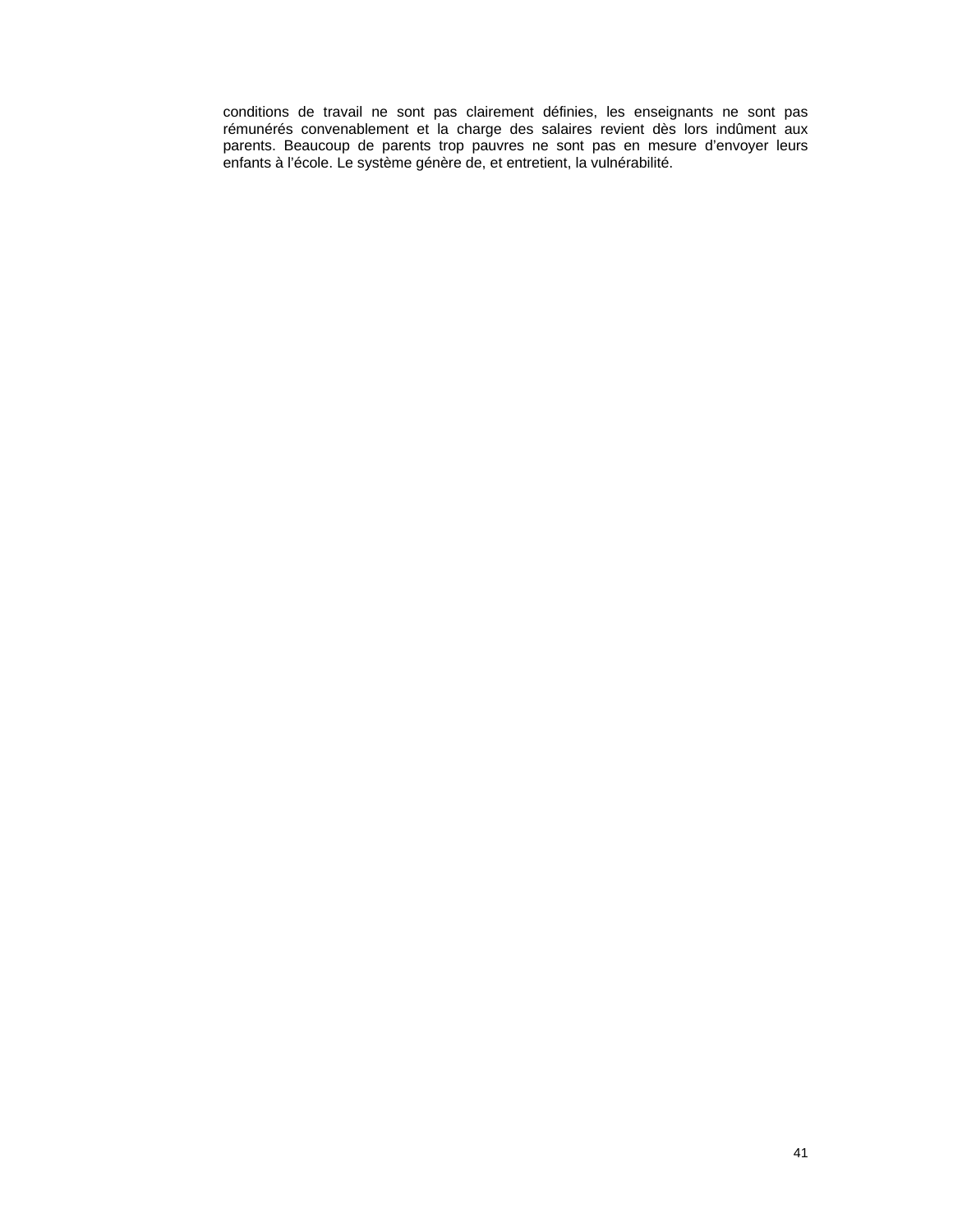### **c. Thèmes transversaux**

*Ces thèmes ont-ils été pris en compte/inclus dans votre intervention ? Si oui, comment et quelles leçons tirez-vous de leur inclusion ?* 

Certaines des activités reprises par les organisations partenaires qui soit ne faisaient pas partie des trois projets analysés dans ce document ou n'étaient pas à proprement parler devenus des thèmes transversaux mais plutôt simplement des activités supplémentaires n'ont pas été reprises ci-dessous.

#### **1) Atténuation des conflits**

- o La réalisation de nos actions dans la plupart des villages ou communautés a permis d'atténuer certains problèmes du milieu. Les écoles construites sont un milieu de cohabitation, d'acceptation mutuelle car les enfants de toutes catégories et des diverses communautés jadis en conflit fréquentent un même établissement scolaire (War Child).
- o Tous les élèves du milieu étudient ensemble et en symbiose (CEPAC).
- o L'organisation des CRS a contribué à la réduction du nombre d'enfants recrutés dans les groupes armés (CELPA).
- o BVES indique que les forces et groupes armés ont été sensibles à la campagne massive de récupération des enfants à risque de recrutement au travers du projet CRS.
- o Ce thème est inclus dans la formation psychosociale des enseignants d'AVSI mais ne touche pas les enfants.
- o Ajout d'un volet éducation à la paix dans la phase IV d'AVSI au Nord Kivu (Walikale).
- o L'organisation de colonies de vacances par AVSI vise à encadre les enfants pendant les vacances afin d'empêcher entre autre l'enrôlement dans les groupes armés (AVSI phase I).

#### **2) Réduction des risques de catastrophes**

o Le RRMP se veut une réponse aux besoins urgents survenus *suite à un mouvement de population (déplacement/retour) causé par le conflit ou par une catastrophe naturelle* (document RRMP).

#### **3) Développement de la petite enfance**

o Les trois projets analysés visent les enfants en âge du primaire et les adolescents qui n'y ont pas eu accès.

#### **4) Genre**

- o L'aspect genre n'était guère oublié, les intérêts des filles et garçons étaient toujours pris en compte par notre organisation (War Child).
- o Il y avait un nombre plus élevé d'élèves filles que garçons. Il y avait des éducateurs femmes (CEPAC).
- o Sensibilisation sur la scolarisation des filles par les agents sociaux en collaboration avec les COPA et *leaders* locaux. Le rapport final d'Alpha-Ujuvi phase II note *que 42% des filles ont été maintenues à l'école grâce à la sensibilisation des agents sociaux et des COPA*. (Alpha-Ujuvi).
- o Dans le RRMP, la dignité et la protection des filles et des garçons sont garantis grâce à la séparation des blocs de latrines par sexe dans les écoles (AVSI et NRC).
- **5) VIH et Sida**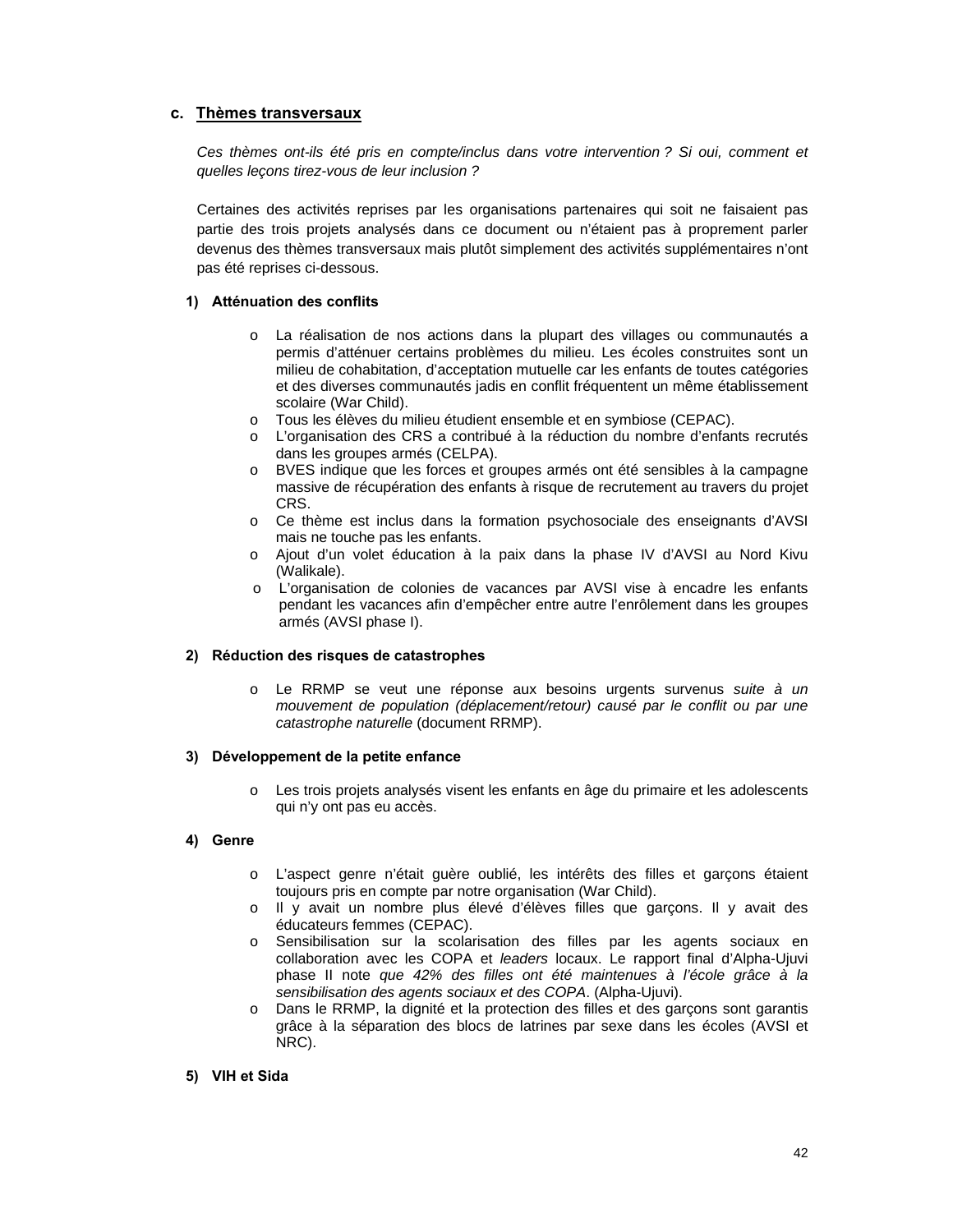- o Des séances de sensibilisation dans toutes les écoles/classes ont été menées (CEPAC).
- o Par les services des agents sociaux et au travers des paires éducateurs (Alpha-Ujuvi).

#### **6) Droits de l'homme**

- o Les droits de l'homme étaient dispensés aux apprenants inscrits dans les centres de rattrapage scolaires. Les enfants qui étaient exclus du système éducatif ont recouvré leur droit à l'éducation par l'organisation des CRS (CELPA).
- o Sensibilisation aux droits des enfants, particulièrement le droit d'aller à l'école (tous les partenaires).
- o *Le milieu où nous œuvrons est celui qui enregistre une forte violation des Droits Humains, viol des femmes et jeunes filles, arrestation arbitraire, extorsion etc., une campagne de conscientisation a toujours été menée auprès des communautés pour qu'elle puisse dénoncer tous ces genres d'abus dont le public est victime* (War Child)

#### **7) Education inclusive**

o L'organisation des CRS a permis aux enfants exclus du système éducatif, filles et garçons, sans discrimination, de terminer leur formation d'études primaires (CELPA).

#### **8) Liens intersectoriels**

- o Le PAM a soutenu 90% des écoles appuyées par Alpha-Ujuvi en cantine scolaire durant la première phase du projet.
- o Il n'y a pas assez de véritables liens intersectoriels (AVSI).
- o Les interventions du NRC ont toujours noué des liens avec les autres secteurs. Pour qu'une école soit déclarée «école amie de l'enfant» il faut que plusieurs conditions soient remplies : latrines séparées et marquées pour garçons et filles, portes que l'on peut verrouiller de l'intérieur, point(s) d'eau. Notons que dans les écoles où NRC intervient les enfants bénéficient du programme de l'alimentation scolaire en partenariat avec le PAM (NRC).

#### **9) Protection**

- o Sur le trajet routier et à l'école par les agents sociaux, les *leaders* locaux (Alpha-Ujuvi).
- o Création des comités de protection dans 4 écoles pilotes (AVSI phase IV).
- o Les enseignants bénéficient d'une session sur «La Convention Relative aux Droits de l'Enfant» (NRC).
- o NRC et AVSI tentent de créer un environnement ami des enfants mais ces efforts sont récents et mettront du temps à montrer leurs effets.

#### **10) Appui psychosocial**

- o La formation psychosociale des enseignants est une activité de base de l'intervention d'AVSI.
- o Les enseignants reçoivent la formation en « Appui psychosocial » (NRC).

#### **11) Jeunesse et adolescents**

- o L'âge des apprenants dans les CRS variait entre 9 et 17 ans. Jeunes et adolescents étaient donc pris en compte indistinctement dans l'intervention (CELPA).
- o Les jeunes et adolescents sont sensibilisés sur les infections sexuellement transmissibles (IST) et VIH/SIDA et le danger de recrutement dans les groupes et forces armés (NRC).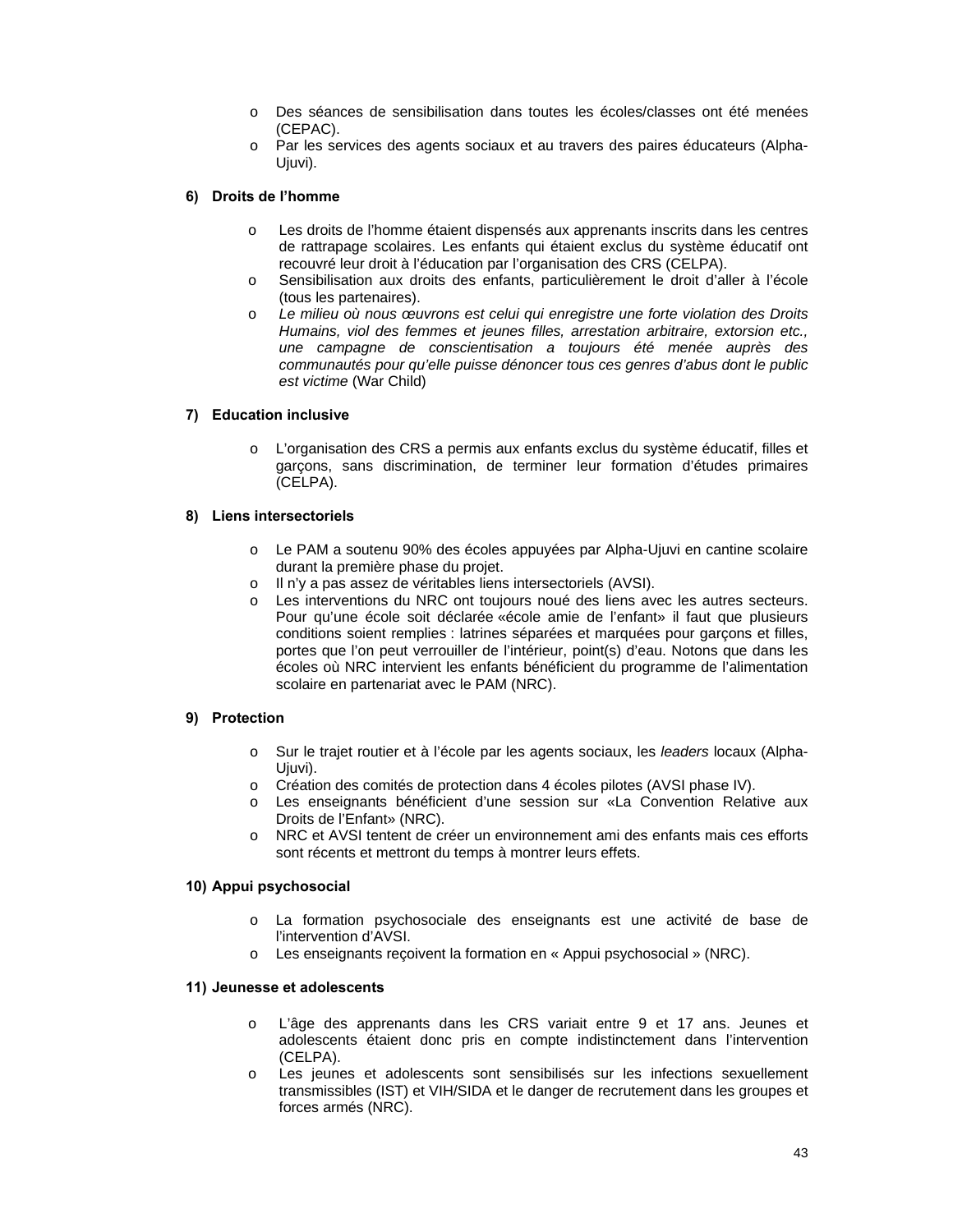Les animations spécifiques de BVES associaient les thèmes suivants : Education, Protection/Droit de l'enfant, Santé/Prévention VIH et SIDA, Pacification, Développement communautaire, Protection de l'environnement. Ces animations ont été très intéressantes pour les enfants et leurs communautés. BVES souligne que : *l'enseignement de ces thèmes* a eu *des résultats extraordinaires sur la conduite et l'application des apprenants (taux de réussite à plus de 90% et à plus de 60% au TENAFEP58), leur santé, leur comportement psycho-social et leur assiduité. Le taux d'abandon a été insignifiant et les familles ont été intéressées au type d'éducation qui enseignait les compétences pour la vie utiles pour les familles et la communauté! Le recrutement des enfants par les forces et groupes armés a été réduit de 30 enfants par semestre avant le début de l'intervention à 0 enfants enregistrés dans les zones d'intervention!* 

Les thèmes - Atténuation des conflits, Réduction des risques de catastrophes, Développement de la petite enfance, Genre, VIH et Sida, Droits de l'homme, Education inclusive - ont toujours été pris en compte dans les interventions du NRC. Les enseignants sont formés en Education à la paix et à la réconciliation, les interventions tiennent compte de la conservation de l'environnement, de la psychologie de l'enfant et de ses droits, de la prise en charge psychosociale et des droits de l'homme. Les parents et les jeunes sont généralement sensibilisés sur ces thèmes. Mais les interventions n'ont pas pu intégrer la catégorie des handicapés mentaux qui exige des mesures spéciales d'encadrement (NRC).

Le suivi et l'évaluation réguliers du projet RRMP prennent en compte les thèmes transversaux (protection et genre).

Pour AVSI, il n'est pas facile ou réaliste de réellement prendre en compte tous ces thèmes et il est sans doute plus efficace de se concentrer sur un nombre limité de ceux-ci.

La Stratégie de l'EPSP inclut les thèmes transversaux : *Le Ministère veillera à l'intégration systématique de programmes thématiques transversaux (tels que VIH & SIDA, Genre, Environnement, etc.) dans le programme national*. 59

#### **d. Leçons apprises et bonnes pratiques**

*Qu'est-ce qui vous paraît être les leçons clés de votre intervention ?* 

- L'importance d'un travail en synergie avec d'autres organisations et de la sensibilisation et de l'implication des communautés de base dans une action d'éducation d'urgence (CELPA)
- Les éducateurs des CRS ont été positifs pour la récupération et la réintégration des enfants exclus du système scolaire (CELPA).
- La récupération scolaire communautaire des enfants affectés par les conflits armés a été massive, effective et fructueuse. Elle a eu un impact sur l'accès des filles à l'éducation et la prévention des recrutements, des abus et de la maltraitance des enfants (BVES).
- Dans la situation d'urgence, le travail de collaboration permet la réussite de l'action (EPSP, communauté, différents *clusters*, écoles) (Alpha-Ujuvi).
- Le secteur d'éducation est fragilisé, ce qui nécessite des stratégies appropriées et des moyens adéquats (Alpha-Ujuvi).
- Le développement des AGR est une stratégie efficace de pérennisation de projets d'éducation d'urgence (Alpha-Ujuvi).

<sup>58</sup> Pour le projet BVES seulement, à ne pas confondre avec la moyenne des 5 partenaires.

 $59$  Stratégie de développement de l'enseignement, primaire, secondaire et professionnel (2010/11 – 2015/16), EPSP, Mars 2010, p. 42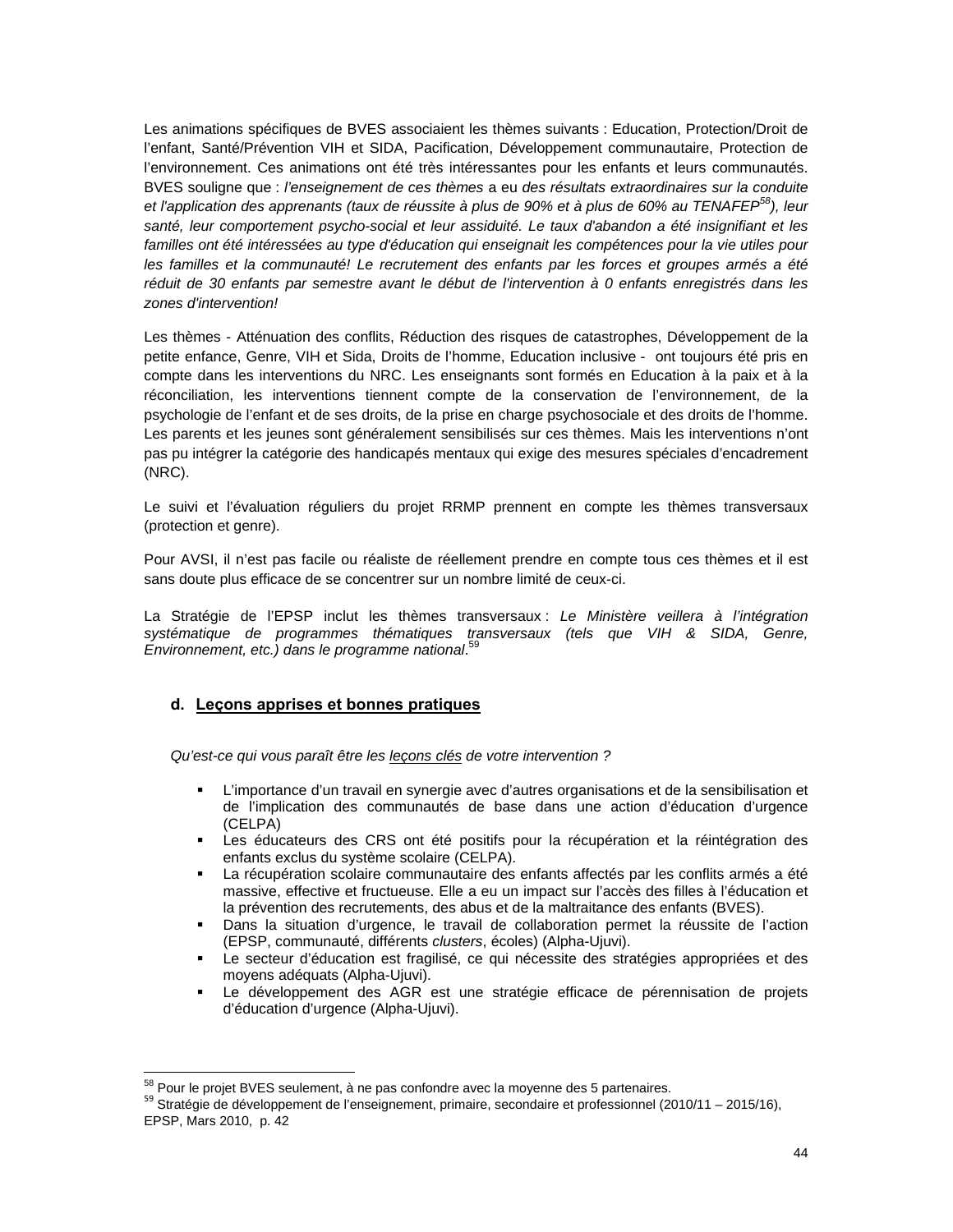- Dans une situation d'urgence : la prise en compte des aspects psychosociaux permet une orientation, un accompagnement et une aide aux enseignants qui ne peuvent pas assumer les aspects pédagogiques et psychosociaux (Alpha-Ujuvi).
- Assurer la formation continue du staff mais aussi des superviseurs du projet (AVSI)
- Motiver le staff national et leur faire comprendre l'importance de l'intervention pour le futur de leur pays (AVSI)
- Se déployer et mettre en place les activités rapidement (AVSI)
- Aller là où il y a des besoins et où aucune autre organisation ne travaille (AVSI)
- Développer de bonnes relations avec l'EPSP aide à la mise en place du projet (AVSI).
- L'intervention a constamment interpelé le Gouvernement au respect du droit à la gratuité des enfants à l'éducation .Elle a aussi sensibilisé les familles et les communautés quant à leur responsabilité (BVES).

*Avez-vous identifié des bonnes pratiques dignes d'être répliquées ?*

- Les CRS qui ont offert des solutions locales à des besoins locaux (CEPAC)
- L'utilisation des enseignants des écoles formelles dans l'enseignement de rattrapage scolaire (CELPA)
- La réintégration des enfants exclus du système scolaire dans les écoles formelles au travers des CRS (CELPA)
- Le travail en synergie entre intervenants dans le domaine de l'éducation d'urgence comme démontré dans le projet CRS (CELPA)
- Le travail en synergie entre intervenants (différents *clusters* ou groupes de travail, école, communauté et EPSP) (Alpha-Ujuvi)
- Une pratique d'intervention holistique (suivi pédagogique, psychologique, culturel, sanitaire) (Alpha-Ujuvi)
- Les évaluations préliminaires avec la communauté qui permettent d'identifier les vrais besoins en éducation (Alpha-Ujuvi)
- Les AGR gérées par les COPA qui permettent l'appropriation des interventions éducatives par la communauté (Alpha-Ujuvi)
- Le partage d'expérience entre le projet au Nord Kivu et celui au Sud (AVSI)
- Des équipes mobiles qui le restent durant toute la durée de l'intervention et qui sont en mesure d'assurer un suivi régulier et rigoureux (AVSI)
- Un projet qui fait le lien entre l'éducation et la protection en créant les conditions des espaces (écoles ou centres) amis des enfants (AVSI)
- L'approche *voucher* éducation au travers des foires *NFI* (AVSI)
- La planification préalable de l'intervention basée sur la participation communautaire, la coordination à tous les niveaux, le soutien financier de l'UNICEF, l'évaluation participative au niveau de l'intervention et au sein du *Cluster*, l'inclusion des thèmes transversaux, la formation du personnel, la participation des structures étatiques, les liens avec d'autres secteurs et le suivi pendant et après l'intervention surtout des enfants de niveau 3 (dernier niveau des CRS) et des centres de rattrapage scolaire après appui UNICEF (BVES)

#### **Commentaires**

- La majorité des organisations partenaires sont financées par d'autres bailleurs que l'UNICEF et mettent en place d'autres activités qui viennent compléter les projets analysés dans ce document. Dans certains cas, il se créé une synergie salutaire entre projets et il est parfois difficile de distinguer les activités d'un projet de celles d'un autre.
- Le questionnaire a permis d'identifier les différentes composantes de l'intervention, les thèmes transversaux pris en compte et les normes appliquées.
- L'analyse des réponses a pu mettre en avant les points forts et faibles de l'intervention tout en identifiant des pratiques dignes d'être encouragées et répliquées.
- Les partenaires devraient maintenant utiliser le Manuel et le questionnaire pour améliorer la pertinence et la qualité de leurs projets en cours ou à venir en promouvant les points forts et en remédiant aux points faibles.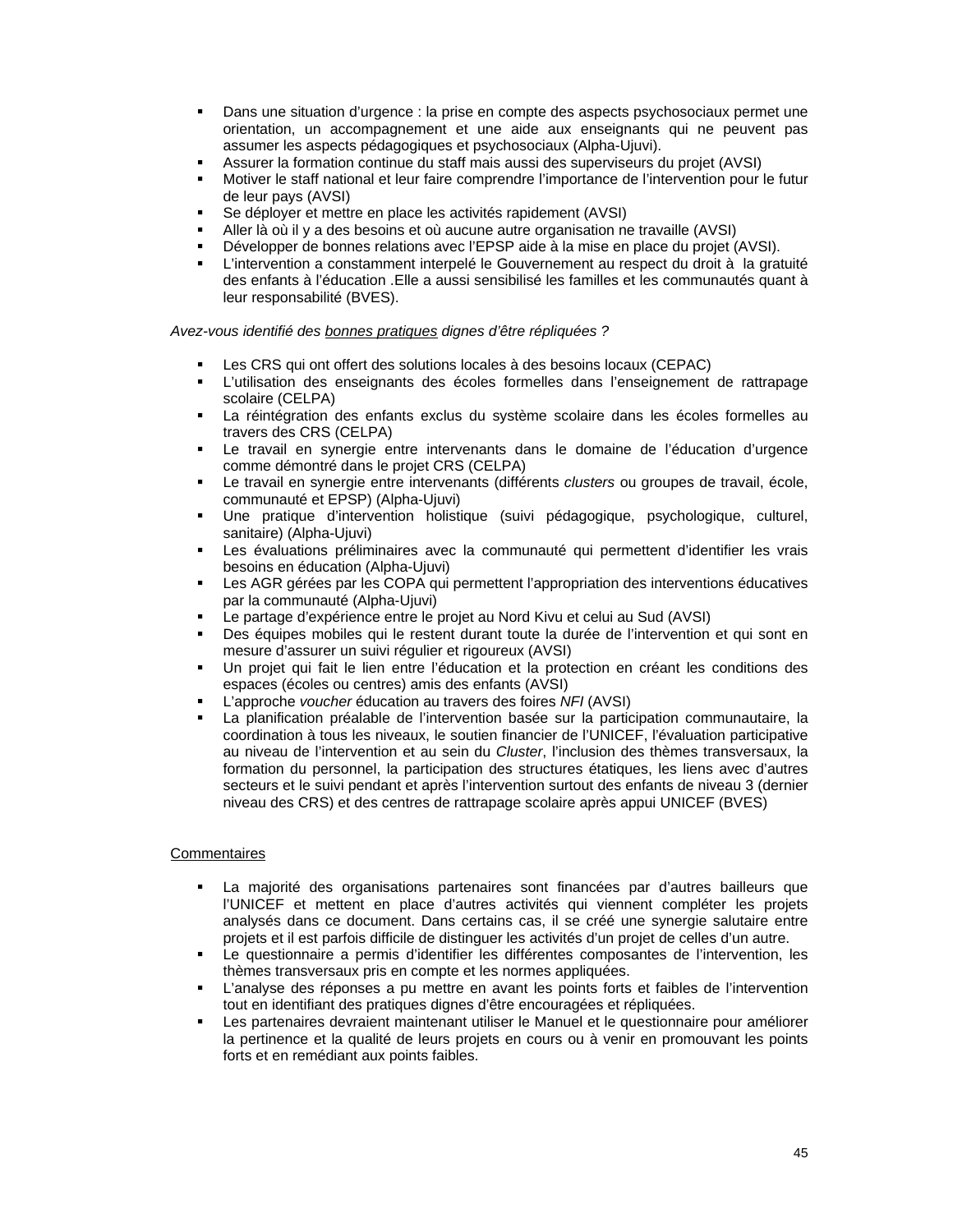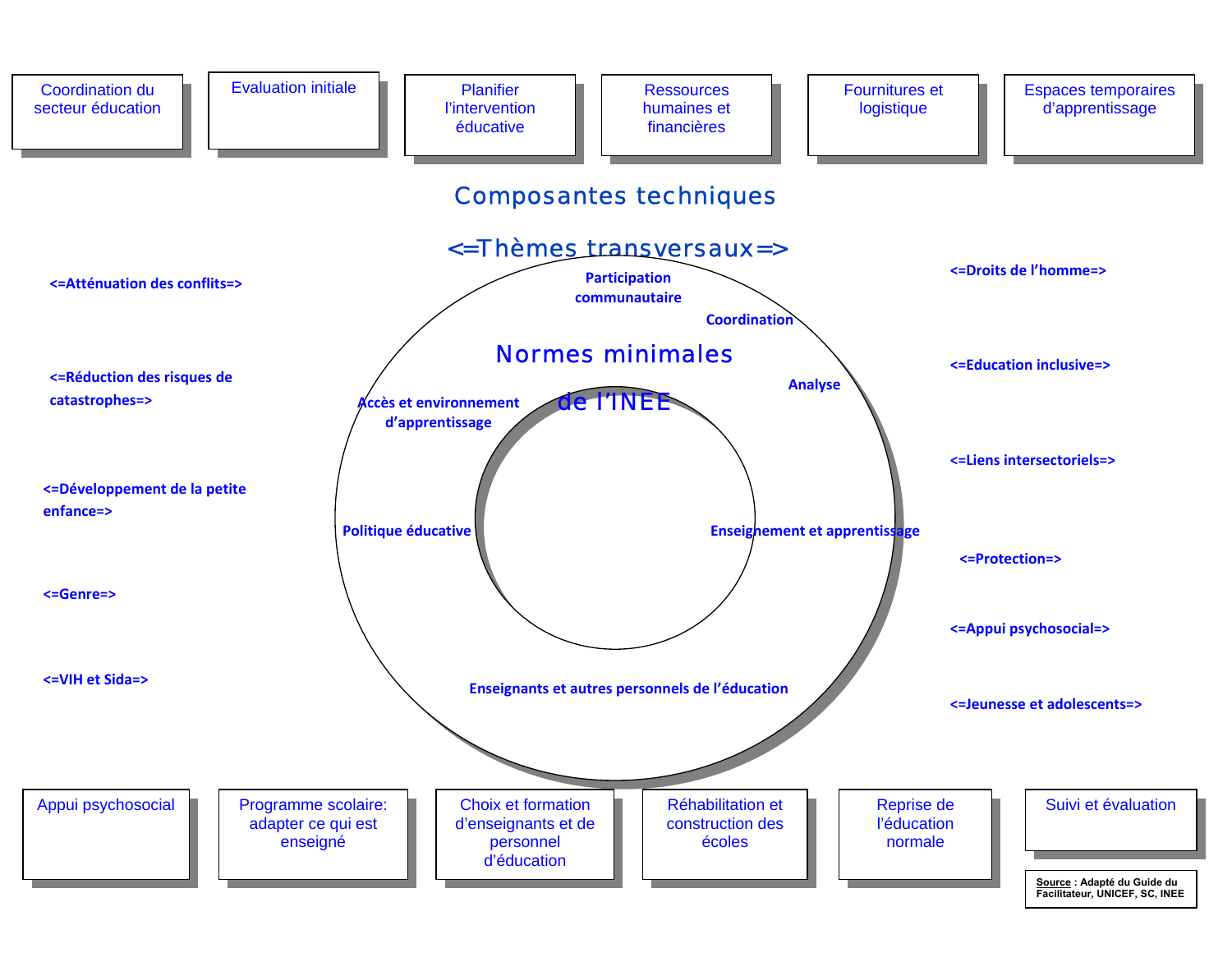## **ANNEX II – Tableau récapitulatif**

## **Tableau récapitulatif des partenaires et des activités des projets Equipes Mobiles (EM) et Réponse Rapide aux Mouvements de Population (RRMP)**

| <b>Partenaire</b> | Axe            | Contexte        | Période      | <b>Activités</b>                             | Bénéficiaires <sup>60</sup>           | <b>Montant</b> | <b>Staff</b>      | Evolution/     | <b>Bonnes</b>  |
|-------------------|----------------|-----------------|--------------|----------------------------------------------|---------------------------------------|----------------|-------------------|----------------|----------------|
| et Phase          | d'intervention |                 |              |                                              |                                       | (USD)          |                   |                | pratiques      |
|                   |                |                 |              |                                              |                                       |                |                   | Innovation     |                |
|                   |                |                 |              |                                              |                                       |                |                   |                |                |
| <b>Equipes</b>    | Ruthsuru       | Projet mis en   | Oct. $07 -$  | ■ Formation de 30 inspecteurs                | Formation                             | 226,381        | 4 formateurs      | Un projet      | Adaptation et  |
| <b>Mobiles</b>    |                | place à la      | Sept. 08     | (Psycho.)                                    |                                       | $USD +$        |                   | relativement   | utilisation du |
|                   |                | demande de      |              | • Formation des enseignants                  | 30 inspecteurs                        | Avenant        | 1 Monitoring Off. | complet mais   | module         |
| <b>AVSII</b>      |                | <b>I'UNICEF</b> | Avenant pour | (PNEP, GC, Psycho.)<br>Activités expressives |                                       | 216,891        |                   | où manquait la | psychosocial   |
|                   |                | après la crise  | arriver à    | • Cours de récupération                      | Directs: 275                          | <b>USD</b>     | + 1 expatrié +    | composante     | élaboré en     |
|                   |                | des déplacés    | Septembre    | • Colonies de vacances                       | enseignants (172<br>autochtones + 103 |                | staff de soutien  | protection.    | Ouganda        |
|                   |                | à Goma          | 2008         | • Appui structurel (construction,            | déplacés ou 37.4%)                    |                |                   |                |                |
|                   |                |                 |              | rénovation et équipement)                    | dans 23 écoles                        |                |                   | Les enfants    |                |
|                   |                | Rutshuru est    |              | • Construction de salles d'urgence           | • Indirects: 12.771                   |                |                   | étaient peu    |                |
|                   |                | identifié       |              | dans les écoles de déplacés                  | élèves (7.033                         |                |                   | impliqués.     |                |
|                   |                | comme zone      |              | • Organisation des cantines<br>scolaires     | autochtones +                         |                |                   |                |                |
|                   |                | prioritaire     |              |                                              | 5.738 déplacés ou                     |                |                   |                |                |
|                   |                |                 |              |                                              | 44.9%)                                |                |                   |                |                |
|                   |                |                 |              |                                              |                                       |                |                   |                |                |
|                   |                |                 |              |                                              | Cours de                              |                |                   |                |                |
|                   |                |                 |              |                                              | récupération                          |                |                   |                |                |
|                   |                |                 |              |                                              |                                       |                |                   |                |                |
|                   |                |                 |              |                                              | 7.452 élèves dans 18                  |                |                   |                |                |
|                   |                |                 |              |                                              | $\acute{\text{e}}$ coles = 2.119      |                |                   |                |                |
|                   |                |                 |              |                                              | autochtones (911F +                   |                |                   |                |                |
|                   |                |                 |              |                                              | $1.208G$ ) + 5.333                    |                |                   |                |                |
|                   |                |                 |              |                                              | déplacés (2.197F +                    |                |                   |                |                |
|                   |                |                 |              |                                              | 3.136G) encadrés par                  |                |                   |                |                |
|                   |                |                 |              |                                              | 191 enseignants                       |                |                   |                |                |
|                   |                |                 |              |                                              |                                       |                |                   |                |                |
|                   |                |                 |              |                                              | Colonies de vacances                  |                |                   |                |                |
|                   |                |                 |              |                                              |                                       |                |                   |                |                |
|                   |                |                 |              |                                              | 6.621 élèves dans 13                  |                |                   |                |                |
|                   |                |                 |              |                                              | $\acute{\text{e}}$ coles = 5.026      |                |                   |                |                |
|                   |                |                 |              |                                              | $(2.730G + 2.296F)$                   |                |                   |                |                |
|                   |                |                 |              |                                              | autochtones et 1.595                  |                |                   |                |                |

 $60$  Etabli sur base des données disponibles dans les rapports finaux des partenaires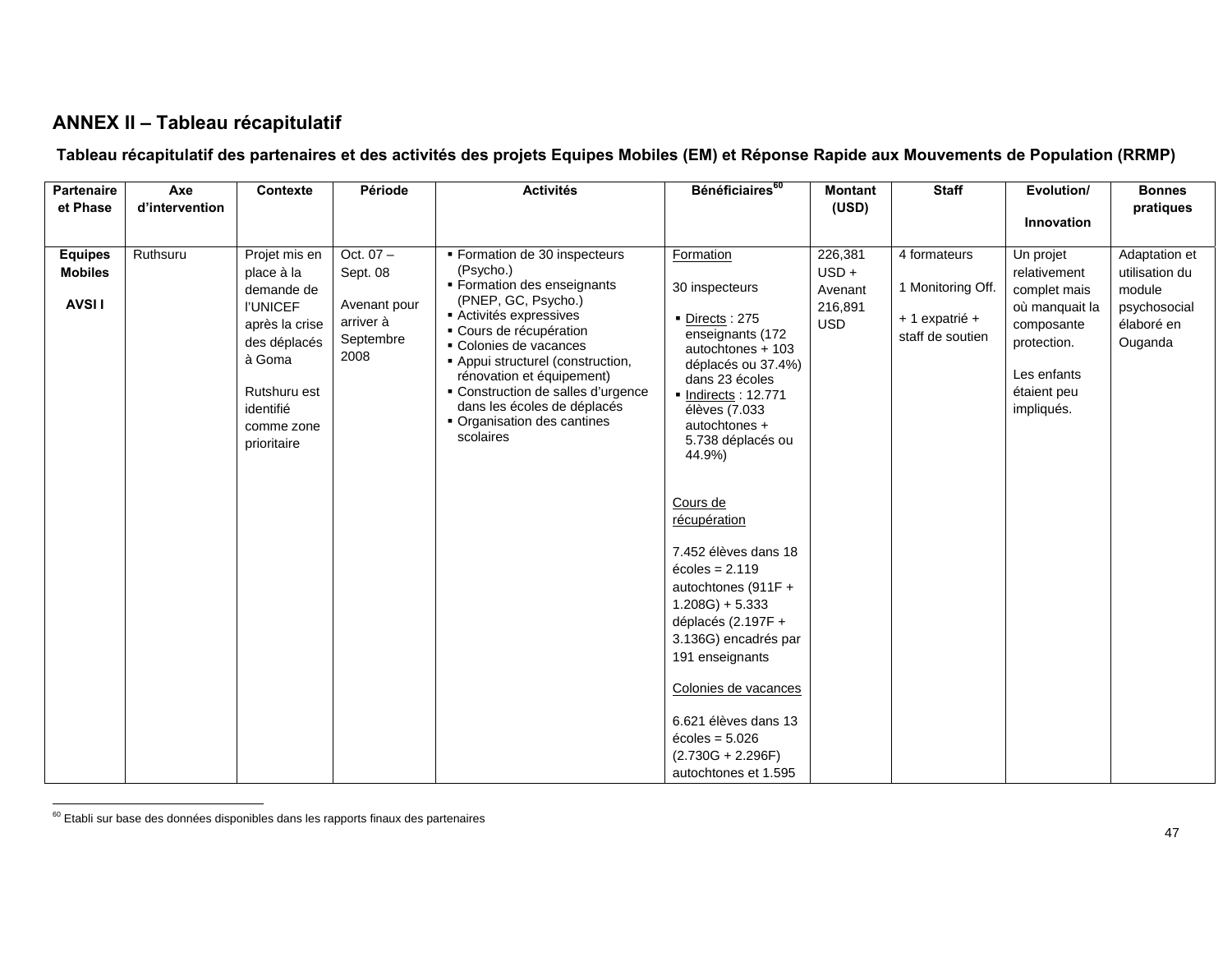|  |  | (893G + 702F          |  |  |
|--|--|-----------------------|--|--|
|  |  | déplacés) encadrés    |  |  |
|  |  | par 151 enseignants   |  |  |
|  |  |                       |  |  |
|  |  | Appui structurel dans |  |  |
|  |  | 23 écoles             |  |  |
|  |  |                       |  |  |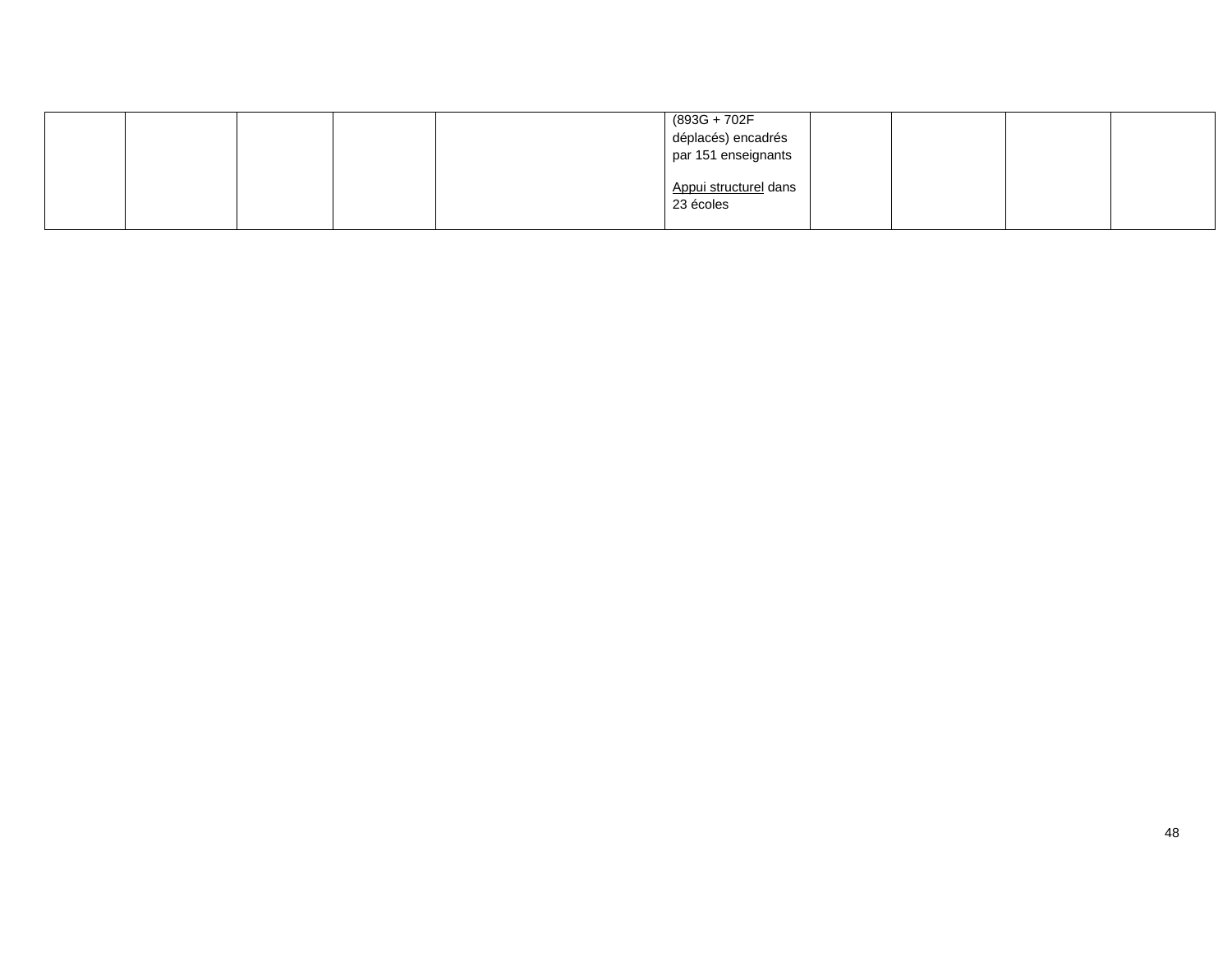| Partenaire     | Axe             | Contexte                   | Période    | <b>Activités</b>                                           | Bénéficiaires <sup>61</sup>                         | <b>Montant</b>        | <b>Staff</b>             | Evolution/                       | <b>Bonnes</b>                  |
|----------------|-----------------|----------------------------|------------|------------------------------------------------------------|-----------------------------------------------------|-----------------------|--------------------------|----------------------------------|--------------------------------|
| et Phase       | d'intervention  |                            |            |                                                            |                                                     | (USD)                 |                          | Innovation                       | pratiques                      |
|                |                 |                            |            |                                                            |                                                     |                       |                          |                                  |                                |
| <b>Equipes</b> | Kitshanga,      | Autochtones                | Oct. $08-$ | • Ciblage des écoles                                       | Formation                                           | 249.980               | Même staff               | $\overline{\phantom{a}}$ Ciblage | Souplesse                      |
| <b>Mobiles</b> | Kilolirwe et    |                            | Sept. 09   | <b>Evaluation des besoins des</b><br>écoles ciblées        |                                                     | <b>USD</b>            | qu'au Nord met           | - Activités<br>expressives       | pour bouger et                 |
| <b>AVSI II</b> | Nyanzale        | Déplacés<br>Le projet se   |            | ■ Formation des inspecteurs<br>• Formation des enseignants | 14 inspecteur<br>résidents et 4<br>inspecteurs COPA | 111.241<br><b>USD</b> | en place les<br>cours de | • Formation de<br><b>COPA</b>    | agir là où sont<br>les besoins |
|                |                 | déplace vers               |            | (PNEP, GC, psychosociale)                                  | formés sur le module                                | (extension)           | récupération au<br>Sud.  | • Plus de                        | Organisation                   |
|                | Rutshuru (Nord  | de nouvelles               |            | ■ Activités expressives<br>■ Formation de COPA             | psychosocial                                        |                       |                          | colonies de<br>vacances          | d'un atelier                   |
|                | Kivu) et Kalehe | zones de                   |            | • Contribution des frais d'urgence                         |                                                     |                       |                          | • Le projet                      | avec Alpha-                    |
|                | (Sud Kivu) pour | conflit pour               |            | • Cours de récupération                                    | Directs: 272<br>$\blacksquare$                      |                       |                          | comprend                         | Ujuvi pour                     |
|                | les cours de    | répondre aux               |            | • Organisation des cantines<br>scolaires                   | $enseignants =$<br>170 autochtones                  |                       |                          | des cours de<br>récup. au        | comprendre                     |
|                | récupération    | besoins y<br>compris au    |            |                                                            | $(148 H + 22F) +$                                   |                       |                          | Sud Kivu                         | leur                           |
|                |                 | Sud Kivu.                  |            |                                                            | 102 déplacés (88                                    |                       |                          | • Collaboration                  | intervention<br>mais pas de    |
|                |                 |                            |            |                                                            | $H + 14 F$ ) ou<br>37.5% dans 30                    |                       |                          | avec Caritas<br>pour les         | réel échange                   |
|                |                 | Le                         |            |                                                            | écoles                                              |                       |                          | cantines                         | de bonnes                      |
|                |                 | responsable                |            |                                                            | Indirects: 12.416<br>$\blacksquare$                 |                       |                          |                                  | pratiques                      |
|                |                 | du                         |            |                                                            | élèves = $6.467$<br>$(3.748 G + 2.719$              |                       |                          |                                  |                                |
|                |                 | monitorage<br>est tué lors |            |                                                            | F) autochtones et                                   |                       |                          |                                  |                                |
|                |                 | d'une                      |            |                                                            | $5.949(3.415 \text{ G} +$                           |                       |                          |                                  |                                |
|                |                 | mission à                  |            |                                                            | 2.534 F) déplacés<br>ou 47.9%                       |                       |                          |                                  |                                |
|                |                 | Rutshuru                   |            |                                                            |                                                     |                       |                          |                                  |                                |
|                |                 | alors que la               |            |                                                            | <b>COPA</b>                                         |                       |                          |                                  |                                |
|                |                 | zone est                   |            |                                                            |                                                     |                       |                          |                                  |                                |
|                |                 | difficilt.<br>accessible.  |            |                                                            | 223 membres (170 H)<br>+53 F) dans 34               |                       |                          |                                  |                                |
|                |                 |                            |            |                                                            | écoles qui ont à leur                               |                       |                          |                                  |                                |
|                |                 |                            |            |                                                            | tour sensibilisé 1.290                              |                       |                          |                                  |                                |
|                |                 |                            |            |                                                            | parents (62.7% F)                                   |                       |                          |                                  |                                |
|                |                 |                            |            |                                                            | Frais d'urgence                                     |                       |                          |                                  |                                |
|                |                 |                            |            |                                                            | 12.330 élèves (dont                                 |                       |                          |                                  |                                |

 $61$  Etabli sur base des données disponibles dans les rapports finaux des partenaires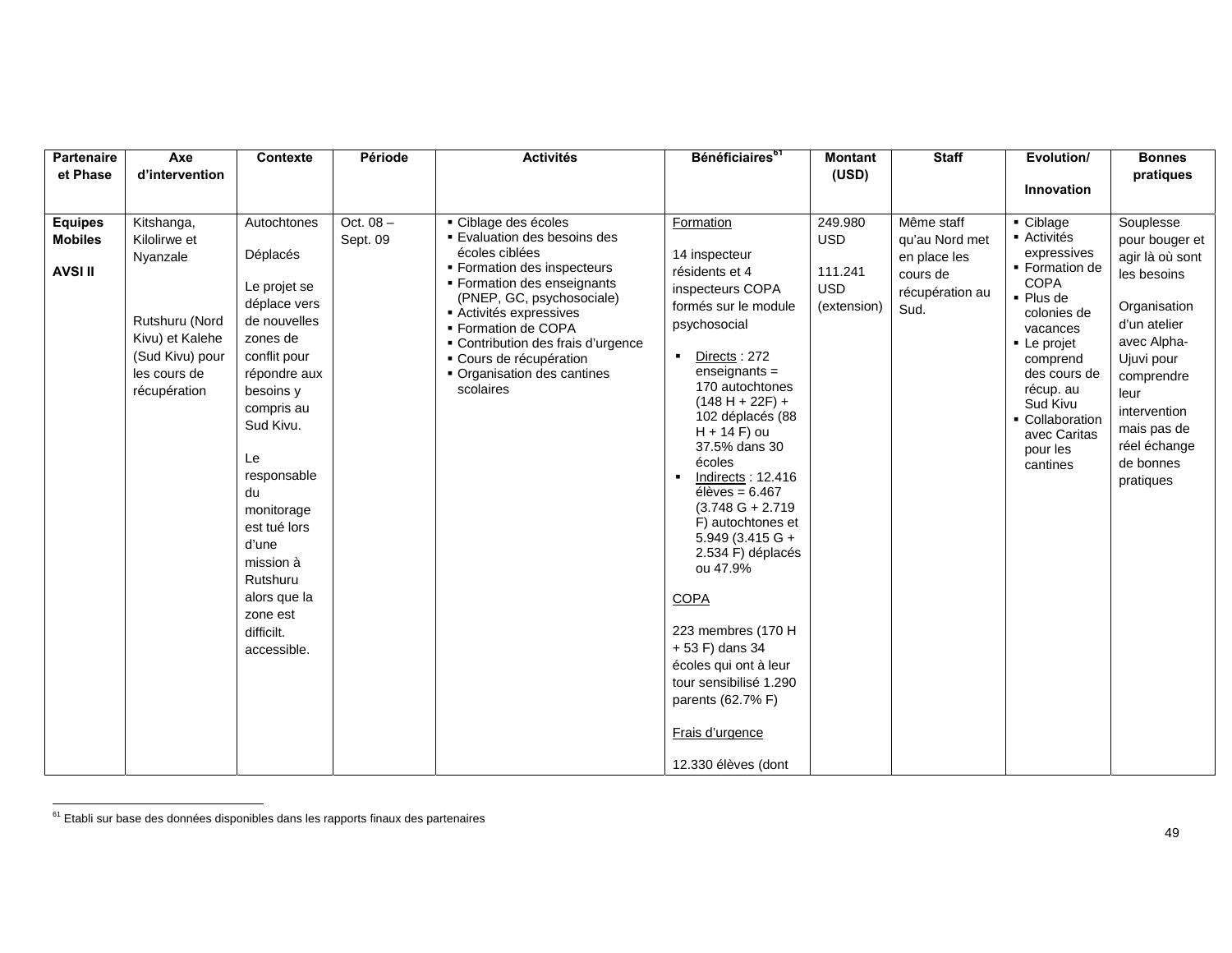|  |  | 44.7% filles et 47.4%              |  |  |
|--|--|------------------------------------|--|--|
|  |  | déplaces) dans 30                  |  |  |
|  |  | écoles. Taux                       |  |  |
|  |  | d'abandon scolaire                 |  |  |
|  |  | diminué du 13.8% au                |  |  |
|  |  |                                    |  |  |
|  |  | 2.1%                               |  |  |
|  |  |                                    |  |  |
|  |  | Cours de                           |  |  |
|  |  | récupération                       |  |  |
|  |  | Rutshuru au Nord<br>$\blacksquare$ |  |  |
|  |  |                                    |  |  |
|  |  | <u>Kivu</u>                        |  |  |
|  |  | 10.057 élèves dans                 |  |  |
|  |  | 18 écoles = $6.474$                |  |  |
|  |  |                                    |  |  |
|  |  | $(3.269 G + 3.205 F)$              |  |  |
|  |  | autochtones + 3.583                |  |  |
|  |  | $(1.922 G + 1.661 F)$              |  |  |
|  |  | ou 35.6% déplacés                  |  |  |
|  |  | encadrés par 234                   |  |  |
|  |  | enseignants                        |  |  |
|  |  |                                    |  |  |
|  |  | Kalehe au Sud<br>$\blacksquare$    |  |  |
|  |  | <b>Kivu</b>                        |  |  |
|  |  |                                    |  |  |
|  |  | 2.546 élèves                       |  |  |
|  |  | encadrés par 60                    |  |  |
|  |  | enseignants                        |  |  |
|  |  |                                    |  |  |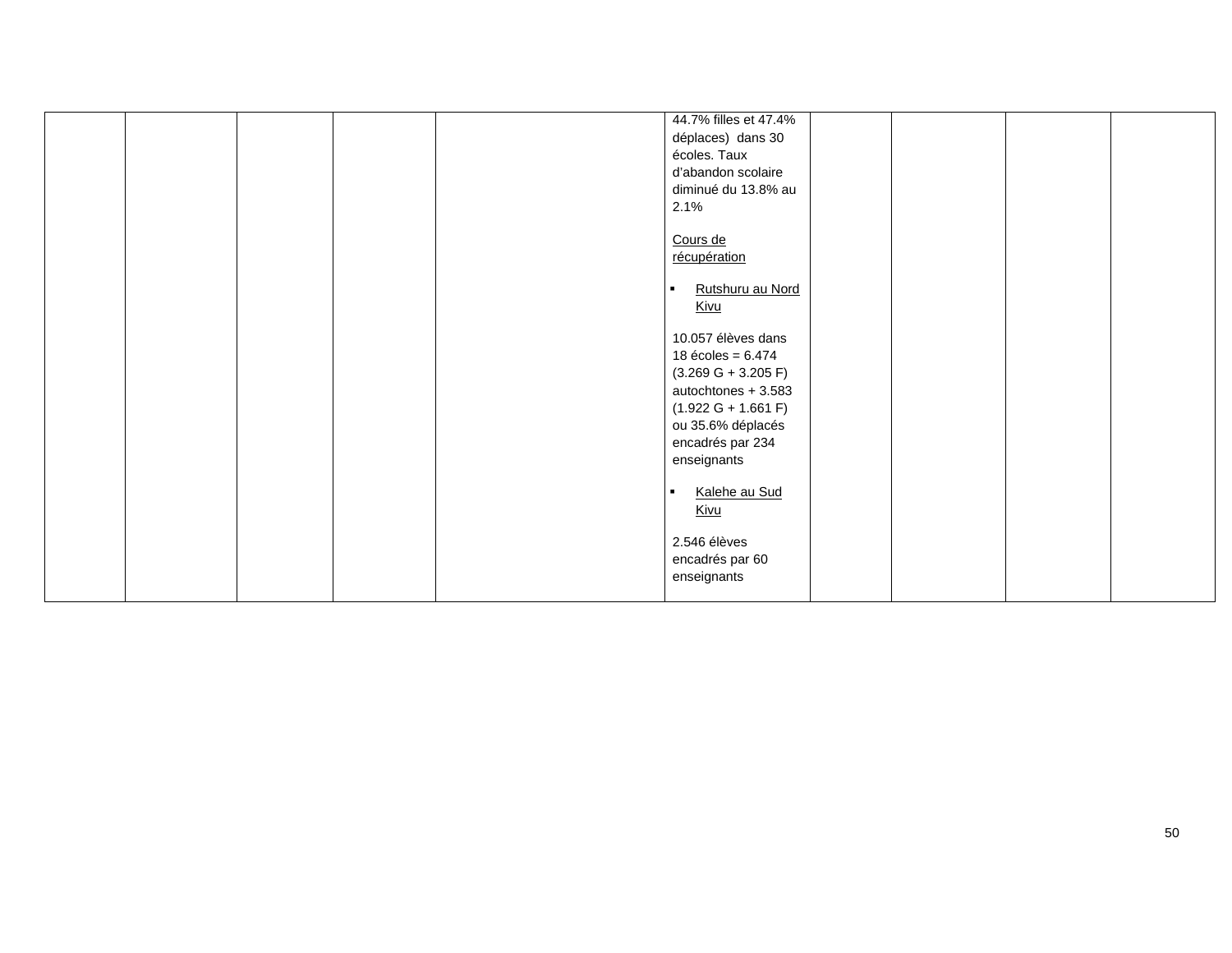| Partenaire<br>et Phase                              | Axe<br>d'intervention | Contexte                                                            | Période                            | <b>Activités</b>                                                                                                                                                                                                                                                                                                                                        | Bénéficiaires <sup>62</sup>                                                                                                                                                                                                                                                                                                                                                                                                                                                  | <b>Montant</b><br>(USD) | <b>Staff</b>                                                           | Evolution/                                                                                                                       | <b>Bonnes</b><br>pratiques |
|-----------------------------------------------------|-----------------------|---------------------------------------------------------------------|------------------------------------|---------------------------------------------------------------------------------------------------------------------------------------------------------------------------------------------------------------------------------------------------------------------------------------------------------------------------------------------------------|------------------------------------------------------------------------------------------------------------------------------------------------------------------------------------------------------------------------------------------------------------------------------------------------------------------------------------------------------------------------------------------------------------------------------------------------------------------------------|-------------------------|------------------------------------------------------------------------|----------------------------------------------------------------------------------------------------------------------------------|----------------------------|
|                                                     |                       |                                                                     |                                    |                                                                                                                                                                                                                                                                                                                                                         |                                                                                                                                                                                                                                                                                                                                                                                                                                                                              |                         |                                                                        | Innovation                                                                                                                       |                            |
| <b>Equipes</b><br><b>Mobiles</b><br><b>AVSI III</b> | Pinga                 | Déplacés<br>Autochtones<br>Contexte<br>difficile et<br>inaccessible | 1 Oct $2009 -$<br>31 March<br>2010 | • Ciblage des écoles en<br>collaboration avec<br>PEAR/RRM/EPSP/UNICEF<br>• Formation enseignants (PNEP,<br>GC, Psychosocial)<br>• Formation des inspecteurs EPSP<br>• Formation COPA<br>Activités expressives<br>Sensibilisation des parents<br>• Revitalisation des unités<br>pédagogiques<br>· Distribution de kits pour améliorer<br>l'apprentissage | Formation<br>3 inspecteurs<br>itinérants formés sur<br>module psychosocial<br>206 enseignants (37<br>femmes, 59.2%<br>déplacés) dans 25<br>écoles (15 déplacées)<br>COPA<br>150 membres (29 F)<br>et restitution aux<br>assemblées<br>générales (90 parents<br>par école en<br>moyenne)<br>Sensibilisation des<br>parents<br>2.272 parents (973 F)<br>Frais d'urgence<br>5.139 élèves<br>bénéficient de 36.8%<br>réduction de la prime<br>pour le 2 <sup>ème</sup> trimestre | 199,642<br><b>USD</b>   | 4 formateurs<br>1 Monitoring Off<br>+ 1 expatrié +<br>staff de soutien | Le projet perd<br>beaucoup de<br>ses<br>composantes :<br>colonies de<br>vacances;<br>constructions;<br>cours de<br>récupération. |                            |

 $62$  Etabli sur base des données disponibles dans les rapports finaux des partenaires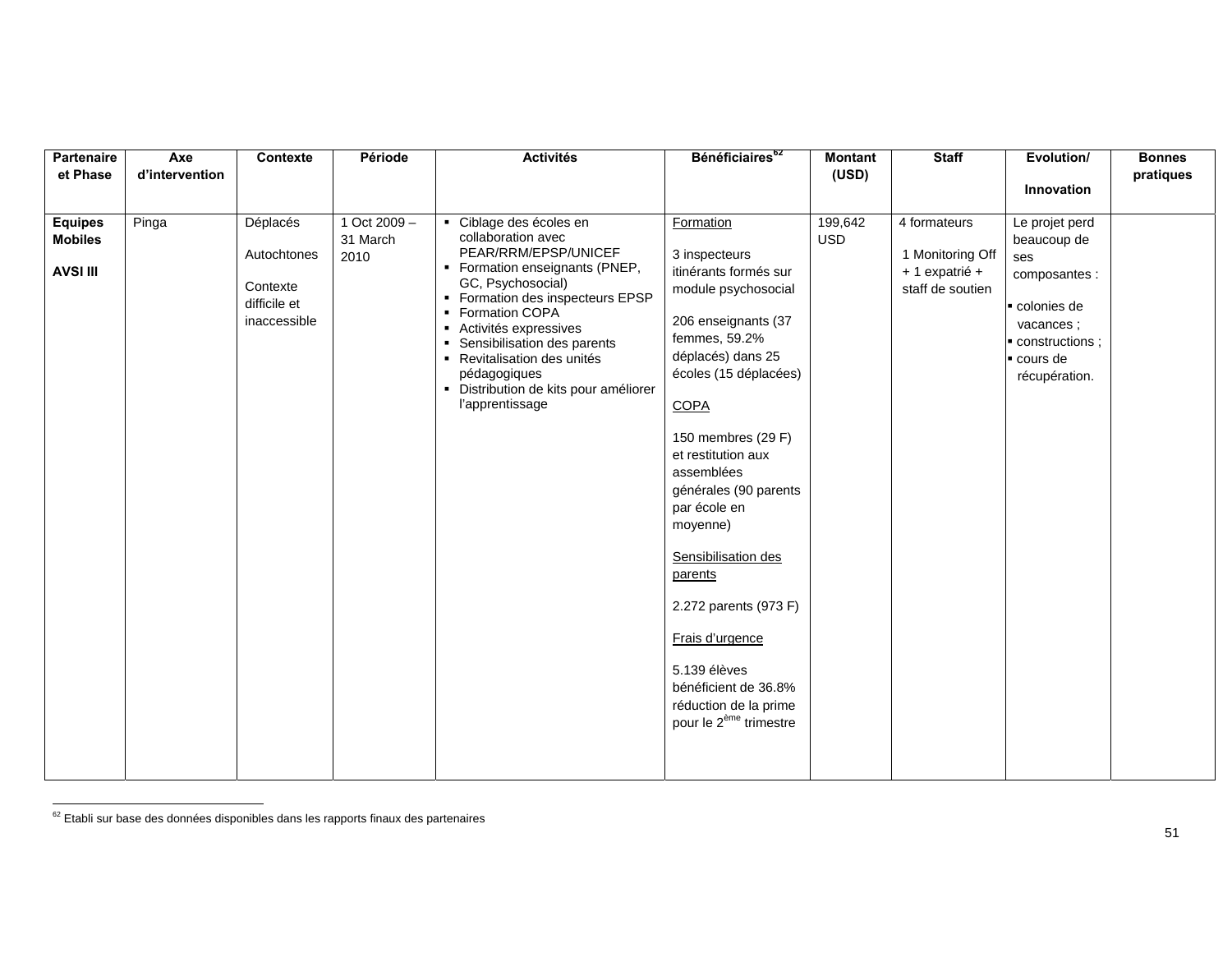|  | Indirects:                             |  |  |
|--|----------------------------------------|--|--|
|  | 5.139 élèves (57%<br>déplacés, 46.2%F) |  |  |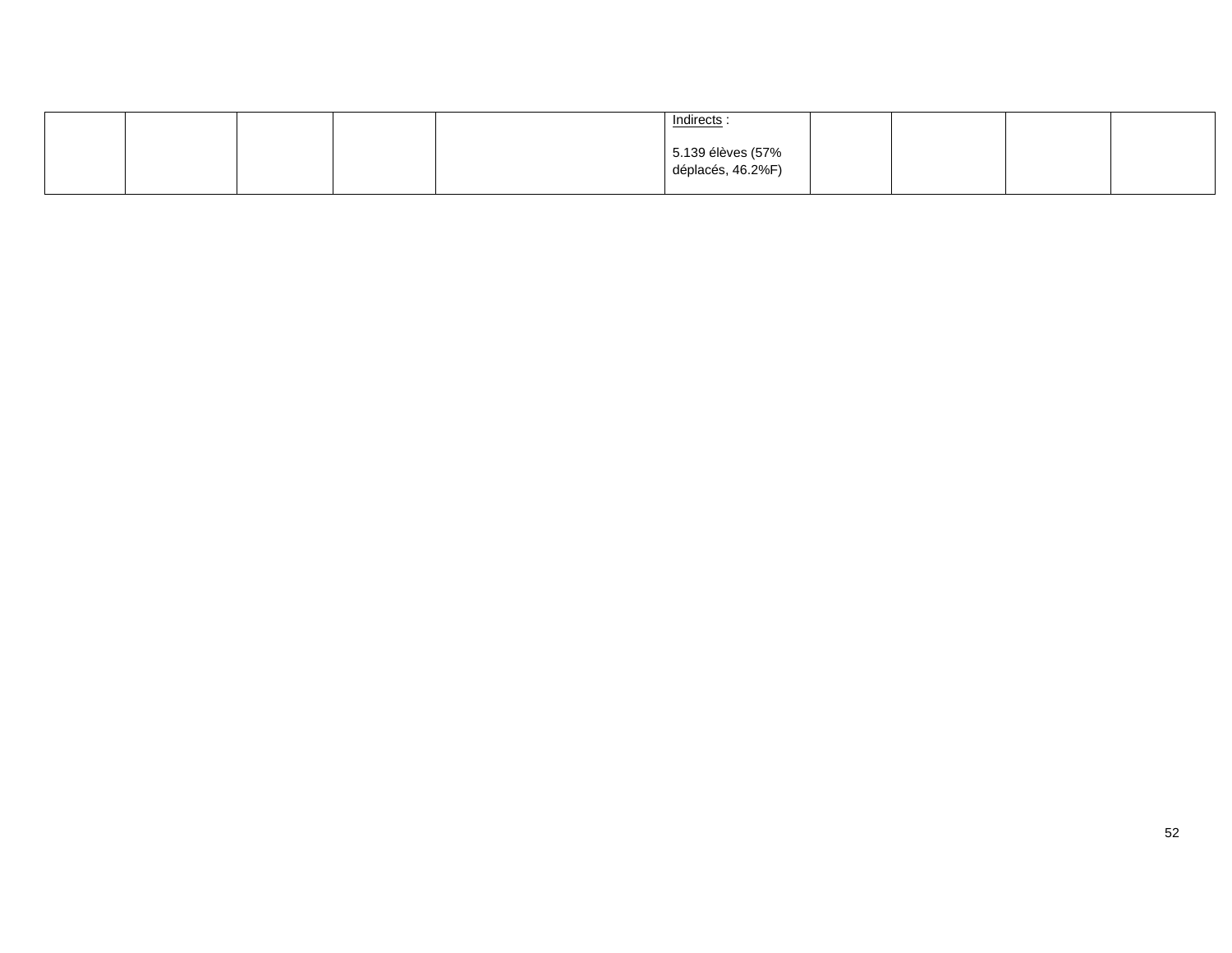| <b>Partenaire</b><br>et Phase                      | Axe<br>d'intervention               | Contexte | Période                                                                            | <b>Activités</b>                                                                                                                                                                                                                                                                                                                                                                                                                                                                                                                              | Bénéficiaires <sup>63</sup>                                                                                                                                                                                                                                                                                                                                                                                                                                     | <b>Montant</b><br>(USD)                                                        | <b>Staff</b>                                                                                                                                                                   | Evolution/                                                                                                                                                                                                                                                                                                                                                                                                         | <b>Bonnes</b><br>pratiques                                                                                                                                                                                            |
|----------------------------------------------------|-------------------------------------|----------|------------------------------------------------------------------------------------|-----------------------------------------------------------------------------------------------------------------------------------------------------------------------------------------------------------------------------------------------------------------------------------------------------------------------------------------------------------------------------------------------------------------------------------------------------------------------------------------------------------------------------------------------|-----------------------------------------------------------------------------------------------------------------------------------------------------------------------------------------------------------------------------------------------------------------------------------------------------------------------------------------------------------------------------------------------------------------------------------------------------------------|--------------------------------------------------------------------------------|--------------------------------------------------------------------------------------------------------------------------------------------------------------------------------|--------------------------------------------------------------------------------------------------------------------------------------------------------------------------------------------------------------------------------------------------------------------------------------------------------------------------------------------------------------------------------------------------------------------|-----------------------------------------------------------------------------------------------------------------------------------------------------------------------------------------------------------------------|
|                                                    |                                     |          |                                                                                    |                                                                                                                                                                                                                                                                                                                                                                                                                                                                                                                                               |                                                                                                                                                                                                                                                                                                                                                                                                                                                                 |                                                                                |                                                                                                                                                                                | Innovation                                                                                                                                                                                                                                                                                                                                                                                                         |                                                                                                                                                                                                                       |
| <b>Equipes</b><br><b>Mobiles</b><br><b>AVSI IV</b> | Walikale,<br>Masisi, Sud-<br>Lubero |          | Janvier - Août<br>2010 (Pooled<br>Fund)<br>$Mai -$<br>Décembre<br>2010<br>(UNICEF) | Formation des enseignants<br>• Formation de COPA<br>· Distribution de kits pour améliorer<br>(Kit école + Kit Enfants +<br>Enseignants) l'apprentissage<br>■ Paiement des frais du Test de Fin<br>d'Études Primaires (TENAFEP)<br>• Cours de récupération<br>• Colonies de vacances<br>• Construction de 2 salles de<br>classes et 2 portes de latrines<br>(UNICEF)<br>• Construction de salles de<br>classes et portes de latrines<br>(Pooled Fund)<br>Construction 2 CRS (6 salles +<br>Latrines)<br>Activités de protection des<br>enfants | Formation<br>$-262(51 F + 211$<br>H) enseignants<br>formés au module<br>psychosocial<br>dans 27 écoles<br>■ 147 enseignants<br>formés à<br>l'éducation à la<br>paix dans 20<br>écoles<br>Activités expressives<br>■ 800 élèves (320 F<br>$+480$ G)<br><b>COPA</b><br>180 membres (54<br>$F + 126 H$<br>Centres de<br>Rattrapage Scolaire<br>■ 2.200 élèves (789<br>$F + 1.411 G$<br>Distribution de<br>matériel didactique<br>$-2.000$ élèves<br><b>TENAFEP</b> | 295.000<br><b>USD</b><br>(Pooled<br>Fund)<br>335.256<br><b>USD</b><br>(UNICEF) | 4 formateurs<br>1 Monitoring Off<br>+ 1 expatrié +<br>staff de soutien<br>$+4$<br>responsables<br>protection/école<br>s amies des<br>enfants +<br>Responsable<br>Constructions | Identification<br>de 8 écoles<br>bénéficiaires<br>en cours de<br>projet<br>Comités de<br>protection<br>Paiement frais<br><b>TENAFEP</b><br>Distribution de<br>matériel<br>didactique<br>Construction<br>de CRS (en<br>collaboration<br>avec Min.<br>Affaires<br>Sociales)<br>Revitalisation<br>des cellules<br>pédagogiques<br>Retour des<br>composantes :<br>colonies de<br>vacances,<br>cours de<br>récupération | Tire les leçons<br>du passé<br>Utilise les<br><b>MSE</b><br>Ajout d'une<br>importante<br>composante<br>protection<br>$Co-$<br>financement<br>pour mettre en<br>place des<br>projets plus<br>complets et<br>pertinents |

 $63$  Etabli sur base des données disponibles dans les rapports finaux des partenaires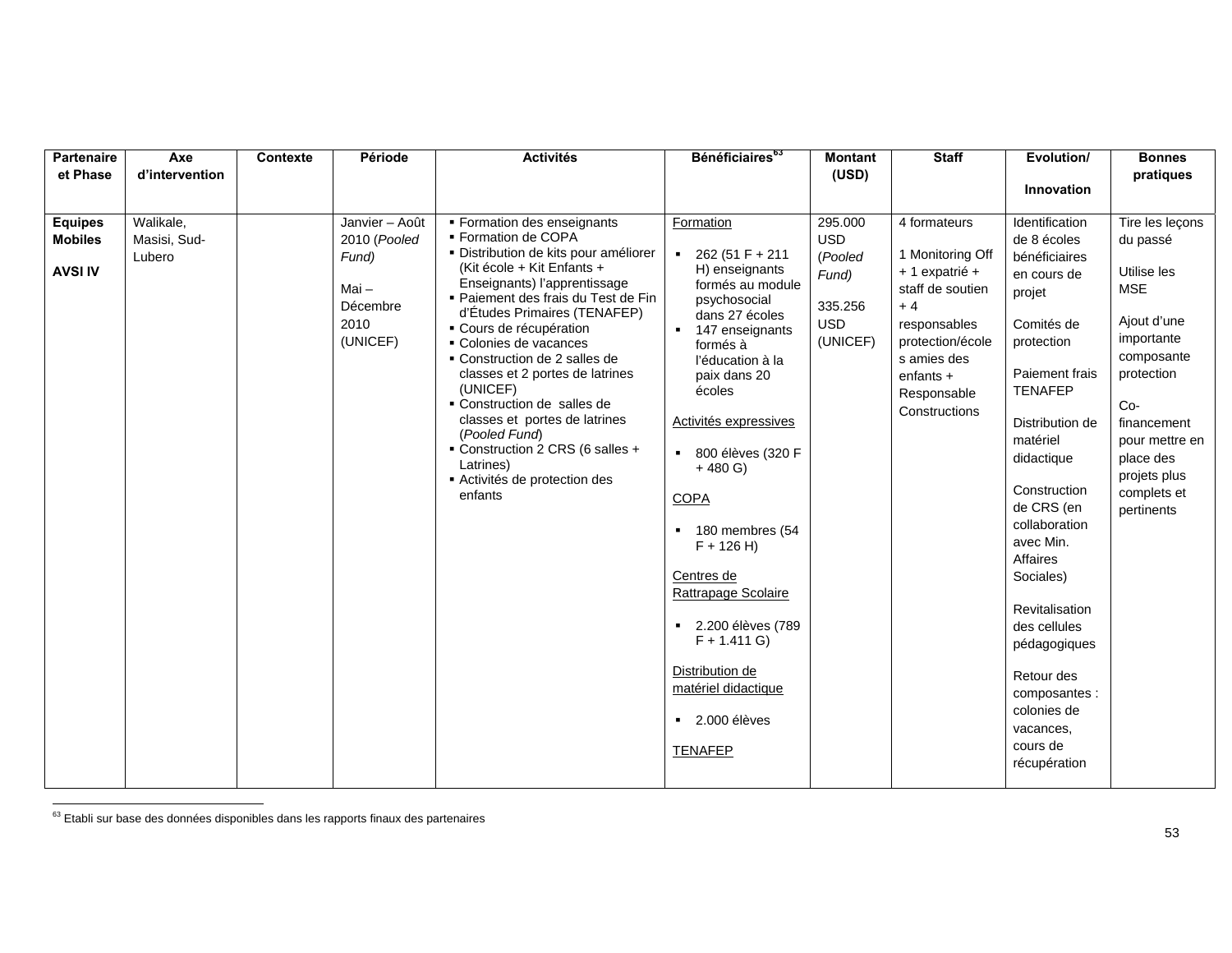|  |  | 1.512 élèves de 6 <sup>ème</sup> |  |  |
|--|--|----------------------------------|--|--|
|  |  | $(604 F + 908 G)$ dans           |  |  |
|  |  | 46 écoles                        |  |  |
|  |  |                                  |  |  |
|  |  | Ecoles                           |  |  |
|  |  | supplémentaires                  |  |  |
|  |  | 56 enseignants                   |  |  |
|  |  | formés en                        |  |  |
|  |  | psychosocial dans 8              |  |  |
|  |  | écoles                           |  |  |
|  |  |                                  |  |  |
|  |  | Sensibilisation des              |  |  |
|  |  | parents                          |  |  |
|  |  |                                  |  |  |
|  |  | 570 parents                      |  |  |
|  |  |                                  |  |  |
|  |  | Comités de protection            |  |  |
|  |  | 40 membres dans 4                |  |  |
|  |  | écoles pilotes                   |  |  |
|  |  |                                  |  |  |
|  |  | Indirects: 10.300                |  |  |
|  |  | enfants (4.120 $F +$             |  |  |
|  |  | 6.180 G)                         |  |  |
|  |  |                                  |  |  |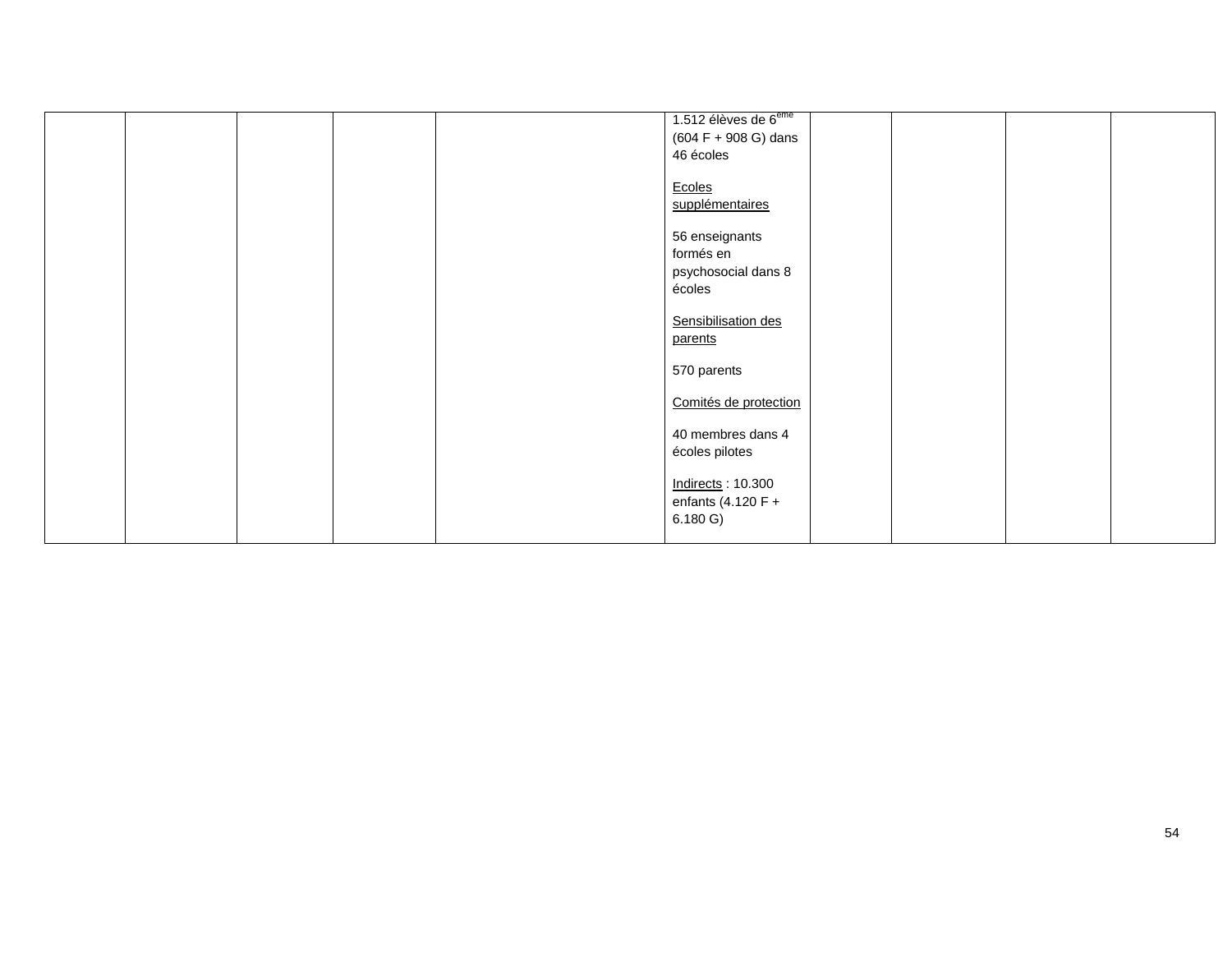| <b>Partenaire</b><br>et Phase                         | Axe<br>d'intervention                                | Contexte              | Période                | <b>Activités</b>                                                                                                                                                                                                                                       | Bénéficiaires <sup>64</sup>                                                                                                                                                                                                                                                                                                                                                                                                                                                                                                                                                                                                       | <b>Montant</b><br>(USD) | <b>Staff</b> | Evolution/                                                                                                                                               | <b>Bonnes</b><br>pratiques |
|-------------------------------------------------------|------------------------------------------------------|-----------------------|------------------------|--------------------------------------------------------------------------------------------------------------------------------------------------------------------------------------------------------------------------------------------------------|-----------------------------------------------------------------------------------------------------------------------------------------------------------------------------------------------------------------------------------------------------------------------------------------------------------------------------------------------------------------------------------------------------------------------------------------------------------------------------------------------------------------------------------------------------------------------------------------------------------------------------------|-------------------------|--------------|----------------------------------------------------------------------------------------------------------------------------------------------------------|----------------------------|
|                                                       |                                                      |                       |                        |                                                                                                                                                                                                                                                        |                                                                                                                                                                                                                                                                                                                                                                                                                                                                                                                                                                                                                                   |                         |              | Innovation                                                                                                                                               |                            |
| <b>Equipes</b><br><b>Mobiles</b><br>Alpha-<br>Ujuvi I | Rutshuru,<br>Mugunga<br>(Goma) et<br>Minova (Masisi) | Déplacés<br>Retournés | Oct. $07 -$ Juin<br>08 | • Formation des enseignants<br>(PNEP, GC)<br>• Sensibilisation des parents au<br>travers des leaders locaux<br>• Distribution de manuels scolaires<br>• Distribution de kits scolaires<br>• Distribution de pupitres<br>• Distribution frais d'urgence | 24 écoles (19 + 5)<br>Formation de<br>241 enseignants<br>4.040 enfants<br>$\blacksquare$<br>reçoivent des kits<br>récréatifs<br>297 enseignants<br>$\blacksquare$<br>recoivent des kits<br>1,040 enfants<br>(747 autochtones<br>+ 293 déplacés)<br>ont présenté le<br><b>TENAFEP (Test</b><br>National de Fin<br>d'Etudes<br>Primaires)<br>20.802 enfants<br>$\blacksquare$<br>dont 6.791<br>enfants IDPS et<br>14.011 enfants<br>autochtones sont<br>dispensés de frais<br>scolaires<br>16.601 enfants<br>$\blacksquare$<br>dont 5.182<br>enfants IDPS et<br>11.419 enfants<br>autochtones<br>réussissent leur<br>année scolaire | 102.000<br><b>USD</b>   |              | 600 USD par<br>école pour<br>paiement frais<br>d'urgence<br>5 écoles<br>ajoutées en<br>cours de projet<br>Distribution de<br>kits aux élèves<br>déplacés |                            |

 $^{64}$  Etabli sur base des données disponibles dans les rapports finaux des partenaires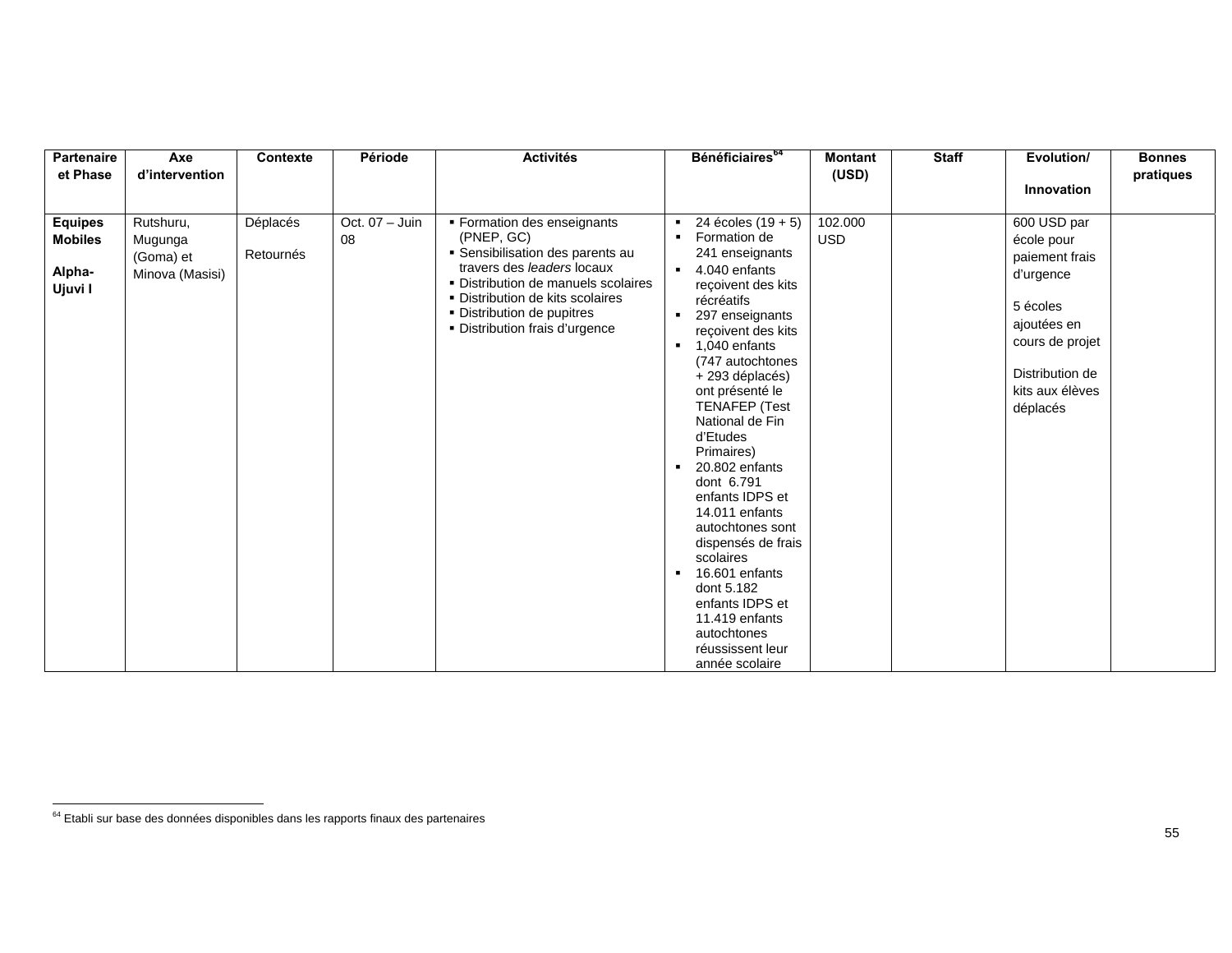| <b>Partenaire</b><br>et Phase                          | Axe<br>d'intervention | Contexte  | Période                          | <b>Activités</b>                                                                                                                                                                                                                                                                                                                                                                                                                                                                                                 | Bénéficiaires <sup>65</sup>                                                                                                                                                                                                                                                                | <b>Montant</b><br>(USD) | <b>Staff</b> | Evolution/                                                                                 | <b>Bonnes</b><br>pratiques |
|--------------------------------------------------------|-----------------------|-----------|----------------------------------|------------------------------------------------------------------------------------------------------------------------------------------------------------------------------------------------------------------------------------------------------------------------------------------------------------------------------------------------------------------------------------------------------------------------------------------------------------------------------------------------------------------|--------------------------------------------------------------------------------------------------------------------------------------------------------------------------------------------------------------------------------------------------------------------------------------------|-------------------------|--------------|--------------------------------------------------------------------------------------------|----------------------------|
|                                                        |                       |           |                                  |                                                                                                                                                                                                                                                                                                                                                                                                                                                                                                                  |                                                                                                                                                                                                                                                                                            |                         |              | <b>Innovation</b>                                                                          |                            |
| <b>Equipes</b><br><b>Mobiles</b><br>Alpha-<br>Ujuvi II | Nyiragongo<br>Masisi  | Retournés | Octobre 2008<br><b>Juin 2009</b> | • Ciblage<br>■ Restructuration des COPA<br>■ Identification des besoins de<br>formation des enseignants<br>• Formation des enseignants<br>$(PNEP + GC)$<br>• Formation membres COPA<br>• Organisation 2 réunions<br>communautaires pour définir les<br>modalités de contribution des<br>parents aux frais scolaires<br>• Séances de vulgarisation sur la<br>protection des enfants et la<br>sensibilisation sur l'importance de<br>l'éducation<br>■ Ecoute active/counselling<br>psychosocial par agents sociaux | 35 écoles<br>70 agents sociaux<br>et 35<br>superviseurs<br>formés<br>390 enseignants<br>$(327 H + 63 F)$<br>formés<br>245 membres des<br>COPA formés<br>17.000 enfants<br>$\blacksquare$<br>terminent l'année<br>scolaire (42% de<br>filles)<br>35 comités<br>assurent le suivi<br>des AGR | 148.000<br><b>USD</b>   |              | 300 USD par<br>école pour<br>paiement frais<br>d'urgence et<br>lancement des<br><b>AGR</b> | <b>AGR</b>                 |

 $<sup>65</sup>$  Etabli sur base des données disponibles dans les rapports finaux des partenaires</sup>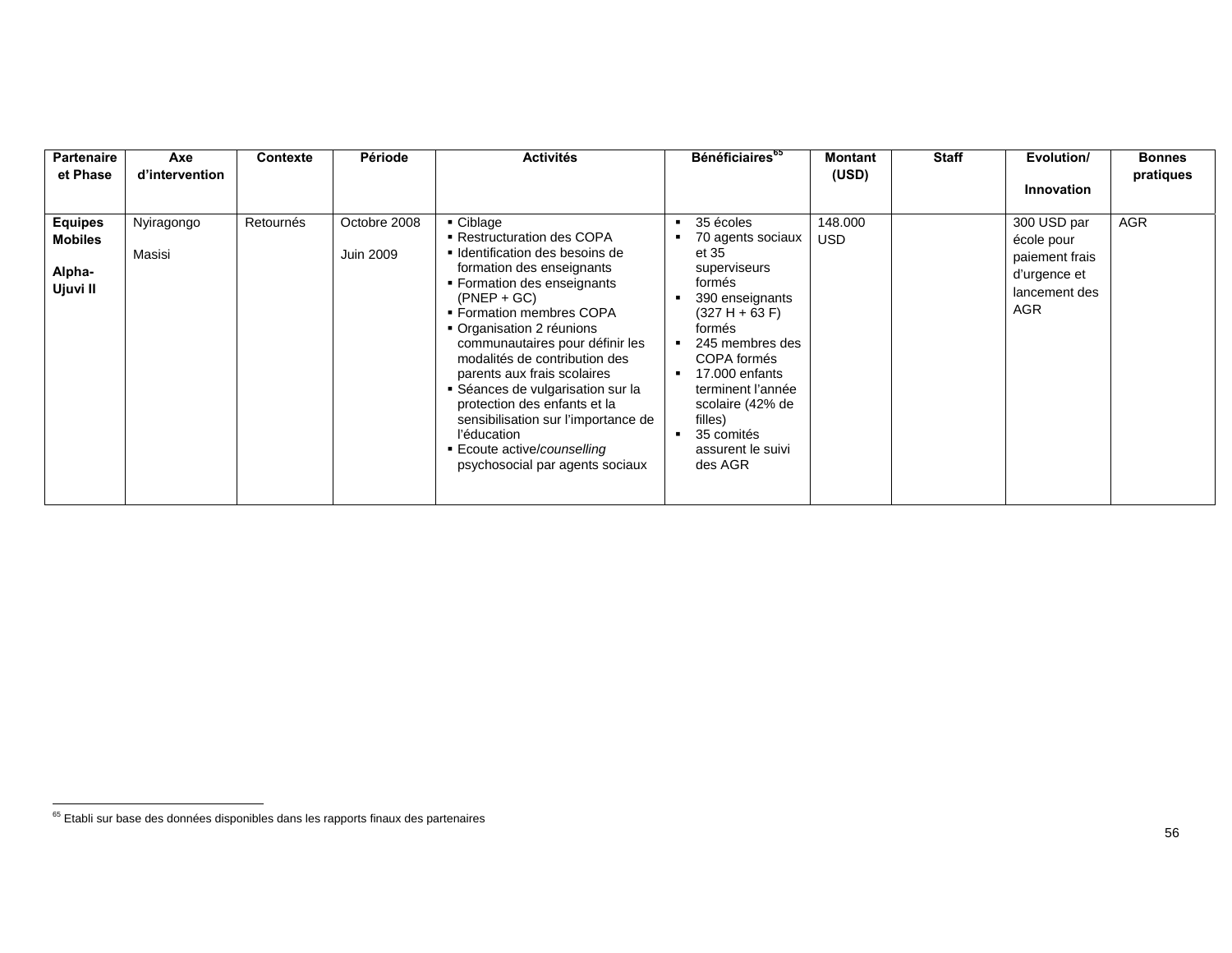| Partenaire                                    | Axe                                              | Contexte                                                                                                                                                                                      | Période                                | <b>Activités</b>                                                                                                                                                                                                                                                                                                                                                                                                                                                                               | Bénéficiaires <sup>66</sup>                                                                                                                                                                                                                                                                                                                                                                                                                                                                                                                                                                          | <b>Montant</b>                                                                                           | <b>Staff</b>                                                                                                                | Evolution/                                                                                                                                                                                                                                                                                                                                   | <b>Bonnes</b>                                                                                                                                                                                         |
|-----------------------------------------------|--------------------------------------------------|-----------------------------------------------------------------------------------------------------------------------------------------------------------------------------------------------|----------------------------------------|------------------------------------------------------------------------------------------------------------------------------------------------------------------------------------------------------------------------------------------------------------------------------------------------------------------------------------------------------------------------------------------------------------------------------------------------------------------------------------------------|------------------------------------------------------------------------------------------------------------------------------------------------------------------------------------------------------------------------------------------------------------------------------------------------------------------------------------------------------------------------------------------------------------------------------------------------------------------------------------------------------------------------------------------------------------------------------------------------------|----------------------------------------------------------------------------------------------------------|-----------------------------------------------------------------------------------------------------------------------------|----------------------------------------------------------------------------------------------------------------------------------------------------------------------------------------------------------------------------------------------------------------------------------------------------------------------------------------------|-------------------------------------------------------------------------------------------------------------------------------------------------------------------------------------------------------|
| et Phase                                      | d'intervention                                   |                                                                                                                                                                                               |                                        |                                                                                                                                                                                                                                                                                                                                                                                                                                                                                                |                                                                                                                                                                                                                                                                                                                                                                                                                                                                                                                                                                                                      | (USD)                                                                                                    |                                                                                                                             |                                                                                                                                                                                                                                                                                                                                              | pratiques                                                                                                                                                                                             |
|                                               |                                                  |                                                                                                                                                                                               |                                        |                                                                                                                                                                                                                                                                                                                                                                                                                                                                                                |                                                                                                                                                                                                                                                                                                                                                                                                                                                                                                                                                                                                      |                                                                                                          |                                                                                                                             | Innovation                                                                                                                                                                                                                                                                                                                                   |                                                                                                                                                                                                       |
|                                               |                                                  |                                                                                                                                                                                               |                                        |                                                                                                                                                                                                                                                                                                                                                                                                                                                                                                |                                                                                                                                                                                                                                                                                                                                                                                                                                                                                                                                                                                                      |                                                                                                          |                                                                                                                             |                                                                                                                                                                                                                                                                                                                                              |                                                                                                                                                                                                       |
|                                               |                                                  |                                                                                                                                                                                               |                                        |                                                                                                                                                                                                                                                                                                                                                                                                                                                                                                |                                                                                                                                                                                                                                                                                                                                                                                                                                                                                                                                                                                                      |                                                                                                          |                                                                                                                             |                                                                                                                                                                                                                                                                                                                                              |                                                                                                                                                                                                       |
|                                               |                                                  |                                                                                                                                                                                               |                                        |                                                                                                                                                                                                                                                                                                                                                                                                                                                                                                |                                                                                                                                                                                                                                                                                                                                                                                                                                                                                                                                                                                                      |                                                                                                          |                                                                                                                             |                                                                                                                                                                                                                                                                                                                                              |                                                                                                                                                                                                       |
| <b>RRMP</b><br><b>Sud Kivu</b><br><b>AVSI</b> | Dans toute la<br>province suivant<br>les besoins | Baraka-Fizi<br>(déplacés +<br>retournés)<br>Kalehe $-$<br>Bunyakiri<br>$(déplacés +$<br>retournés)<br>Kamituga -<br>kitutu.<br>territoire<br>Mwenga,<br>(retournés)<br>Shabunda<br>(déplacés) | 1 février 2010<br>- 31 janvier<br>2011 | ■ Formation inspecteurs<br>• Formation des enseignants<br>(PNEP, GC, Psycho.)<br>• Formation COPA<br>Activités expressives<br>• Cours de récupération<br>• Organisation des cantines<br>scolaires<br>- Appui structurel (construction,<br>rénovation et équipement)<br>• Construction de salles d'urgence<br>dans les écoles de déplacés<br>· Distribution KIT UNICEF (élèves<br>+ Enseignants)<br>• Distribution Kits scolaires<br>School Voucher (dans la foire<br>NFD<br>· Paiement TENAFEP | • Formation 23<br>inspecteurs<br>• Formation des<br>enseignants<br>(PNEP, GC,<br>Psycho.) 244 H +<br>$22 F = 266$ dans 58<br>écoles<br>• Formation COPA<br>$(31 F + 129 H =$<br>160)<br>• Formation Staff<br>AVSI + autres 12 F<br>$+37 H = 49$<br>■ Activités<br>expressives,<br>• Cours de<br>récupération 1742<br>$F + 1929 G = 3671$<br>Organisation des<br>cantines scolaires<br>$(2057 F + 2185 G =$<br>$4242 + 130$<br>enseignants + 55<br>cuisiniers)<br>- Appui structurel<br>(construction,<br>rénovation et<br>équipement) : 31<br>salles de classes +<br>latrines et<br>équipements dans | <b>UNICEF</b><br>2,643,907<br>USD (multi<br>secteurs)<br>Volet<br>Education<br>$= 576,113$<br><b>USD</b> | 4 formateurs<br>1 Monitoring Off<br>+ 1 expatrié + 3<br>responsables<br>construction +<br>staff de soutien<br>+ autre staff | Le volet<br>éducation du<br><b>RRMP</b><br>bénéficie de<br>l'expérience du<br>passé acquise<br>dans le cadre<br>du projet<br>Equipes<br>Mobiles<br>Nouvelle<br>composante<br>innovatrice:<br>Voucher<br>Education<br>Le projet<br>gagne en<br>mobilité et<br>rapidité :<br>intervention à<br>Baraka 3<br>semaines<br>après le<br>déplacement | Rester souple<br>et adapter la<br>réponse ex. le<br>voucher<br>éducation<br>Se mettre à<br>l'écoute des<br>communautés<br>bénéficiaires<br>Collaboration<br>avec EPSP et<br>échange<br>d'informations |
|                                               |                                                  |                                                                                                                                                                                               |                                        |                                                                                                                                                                                                                                                                                                                                                                                                                                                                                                | 5 écoles<br>• Construction de<br>salles d'urgence                                                                                                                                                                                                                                                                                                                                                                                                                                                                                                                                                    |                                                                                                          |                                                                                                                             |                                                                                                                                                                                                                                                                                                                                              |                                                                                                                                                                                                       |
|                                               |                                                  |                                                                                                                                                                                               |                                        |                                                                                                                                                                                                                                                                                                                                                                                                                                                                                                | dans les écoles de                                                                                                                                                                                                                                                                                                                                                                                                                                                                                                                                                                                   |                                                                                                          |                                                                                                                             |                                                                                                                                                                                                                                                                                                                                              |                                                                                                                                                                                                       |
|                                               |                                                  |                                                                                                                                                                                               |                                        |                                                                                                                                                                                                                                                                                                                                                                                                                                                                                                | déplacés 72 salles                                                                                                                                                                                                                                                                                                                                                                                                                                                                                                                                                                                   |                                                                                                          |                                                                                                                             |                                                                                                                                                                                                                                                                                                                                              |                                                                                                                                                                                                       |
|                                               |                                                  |                                                                                                                                                                                               |                                        |                                                                                                                                                                                                                                                                                                                                                                                                                                                                                                | de classes +                                                                                                                                                                                                                                                                                                                                                                                                                                                                                                                                                                                         |                                                                                                          |                                                                                                                             |                                                                                                                                                                                                                                                                                                                                              |                                                                                                                                                                                                       |

 $<sup>66</sup>$  Etabli sur base des données disponibles dans les rapports intermédiaires des partenaires</sup>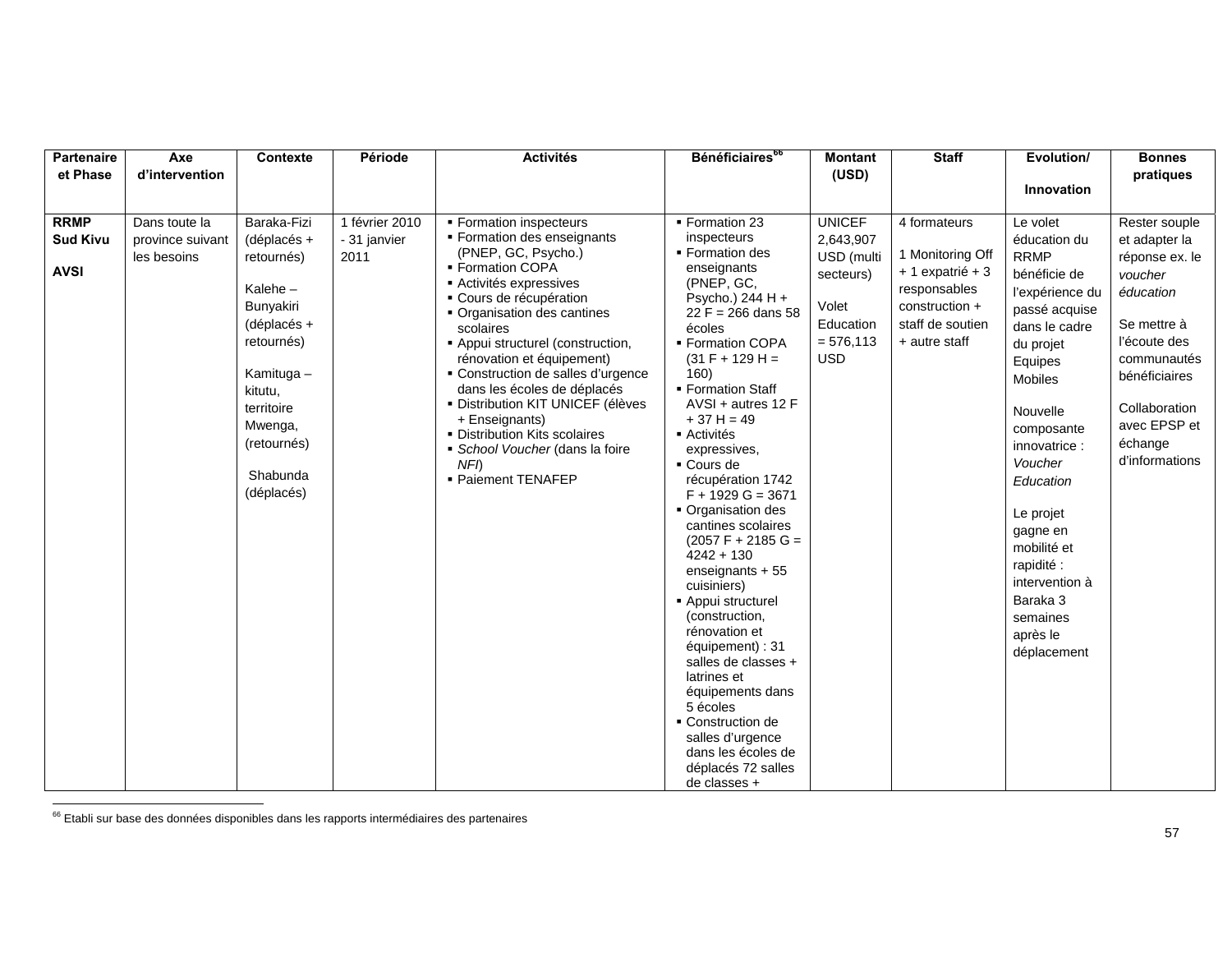|  | latrines dans 10               |  |  |
|--|--------------------------------|--|--|
|  |                                |  |  |
|  | écoles                         |  |  |
|  | • Distribution Kit             |  |  |
|  | UNICEF (élèves +               |  |  |
|  | Enseignants) 5.836             |  |  |
|  | $F + 6.610 G =$                |  |  |
|  | 12.446                         |  |  |
|  | Distribution Kit               |  |  |
|  | écoles AVSI + Kit              |  |  |
|  |                                |  |  |
|  | Hygiène AVSI + Kit             |  |  |
|  | Récréatif UNICEF               |  |  |
|  | et Kit Ecole                   |  |  |
|  | <b>UNICEF</b>                  |  |  |
|  | School Voucher                 |  |  |
|  | (dans la foire NFI)            |  |  |
|  | 507 enfants des 4,             |  |  |
|  | 5, 6 <sup>ème</sup> années sur |  |  |
|  |                                |  |  |
|  | 1.524 enfants                  |  |  |
|  | identifiés                     |  |  |
|  | ■ Paiement                     |  |  |
|  | TENAFEP 155 F $+$              |  |  |
|  | $209 G = 364$                  |  |  |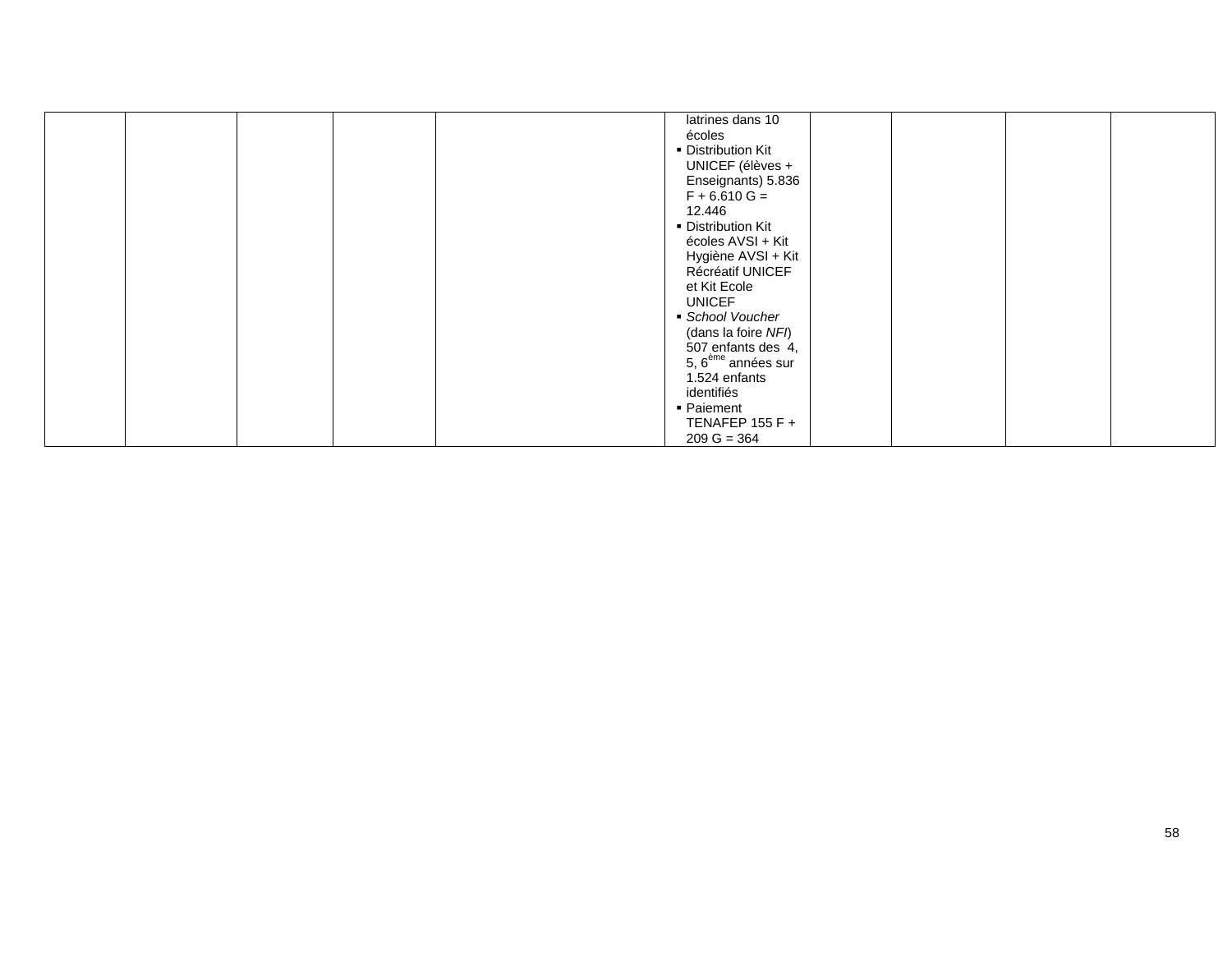| Partenaire       | Axe                                       | Contexte    | Période        | <b>Activités</b>                                                                                                                                                                            |                                                                 | Bénéficiaires <sup>67</sup>                                                                                                                                                                                                                                                                                                                                                                                                                                                                    | <b>Montant</b> | <b>Staff</b> | Evolution/ | <b>Bonnes</b> |
|------------------|-------------------------------------------|-------------|----------------|---------------------------------------------------------------------------------------------------------------------------------------------------------------------------------------------|-----------------------------------------------------------------|------------------------------------------------------------------------------------------------------------------------------------------------------------------------------------------------------------------------------------------------------------------------------------------------------------------------------------------------------------------------------------------------------------------------------------------------------------------------------------------------|----------------|--------------|------------|---------------|
| et Phase         | d'intervention                            |             |                |                                                                                                                                                                                             |                                                                 |                                                                                                                                                                                                                                                                                                                                                                                                                                                                                                | (USD)          |              | Innovation | pratiques     |
|                  |                                           |             |                |                                                                                                                                                                                             |                                                                 |                                                                                                                                                                                                                                                                                                                                                                                                                                                                                                |                |              |            |               |
| <b>RRMP</b>      | Milieux affectés                          | Déplacement | Février 2010 à | Appui à la scolarisation d'enfants                                                                                                                                                          | $\blacksquare$                                                  | 115 écoles                                                                                                                                                                                                                                                                                                                                                                                                                                                                                     | 601.757        |              |            |               |
| <b>Nord Kivu</b> | par les conflits                          | Retour      | Janvier 2011   | déscolarisés à travers des                                                                                                                                                                  | $\blacksquare$                                                  | 34.000 élèves                                                                                                                                                                                                                                                                                                                                                                                                                                                                                  | <b>USD</b>     |              |            |               |
| <b>NRC</b>       | armés dans la<br>province du<br>Nord Kivu | Mixte       |                | formations d'enseignants,<br>sensibilisation des parents et<br>communautés, distribution des<br>fournitures scolaires,<br>réhabilitation/construction des<br>infrastructures scolaires, etc | $\blacksquare$<br>$\bullet$<br>$\blacksquare$<br>$\blacksquare$ | bénéficient des<br>kits scolaires<br>680 enseignants<br>bénéficient des<br>kits enseignants<br>1.350<br>enseignants<br>formés en<br>différents<br>modules<br>6.800 enfants ont<br>accès à<br>l'éducation et<br>sont appuyés en<br>frais scolaires<br>pour 3 mois<br>27.200 enfants<br>ne paient pas les<br>frais scolaire pour<br>3 mois car leurs<br>enseignants<br>reçoivent une<br>prime pendant<br>ces 3 mois.<br>9.800 enfants<br>bénéficient des<br>cours de<br>récupération<br>scolaire |                |              |            |               |
|                  |                                           |             |                |                                                                                                                                                                                             | $\blacksquare$                                                  | 3.000 enfants ont<br>accès à l'école<br>grâce au « school                                                                                                                                                                                                                                                                                                                                                                                                                                      |                |              |            |               |
|                  |                                           |             |                |                                                                                                                                                                                             | $\blacksquare$                                                  | voucher »<br>600 membres de<br>Comités des<br>Parents formés                                                                                                                                                                                                                                                                                                                                                                                                                                   |                |              |            |               |

 $67$  Etabli sur base des données disponibles dans les rapports intermédiaires des partenaires